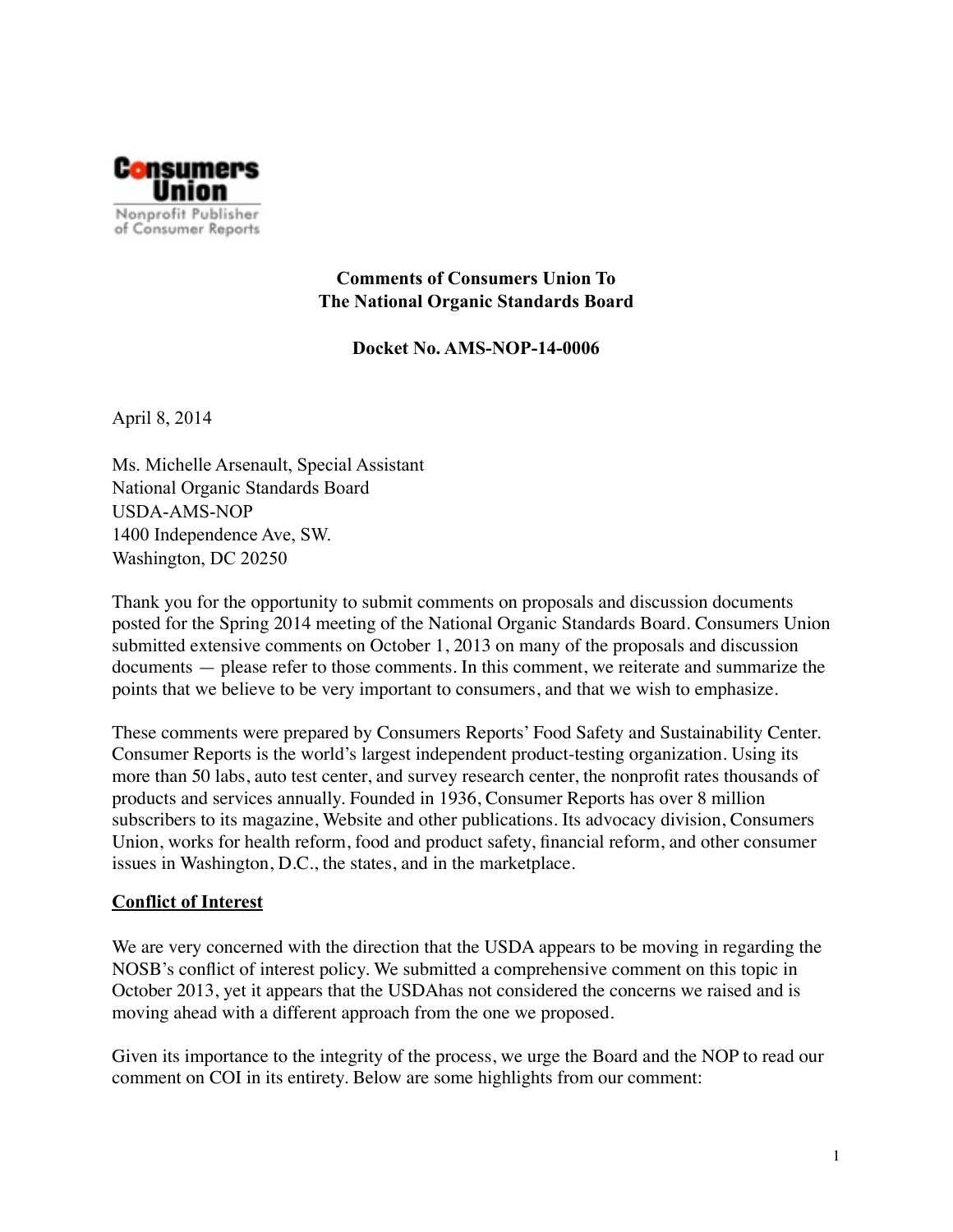*NOSB members are not representatives* We are especially concerned with the USDA's assertion that NOSB members are "representatives." The first line of the National Organic Program Memo on Conflict of Interest from March 2013 states: "NOSB members (you) are classified as representatives under the Federal Advisory Committee Act (FACA)."

It is unclear why the USDA considers NOSB members to be "representatives" based on FACA. *Neither OFPA nor the Federal Advisory Committee Act (FACA) refers to NOSB members as "representatives" or suggests their primary interest is in representing a particular interest group. In fact, FACA never uses the term "representative" to refer to advisory committee members. Both OFPA and FACA clearly suggest that NOSB members are advisors.*

The rationale behind OFPA's creation of different NOSB member categories was not to create "representatives" but rather to bring stakeholders together, with various expertise from different sectors, into a deliberative process to assist and advise the Secretary with the implementation of OFPA.

It is unreasonable to expect Board members to speak and vote on behalf of entire groups, like "farmers" and "handlers." It is an oversimplification of the complexity that exists that we believe the Secretary must consider. Public comment often shows this complexity; and there have been plenty of votes where one group of farmers urged Board members to vote one way when other farmers urged the Board to vote another way.

If the NOP's COI policy becomes official, NOSB members will no longer be expected to vote objectively on materials petitions - determining objectively whether a material meets OFPA criteria - and therefore protect organic integrity, but will be expected to serve narrow interests regardless of whether OFPA criteria are met and organic integrity is preserved. The organic industry depends on consumer trust in the integrity of the label, and we cannot allow this USDA policy to become official.

*Defining Conflict of Interest* We are less concerned with *who* determines the conflict of interest than with *how* conflict of interest is defined and how recusals are determined. Who makes the decision is less important than that the declaration be made in a transparent manner and that the decision be based on clear, ethically sound standards that were openly and publicly discussed and developed.

A "conflict of interest" occurs when a primary interest is unduly influenced by a secondary interest. In order to determine what constitutes a "conflict," it is necessary to first define the primary interest - it must be clearly articulated and agreed upon.

We believe that NOSB members' primary interest is written in the Organic Foods Production Act of 1990 (OFPA): "to assist in the development of standards for substances to be used organic production and to advise the Secretary on any other aspects of the implementation of this chapter (Section 6518(a))" and OFPA's purpose includes "to assure consumers that organically produced products meet a consistent standard (Section 6501(2))."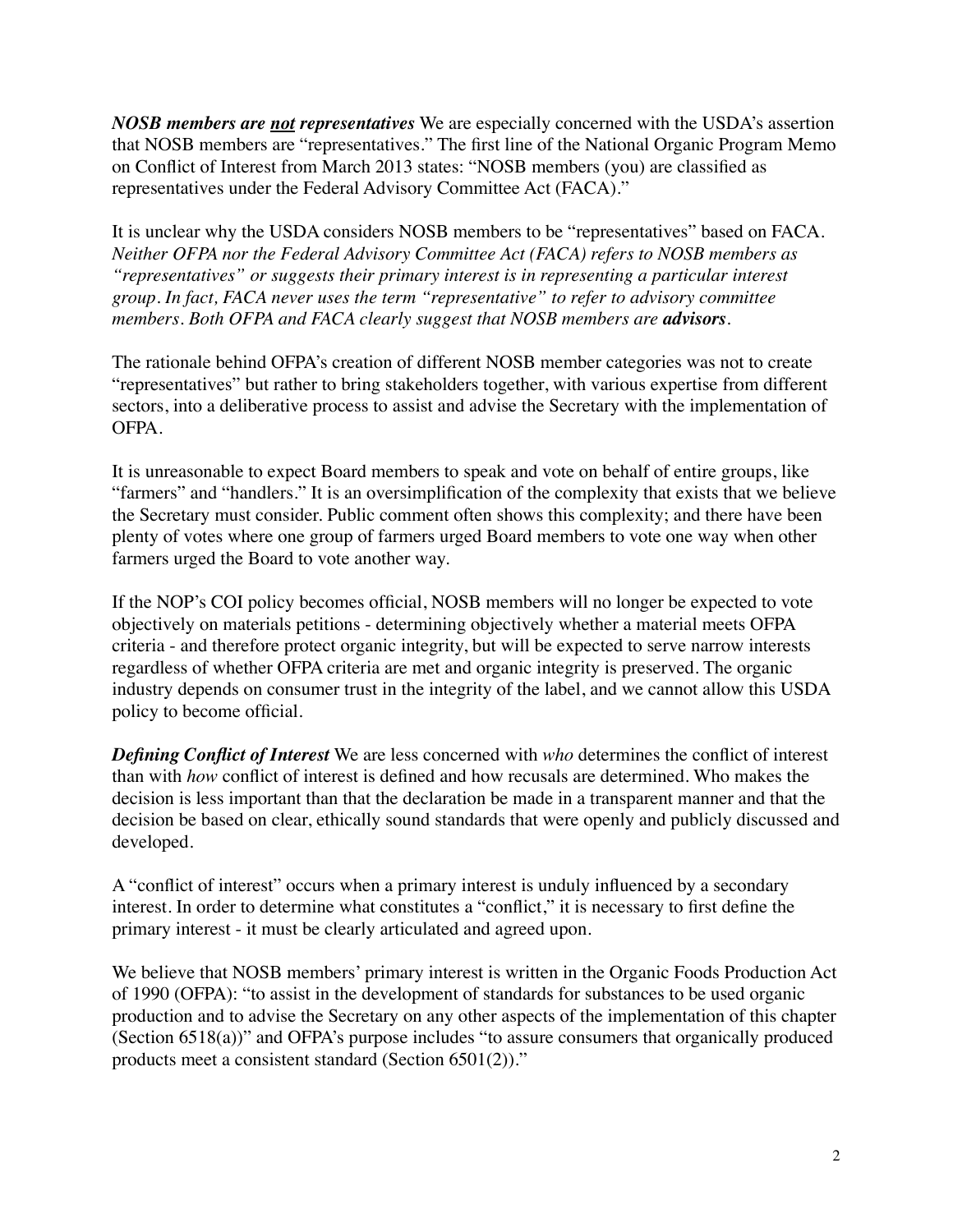*Transparent Process* We believe that a set of criteria for determining recusals due to a conflict of interest must be developed in a transparent manner, involving both the NOSB and the public. The development of clear criteria should go through the formal NOSB and NOP rulemaking process, including a public comment period for both the NOSB recommendation and the NOP proposed rule. We oppose the current process as it is unfolding, where the USDA appears to be adopting a new policy without public input or participation, and with their own interpretation of FACA.

The organic industry's continued growth and success depends on consumer trust in the integrity of the label. We would like to see a strong conflict of interest policy based on sound standards that will assure consumers of the integrity of the organic program and label.

Again, we urge the USDA and NOSB to read our full comment on Conflict of Interest in its entirety.

## **Ancillary Substances / Other ingredients**

We are concerned with the approach that the NOSB seems to be taking regarding "other ingredients." We have submitted a separate comment on this issue on April 8, 2014. Please refer to our full comment.

In summary, the National List is for single substances, not formulated multi-ingredient products. We believe all non-organic ingredients and substances used in organic production must be on the National List.

We urge the NOSB revisit its Spring 2013 recommendation on ancillary substances. If an organic handler believes that a material on the National List cannot be sourced without a particular synthetic and unapproved "other ingredient," then that ingredient should be petitioned to be added to the National List with an annotation restricting its use to the materials for which it is needed.

# **Aquaculture**

Consumers Union urges the Board to reject the four Livestock Subcommittee (LS) proposals for organic aquaculture materials until standards for organic aquaculture have been created.

We are also remain concerned with the previous Board recommendations regarding aquaculture, and strongly urge the Board to reconsider certain recommendations. We believe that open ocean systems should be prohibited, wild-caught fish meal and fish oil should be prohibited, 100% organic feed should be required, and carnivorous and migratory fish should not be produced in "organic" aquaculture systems.

# **Methionine**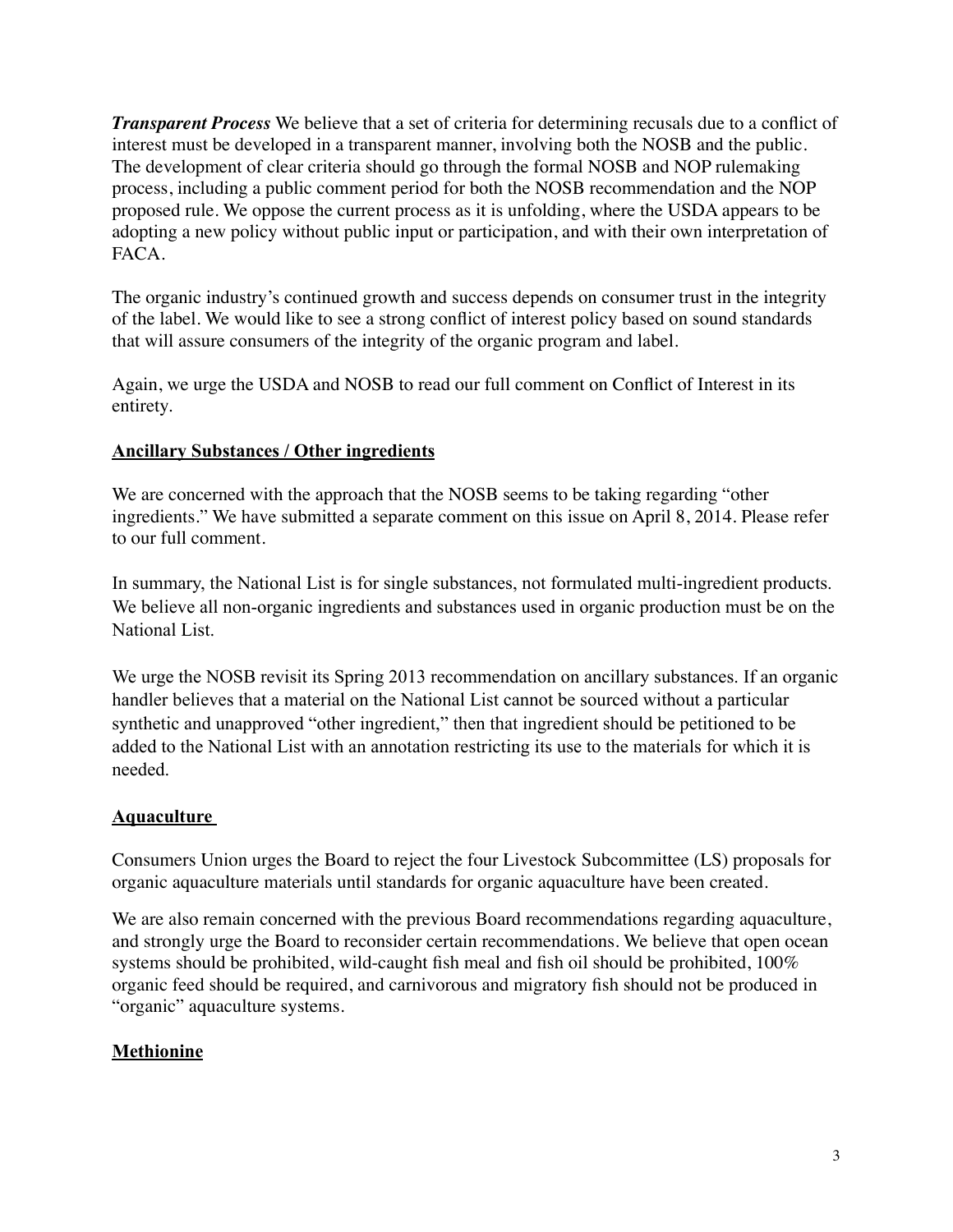Consumers Union opposes the recommendation, since it does not appear to be moving producers away from synthetic methionine use; rather, it allows the maximum levels to be higher than what they currently are in certain situations.

We oppose the continued use of synthetic methionine in poultry feed. Synthetic methionine is a poster child for how Sunset is not working as designed - and that was before the National Organic Program's change to the Sunset process on Monday, September 16, 2013.

The industry has lost opportunities to replace synthetic methionine with natural alternatives because of the multiple continued extensions allowing the use of the synthetic version. There are few incentives to finding natural alternatives when a material is granted endless extensions and therefore remains on the National List.

## **Streptomycin**

We urge the Board to reject the petition to extend streptomycin's expiration date to October 2017. We agree with the Crops Subcommittee's Minority Opinion and request that the Board vote to keep the existing October 2014 expiration date.

Consumers have come to expect that organic foods are produced without the use of antibiotics. Organic is widely marketed as "no antibiotics," which has become a consumer expectation. Other segments of the organic market, like organic meat, cheese and milk, have set and met this expectation, and so have organic fruit growers including nectarine and peach growers. Organic apple and pear trees treated with antibiotics simply do not meet consumer expectations.

In September 2013, the Centers for Disease Control and Prevention released a report that notes that 23,000 human deaths could be attributed to the development of antibiotic resistance from overuse of antibiotics, including in agricultural settings. At Consumers Union, we urge you to prioritize the continued effectiveness of streptomycin to save human lives.

## **Confidential Business Information**

We support the proposal to remove the provision for Confidential Business Information in material petitions.

We believe that the NOSB can only make informed decisions about whether a petitioned material meets the criteria for inclusion on the National List of Approved and Prohibited Substances if all information about the material is made public.

## **Research Priorities**

One of the Materials Subcommittee's (MS) requests for research involves "consumer demand." The MS writes that "research into the relationship of consumer buying habits and their beliefs about them would be helpful."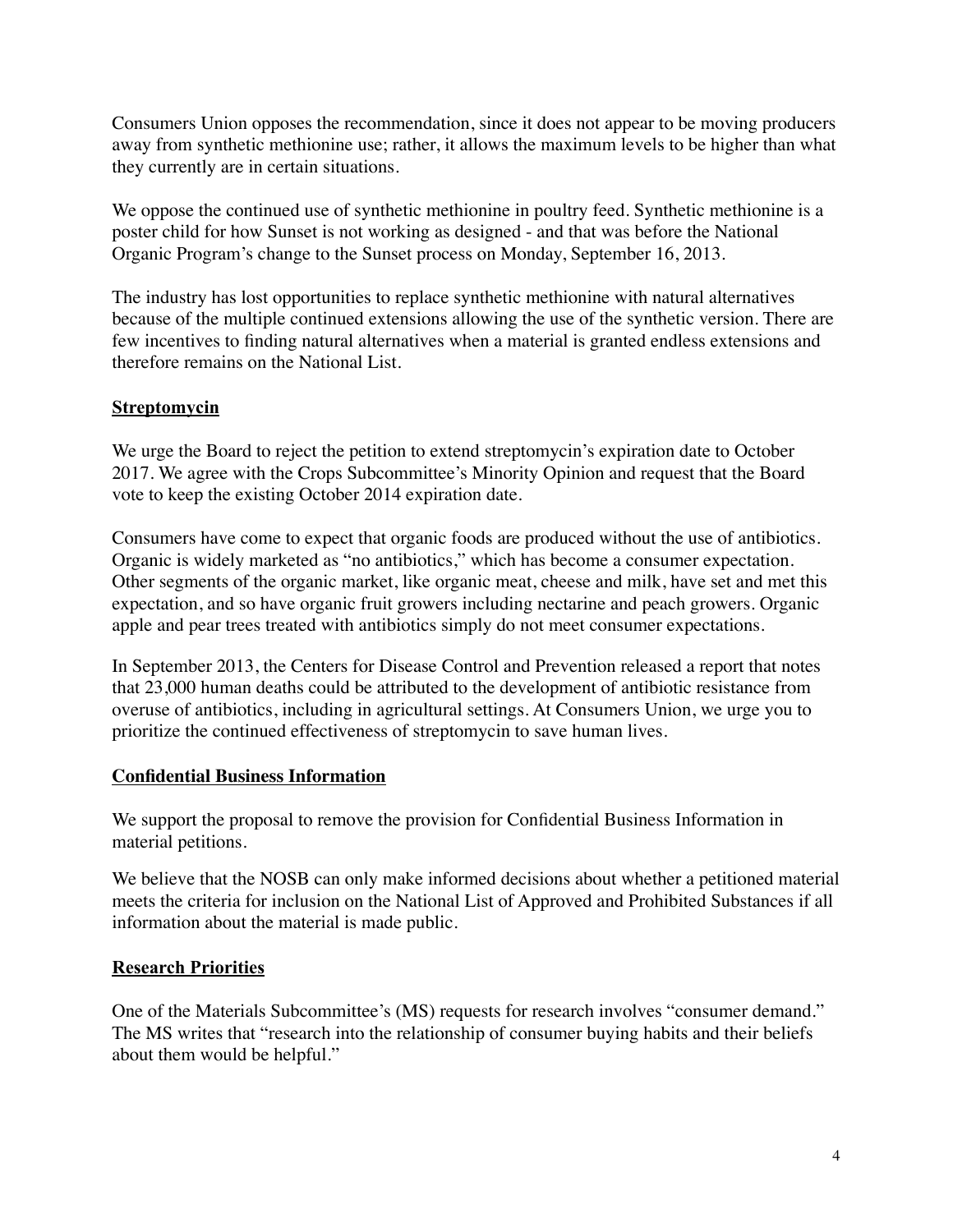For more than a decade, Consumers Union has provided credible survey information about consumer sentiment, based on nationally representative consumer survey data, on important issues to the NOSB, and will continue to do so.

Surveys are developed by the National Research Center, a research arm of Consumer Reports' National Testing and Research Center in Yonkers, N.Y.. The National Research Center is comprised of highly trained social scientists and conducts more than 200 qualitative and quantitative projects annually, surveying consumers about a wide range of topics. The surveys we conduct for the NOSB on consumer sentiment use national probability samples to accurately represent the entire U.S. population.

Like the rest of Consumer Reports, the National Research Center is free of corporate influence and advertising. Surveys are never commissioned or financed by industry. Rather, these surveys are designed by survey scientists to gather unbiased, objective information from consumers.

## **Ammonium Hydroxide**

Consumers Union urges the Board to reject the petition to add ammonium hydroxide as a boiler water additive to the National List.

Ammonium hydroxide is a toxic synthetic substance that is hazardous to human health and the environment. It does not appear to be essential to organic handling, as numerous alternatives to preventing corrosion and "acid attack" exist; these alternatives have been used by organic processors for years.

We also disagree with each of the three arguments supporting the addition of ammonium hydroxide to the National List made by the petitioner in the Petition Justification Statement. The petitioner is not being forthright when arguing that ammonium hydroxide will replace the three volatile amines currently on the National List. The allowed synthetic volatile amines are restricted to use as a "boiler water additive for package sterilization." The FDA does not allow these three volatile amines for milk pasteurization. Ammonium hydroxide is petitioned for all boiler water additive uses, including milk pasteurization which would bring ammonium hydroxide in direct contact with organic milk.

# **Glycerin**

Consumers Union supports the petition to remove glycerin from the National List 205.605(b). When companies develop organic alternatives to the non-organic or synthetic materials on the National List, their commitment to developing organic versions should be rewarded with a removal of the material from the National List.

## **Gellan gum**

Consumers Union is concerned with the possible use of excluded methods and "other ingredients" to manufacture the ingredient gellan gum, and urges careful review by the Board to ensure that the gellan gum currently used in organic foods is fully compliant with all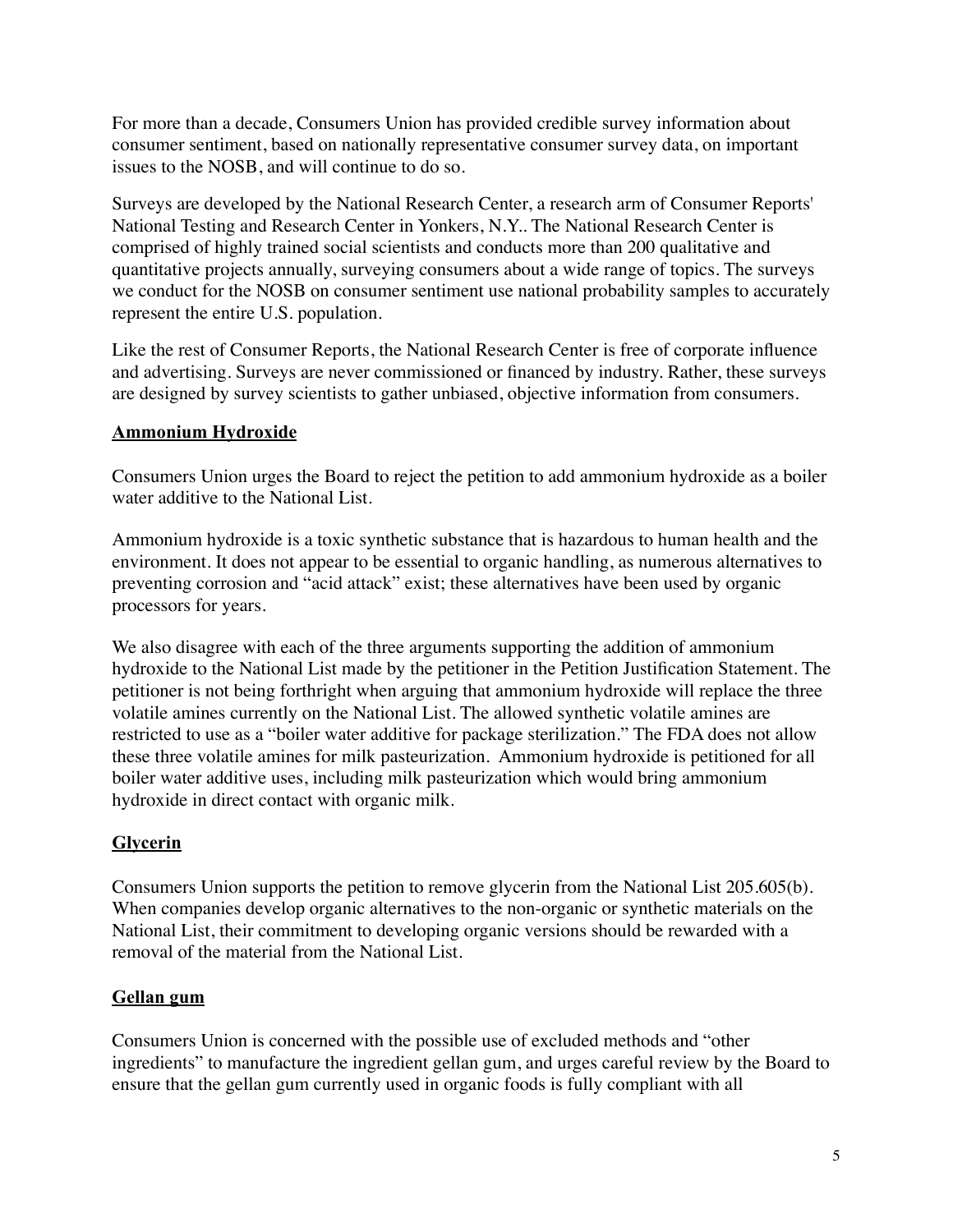requirements in the organic law and regulations. If excluded methods are found to be used anywhere in the process, we would oppose relisting gellan gum.

# **PGME**

Consumers Union believes that PGME needs to be petitioned, reviewed and approved before it can be allowed in organic feed production. According to the Technical Evaluation Report (TR), PGME is synthesized from butanol, propylene oxide and ethylene oxide. It is a synthetic made from toxic starting materials, and should be prohibited in organic production unless added to the National List.

We disagree with the Handling Subcommittee's suggestion that it should be removed from the agenda because "when used as a boiler additive, PGME is not required to be on the National List because it has no contact with organic products." Organic certification is systems-based, and all synthetic inputs used in the process, from field to fork, regardless of "contact with organic products" or residues in the final product, must be approved for use.

We agree with the Handling Subcommittee that PGME may not be appropriate for 205.605, but suggest that the petitioner be instructed to petition PGME for 605.603 - "Synthetic substances allowed for use in organic livestock production," since it would be used as a boiler water additive only for the production of livestock feed. It may be necessary to create a new subsection under 603, since currently no category exists for "feed processing aids."

## **Tragacanth gum**

Consumers Union supports the sunset of tragacanth gum. Under the new sunset policy, we urge the Handling Subcommittee to draft a proposal to remove tragacanth gum from the National List.

In the original petition to add tragacanth gum to the National List, the petitioner wrote that tragacanth gum and gum arabic are nearly identical. An organic version of gum arabic is now available. We support the development of organic alternatives to materials on the National List, and the removal of tragacanth from the National would reward and further encourage the development of organic alternatives.

## **Sunset**

Although it is not an NOSB agenda item, we wish to comment again on the September 2013 decision by the USDA to change the process for relisting materials on the National List (Sunset). No public comment period was provided for the changes to this policy, which had been in place since 2005. We object to both the process and the substance of the policy change. We remain seriously concerned about this.

Under OFPA and prior to the NOP's September 16, 2013 announcement, there was a controlled process for listing materials on the National List. Otherwise prohibited materials received exemptions for a five-year period, in order to encourage the development of natural (or organic) alternatives. The exemptions were required by law to expire, known as "sunset," unless they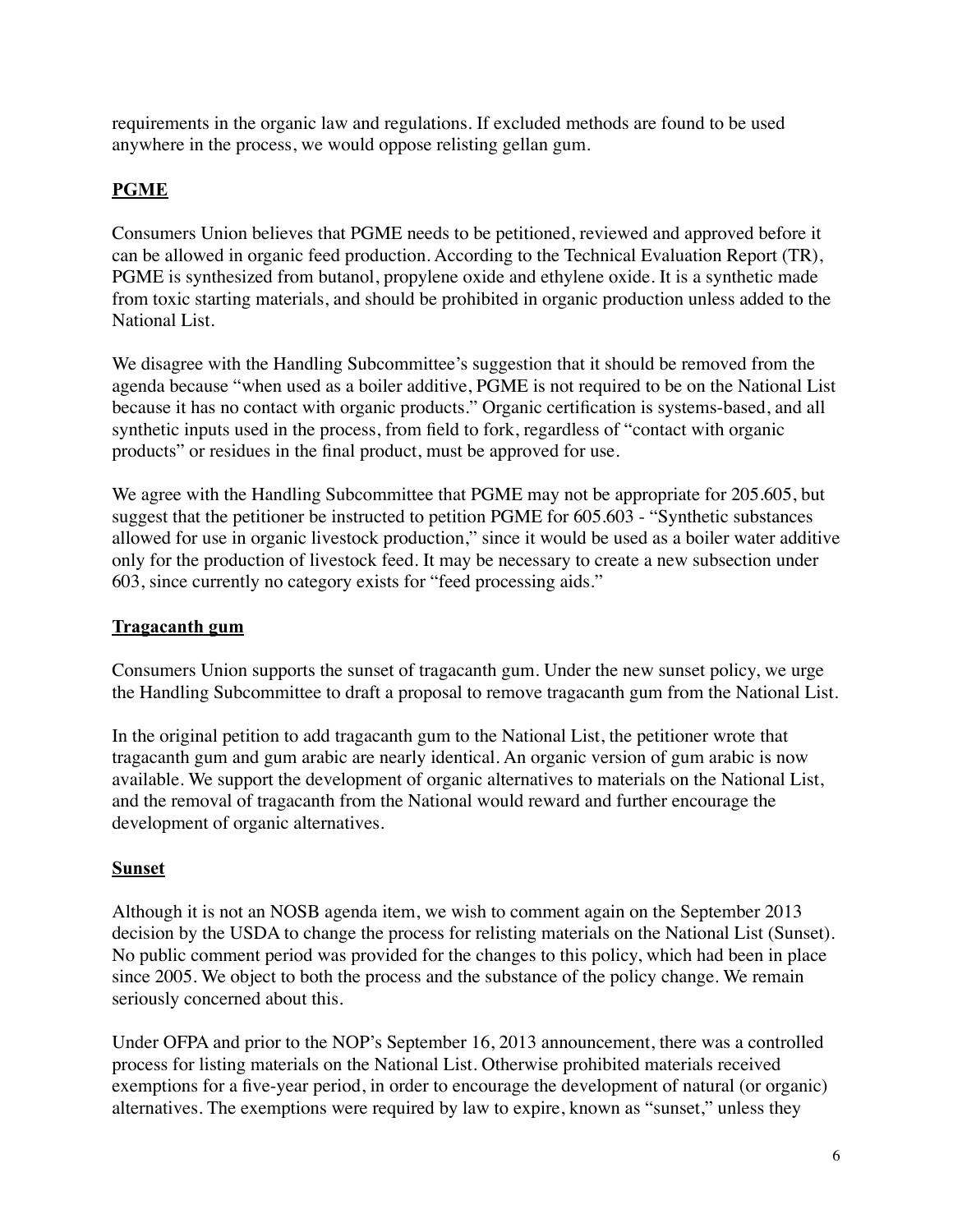were reinstated by a two-thirds "decisive" majority vote of the National Organic Standards Board (NOSB) and include a public review. This is no longer the case.

In light of this recent policy change, we urge extra caution by NOSB members during materials review. Any material approved for listing on the National List is much more likely to remain on the National List in perpetuity, since the new policy requires a two-third vote to remove, rather than a two-thirds vote to relist, and only after the Subcommittee votes to propose a removal.

We are especially concerned that the NOP's new policy charges subcommittees with the task of proposing to remove a material from the National List. If a subcommittee decides not to propose a material's removal, the full NOSB does not have the opportunity to vote during the sunset process. Had oxytetracycline been a sunset vote (rather than a petition to extend an expiration date), this means that the full Board would not have voted on its removal, since the Crops Subcommittee voted by a one-vote margin against the immediate phase-out of oxytetracycline. Any time a Subcommittee determines that the material should be relisted, there will be no proposal to remove and therefore no opportunity for the full Board to review and vote.

We believe that the USDA's decision minimizes all incentives for creating organic, natural alternative ingredients and lowers the standard for what consumers can expect behind the organic label. Allowing the USDA to automatically relist materials without the recommendation of the NOSB erodes the Board's legal authority over materials decisions, a key to consumer trust in the organic label. The fact that the agency made this decision without any public input only adds to the violation felt by watchdog groups and consumers alike.

Potentially allowing an indefinite listing of non-natural ingredients and requiring a supermajority vote to retire a substance after five years undermines the spirit of the law for how materials head into "sunset" or retirement. It is unfair to producers trying to produce a truly organic product and it is unfair to consumers trying to make meaningful purchasing decisions. Simply put, this lowers the bar for much of the organic market. We believe the USDA must reverse course and we intend to mount a fierce campaign to hold the agency accountable to the millions of Americans who expect more from the government—and the organic label.

Sincerely,

Urvashi Rangan, Ph.D. Executive Director, Food Safety and Sustainability

Michael Crupain, M.D., M.P.H. Director, Food Safety and Sustainability

Charlotte Vallaeys Senior Analyst, Food Safety and Sustainability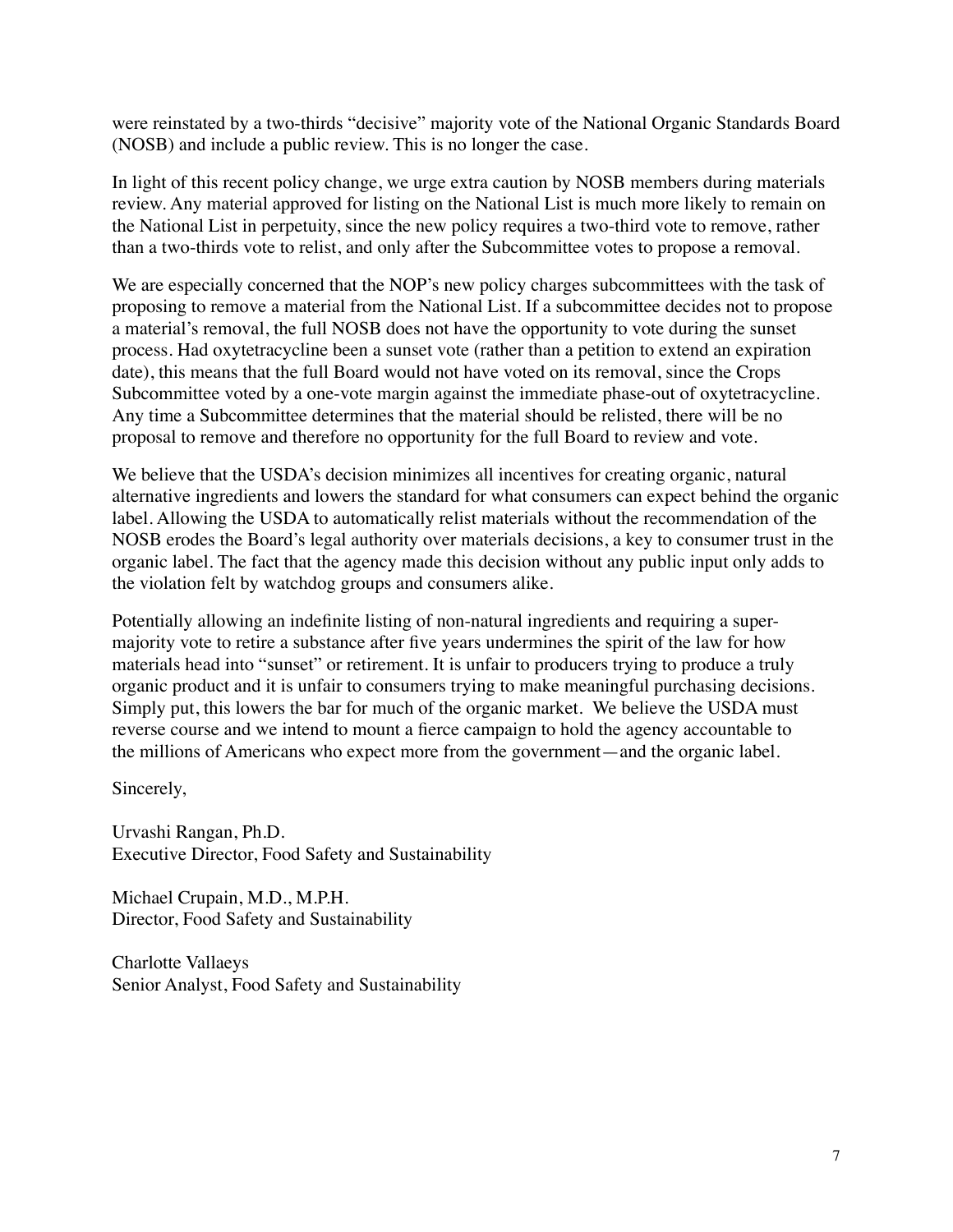

# **Comments of Consumers Union To The National Organic Standards Board On Handling Subcommittee / Ancillary Substances**

#### **Docket No. AMS-NOP-14-0006**

April 8, 2014

Ms. Michelle Arsenault, Special Assistant National Organic Standards Board USDA-AMS-NOP 1400 Independence Ave, SW. Washington, DC 20250

Thank you for the opportunity to submit comments to the National Organic Standards Board. The Spring 2014 agenda includes an update on "ancillary substances," but no discussion document is posted. Without a discussion document to comment on, we wish to comment on the recommendation that the NOSB approved at the Spring 2013 meeting in Portland, Oregon.

This is an ongoing issue that affects many materials currently on the National List, as well as all future petitioned materials, and is of critical importance to ensuring the integrity of the organic label and meeting consumer expectations.

These comments were prepared by Consumers Reports' Food Safety and Sustainability Center. Consumer Reports is the world's largest independent product-testing organization. Using its more than 50 labs, auto test center, and survey research center, the nonprofit rates thousands of products and services annually. Founded in 1936, Consumer Reports has over 8 million subscribers to its magazine, Website and other publications. Its advocacy division, Consumers Union, works for health reform, food and product safety, financial reform, and other consumer issues in Washington, D.C., the states, and in the marketplace.

#### **Background**

The Organic Foods Production Act of 1990 (OFPA) requires that all ingredients in certified organic foods must either be produced in accordance with the federal organic standards or must appear on the National List of Approved and Prohibited Substances.

# *SEC. 2111. [7 U.S.C. 6510] HANDLING.*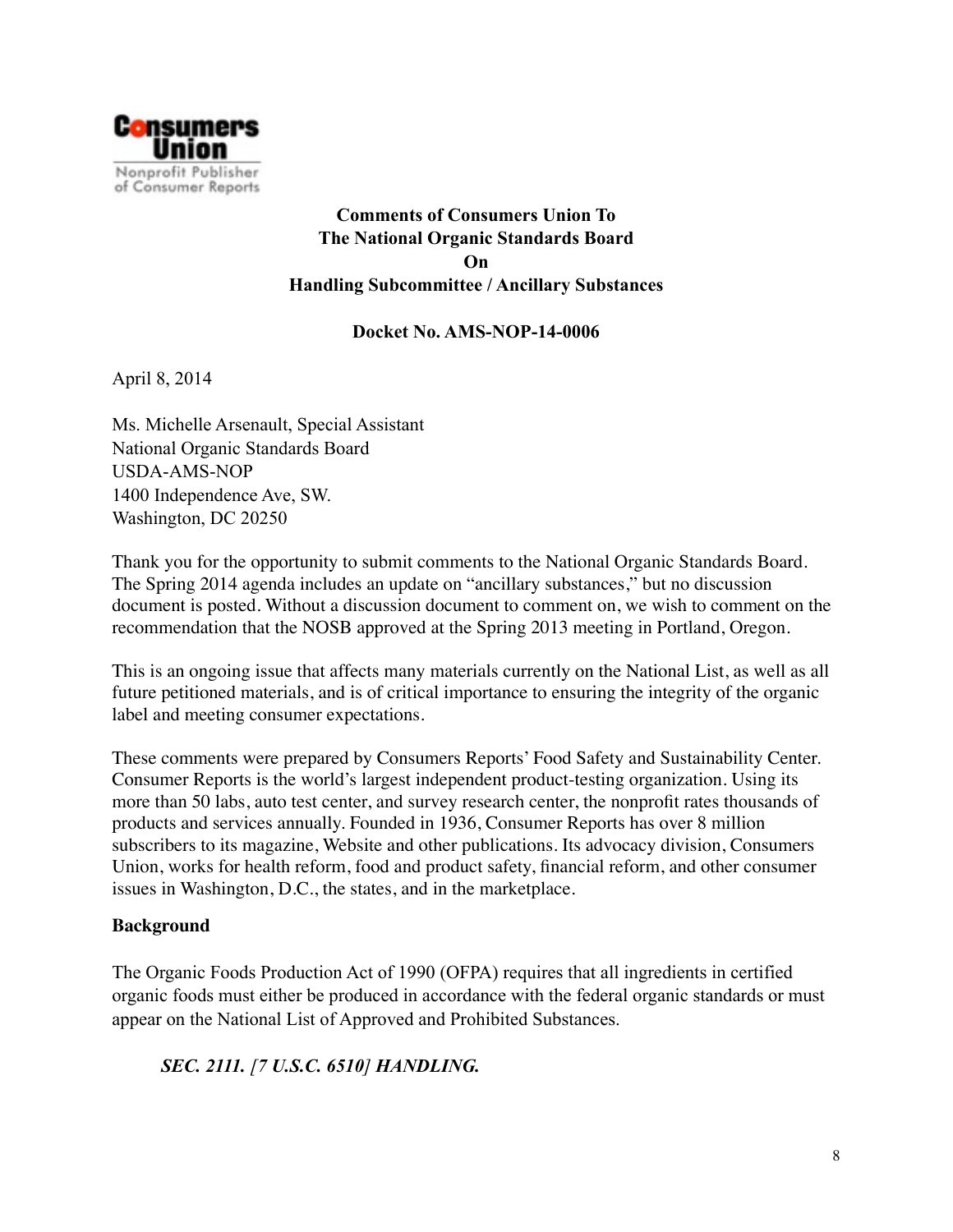*(a) IN GENERAL.—For a handling operation to be certified under this title, each person on such handling operation shall not, with respect to any agricultural product covered by this title—* 

*(1) add any synthetic ingredient not appearing on the National List during the processing or any postharvest handling*

OFPA does not distinguish between "ingredients" and "other ingredients" or "ancillary ingredients." Quite simply: any synthetic ingredient not appearing on the National List shall not be added to organic products during processing or any post harvest handling.

OFPA also specifies that the National List "shall contain an itemization, by specific use or application, of each synthetic substance permitted" (Sec. 2118 [7 USC 6517]).

The National List is for single substances, not formulated multi-ingredient products. All nonorganic ingredients and substances used in organic production must be on the National List.

This was affirmed by the USDA National Organic Program in a Notice published in the Federal Register on January 18, 2007: "only single substances may be petitioned for evaluation; formulated products cannot appear on the National List."

Yet some of the materials appearing on the National List are standardized, preserved, sweetened, stabilized or otherwise mixed with ingredients that are not organic and do not appear on the National List. While these unapproved "other ingredients" are disclosed to the organic handlers when they purchase the ingredients, they can and would end up in organic food. Because of FDA labeling laws, these "other ingredients" are disclosed to the organic handlers, but are not included on the ingredients list of the final product, and therefore are not disclosed to the consumer.

Consumers look to the organic label for assurance that the contain no artificial ingredients that have not been approved. This expectation is rooted in organic law and regulations, which clearly state that organic handlers must not add any non-organic agricultural products or synthetic ingredients not appearing on the National List to organic foods.

The materials review process by the National Organic Standards Board should ensure that *all* ingredients are reviewed for human health and environmental impacts, and are approved by a 2/3 majority vote for use in organic foods before they are added.

## **The issue has not been resolved**

In a 2011 Memo to the NOSB, NOP made the following request:

The NOP is requesting that the NOSB develop a policy on "other ingredients" in  $\S$ 205.605 substances that is comparable to the comprehensive policy for crop and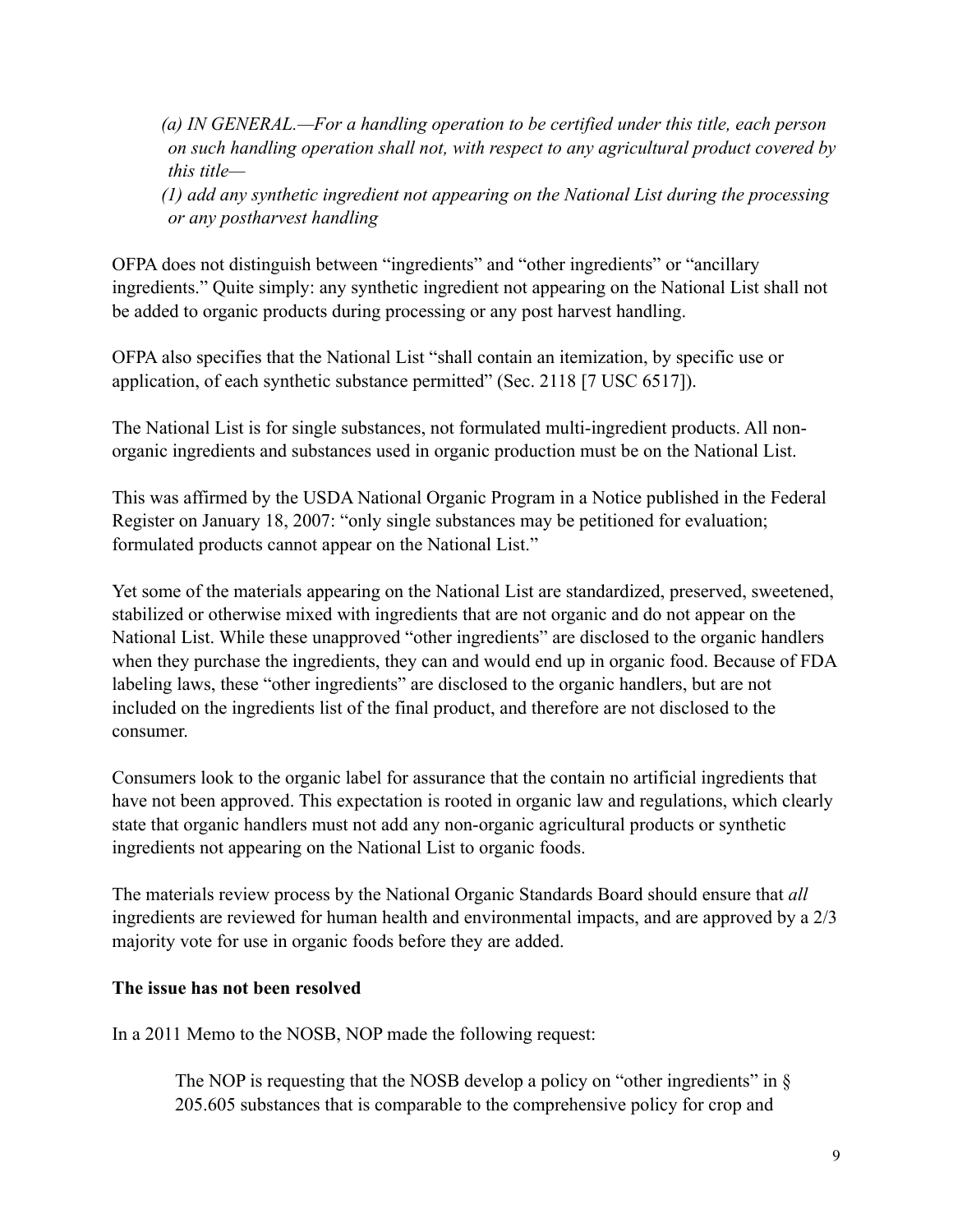livestock materials. From this point forward, NOP is requesting that NOSB consider the presence of any "other ingredients" as part of its processes. As substances on the National List come up for sunset review, or as new petitions are considered, NOP requests that NOSB clarify whether any restrictions are warranted for "other ingredients" in § 205.605 substances. Any third-party technical report that NOP provides will include information on any "other ingredients" commonly found in the substance under review.

NOP is requesting that NOSB specify any allowed "other ingredients" in the background section of its recommendations for substances recommended for listing on § 205.605, so that these allowances are clear to the organic trade, certifying agents, and NOP. Any "other ingredients" not listed on § 205.605 or not referenced in the background section of the recommendation, would not be allowed in formulations of substances on § 205.605 that are used in or on processed products labeled as "organic" or "made with organic (specified ingredients or food group(s))."

At the Spring 2013 meeting in Portland, Oregon, in an attempt to resolve this issue, the NOSB debated and voted on a recommendation. During the discussion, Miles McEvoy, the National Organic Program's administrator, again urged the NOSB to work within the legal requirements.

Mr. McEvoy told the Board in clear terms:

"Any input in a processed organic product has to be either an organic agricultural ingredient or it has to be on the National List. Right."

The NOSB's final recommendation, adopted at the Spring 2013 meeting, does not ensure that every ingredient in organic foods are either produced organically or on the National List. The NOSB's recommendation states:

The NOSB intends to review ancillary substances found in substances on and petitioned for the National List in accordance with OFPA criteria. **Comprehensive review, however, does not require these substances to be individually listed on the National List.** The Board intends to follow the request by NOP to consider ancillary ingredients contained in substances as they come up for review or as new petitions are considered. A procedure is presented to carry out this review that includes identification of ancillary substances, Technical Review support, NOSB checklist revisions, and process for annotation or guidance implementation of the policy. [Emphasis added]

## **Concerns**

*All synthetic ingredients should and must be on the National List.* We are concerned that the recommendation does not take seriously the requirement in OFPA and the assertion by the NOP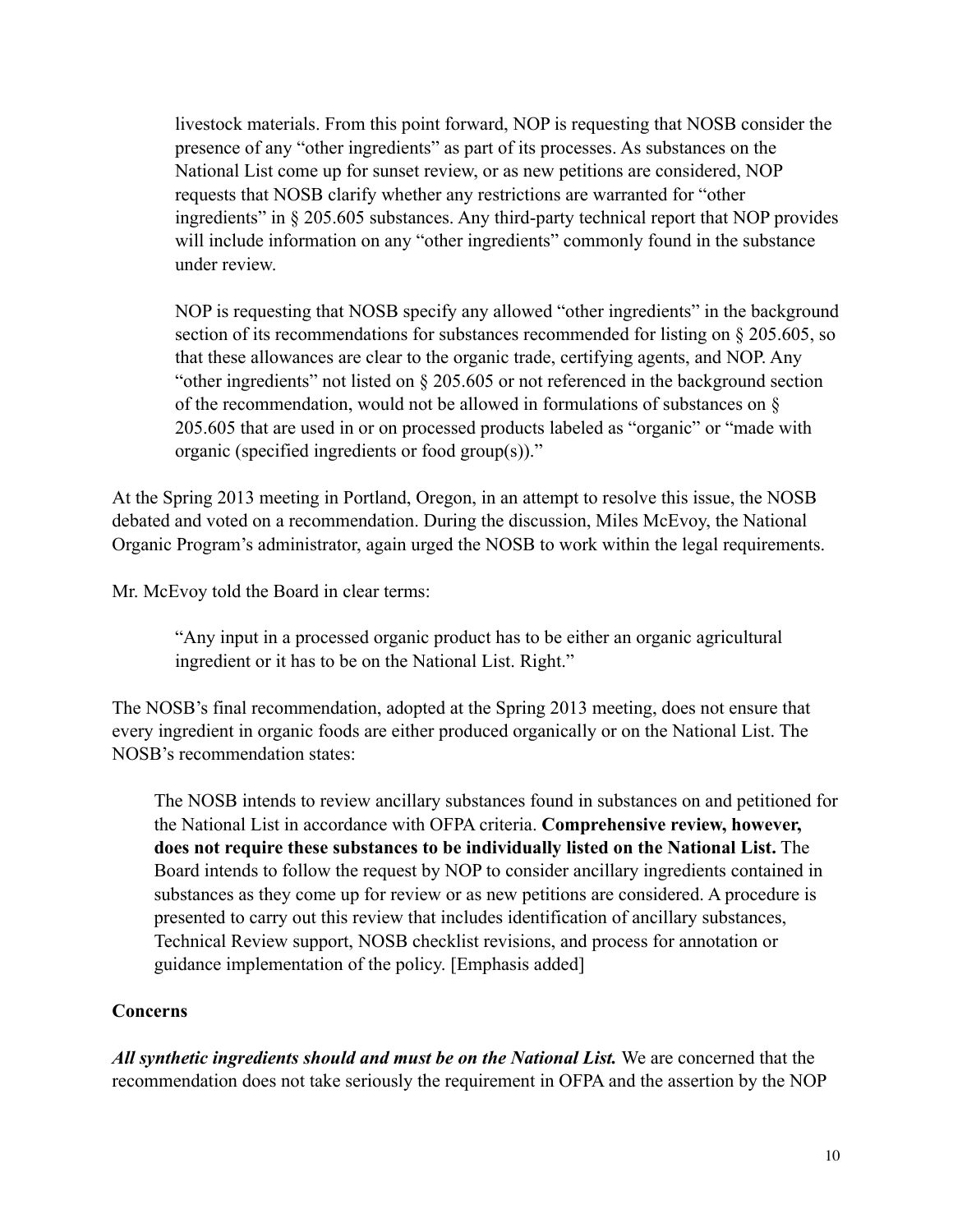that all non-organic and synthetic ingredients should be on the National List before they may be used in organic foods.

We disagree with the NOSB's Spring 2013 "Rationale Supporting Recommendation":

The NOP requested clarification on this issue in a memorandum to the NOSB in November of 2011. OFPA and the Rule are not very specific regarding this subject and a policy and procedure is needed because the reviews of handling materials have been inconsistent with regard to ancillary substances. The recommendation adopted unanimously is consistent with OFPA by calling for review to OFPA criteria. It is consistent with what some ACAs are doing now, and makes it clearer what petitioners and NOSB member should expect for future ingredient reviews.

We do not agree with the statement "OFPA and the Rule are not very specific regarding this subject." We believe that OFPA is very clear when it states that organic handlers shall not *add any synthetic ingredient not appearing on the National List during the processing or any postharvest handling.* Handlers can see the "other ingredients" in the materials they use to process organic foods. If there are "other ingredients" that do not appear on the National List in the formulated ingredient, OFPA would not allow handlers to add these to organic foods.

*No discussion of "other ingredients" in Sunset Review.* We have not seen any discussion of "other ingredients" in the materials that are up for sunset review. In the NOSB Handling Subcommittee document titled "Sunset 2015 Review List - Request for Public Comment Handling Substances," there is no mention of "other ingredients." The Handling Subcommittee makes several requests for public input, but none of the requests are for information regarding "other ingredients."

At the very least, the NOSB should request information about "other ingredients" from handlers and manufacturers. For example, we have identified several "other ingredients" used in the production in gellan gum that should be brought to the attention of the NOSB during the sunset review process. Yet **no** request for such information was made by the Handling Subcommittee.

*Responsibility for sharing "other ingredients" does not lie with the public and technical reviewers*. In the Spring 2013 NOSB recommendation on "other ingredients," the NOSB proposes this as a first step: "NOSB identifies "ancillary substances" as disclosed in the petition and previous Technical Reports, and through the public comment process." In Step 3, the recommendation proposes that "TR identifies commonly used ancillary substances and describes them."

We do not believe it should be the responsibility of the technical reviewers or the public to identify "other ingredients." Identifying the "other ingredients" is practically impossible since manufacturers withhold this information from the public as Confidential Business Information.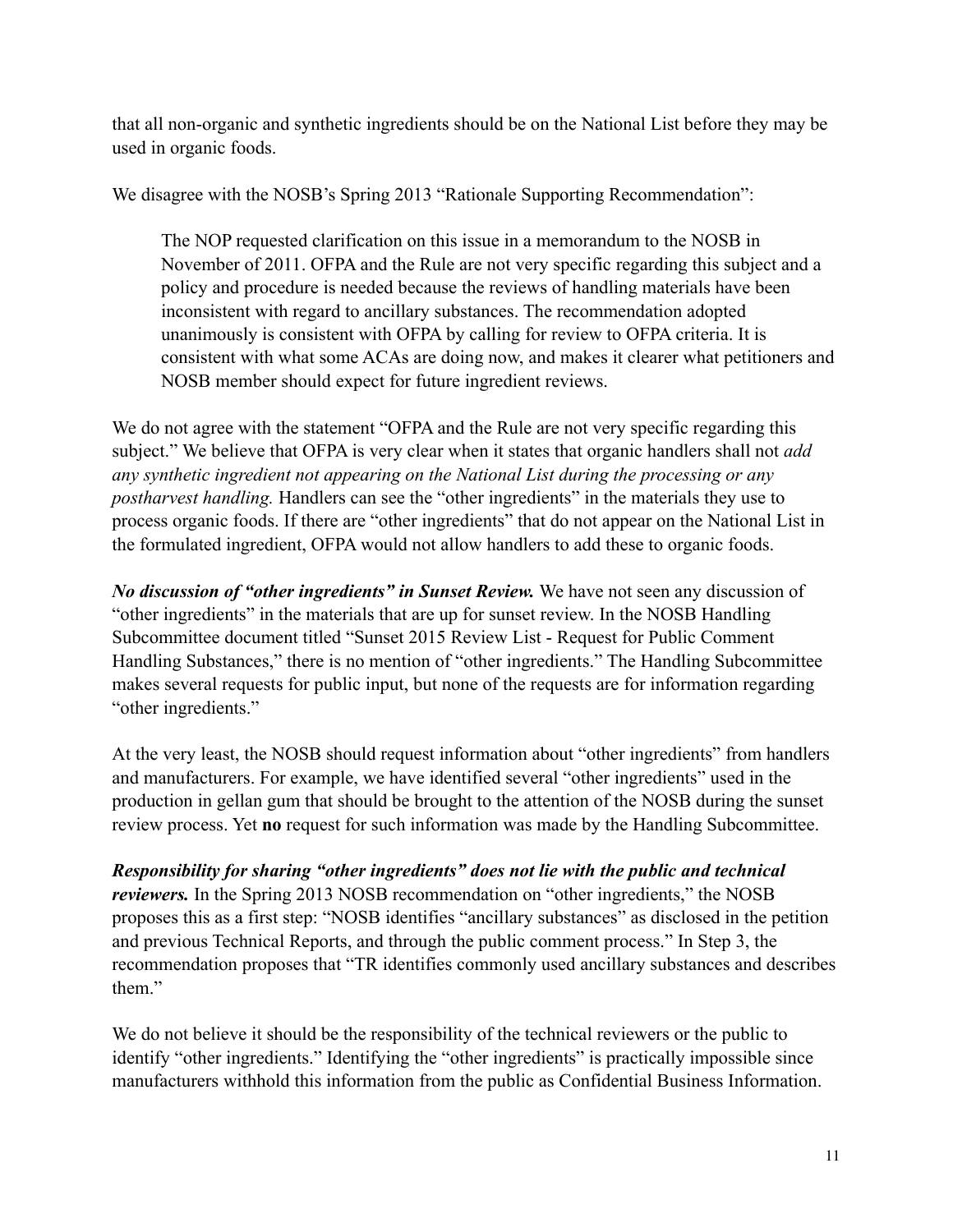Even many GRAS Notices to the FDA do not give any information regarding manufacturing processes and other ingredients used. It should be the responsibility of manufacturers, and organic handlers who use the materials, to be transparent and share this information with the public.

Many of the ingredients currently on the National List were approved without the NOSB's knowledge regarding "other ingredients" that are used. Manufacturers withheld that information as "Confidential Business Information."

For this reason, we support the proposal by the Materials Subcommittee (MS) on "Confidential Business Information in Petitions." We agree with the MS that "the importance of transparency of the petition process, the right of the public to fully know the materials included in or on certified organic products, and the potential for an untenable administrative burden of management of CBI precludes the provision of CBI in materials petitions." We urge the NOSB to adopt the Materials Subcommittee proposal to revise the Material Petition process to eliminate the provision for Confidential Business Information.

If manufacturers and handlers want to continue using the substances, then it is their responsibility to share openly with the organic community which "other ingredients" are used.

*Proposed procedure for NOSB review is inadequate.* We also are concerned with the inclusion of Step 4: "All ingredients must meet Baseline Criteria." The baseline criteria are that any "other ingredient" must be Generally Recognized as Safe (GRAS). GRAS designation is essentially meaningless. Manufacturers determine on their own whether their product should be "Generally Recognized as Safe," and the FDA conducts no safety testing or review of its own. Substances that are GRAS include propylparaben (184.1670), propane (184.1655), high fructose corn syrup (184.1866); surely we would not want to see these ingredients used in organic foods.

## **Policy should be strengthened to preserve organic integrity**

We urge the NOSB revisit this recommendation. If an organic handler believes that a material on the National List cannot be sourced without a particular synthetic and unapproved "other ingredient," then that ingredient should be petitioned to be added to the National List with an annotation restricting its use to the materials for which it is needed.

This approach:

- 1. Respects OFPA and the requirement for *all ingredients* to be organic or on the National List.
- 2. Is in line with OFPA's specification that substances on the National List shall be listed "by specific use or application." The NOSB can recommend that a synthetic ingredient be approved only for the particular ingredient for which its use is petitioned.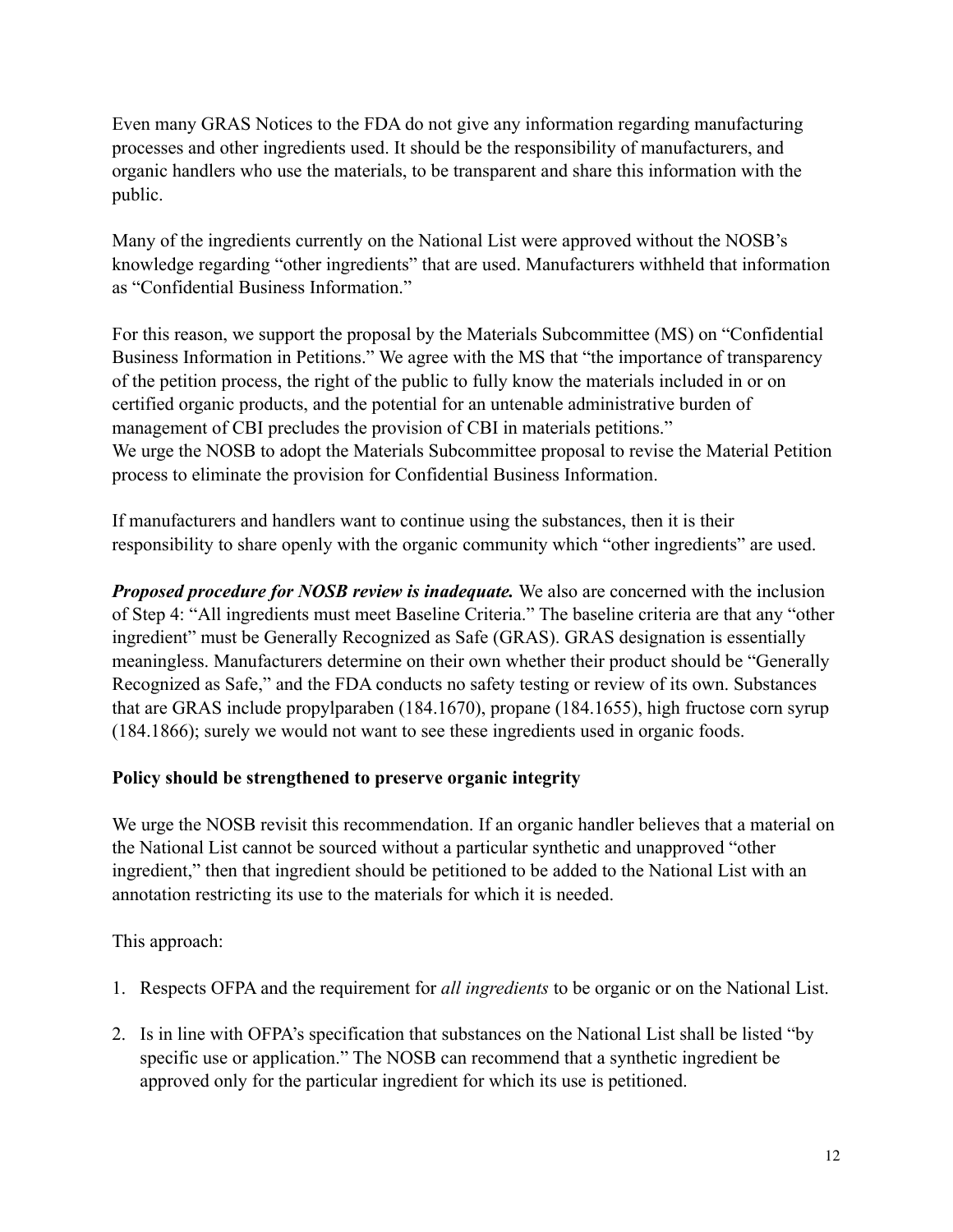- 3. Addresses the difficulties raised by the fact that other ingredients may vary from manufacturer to manufacturer. If a particular manufacturer, or an organic handler who uses the ingredient, knows that a particular "other ingredient" is used and believes its use is necessary, that particular ingredient can be petitioned by the manufacturer or organic handler.
- 4. Increases transparency by requiring handlers and manufacturers to disclose the unapproved "other ingredients" that are used.
- 5. Preserves consumer trust in the organic label and the process. The public has a right to know *all* ingredients used in the production of organic foods.

## **Conclusion**

We urge the Board to revisit the recommendation and strengthen it, clarifying that only single substances may appear on the National List and that all ingredients added to organic foods should be either organic or on the National List.

Any ingredients considered essential as components of materials on the National List should be petitioned for that particular purpose, with an annotation specifying the approved use.

Sincerely,

Urvashi Rangan, Ph.D. Executive Director, Food Safety and Sustainability

Michael Crupain, M.D., M.P.H. Director, Food Safety and Sustainability

Charlotte Vallaeys Senior Analyst, Food Safety and Sustainability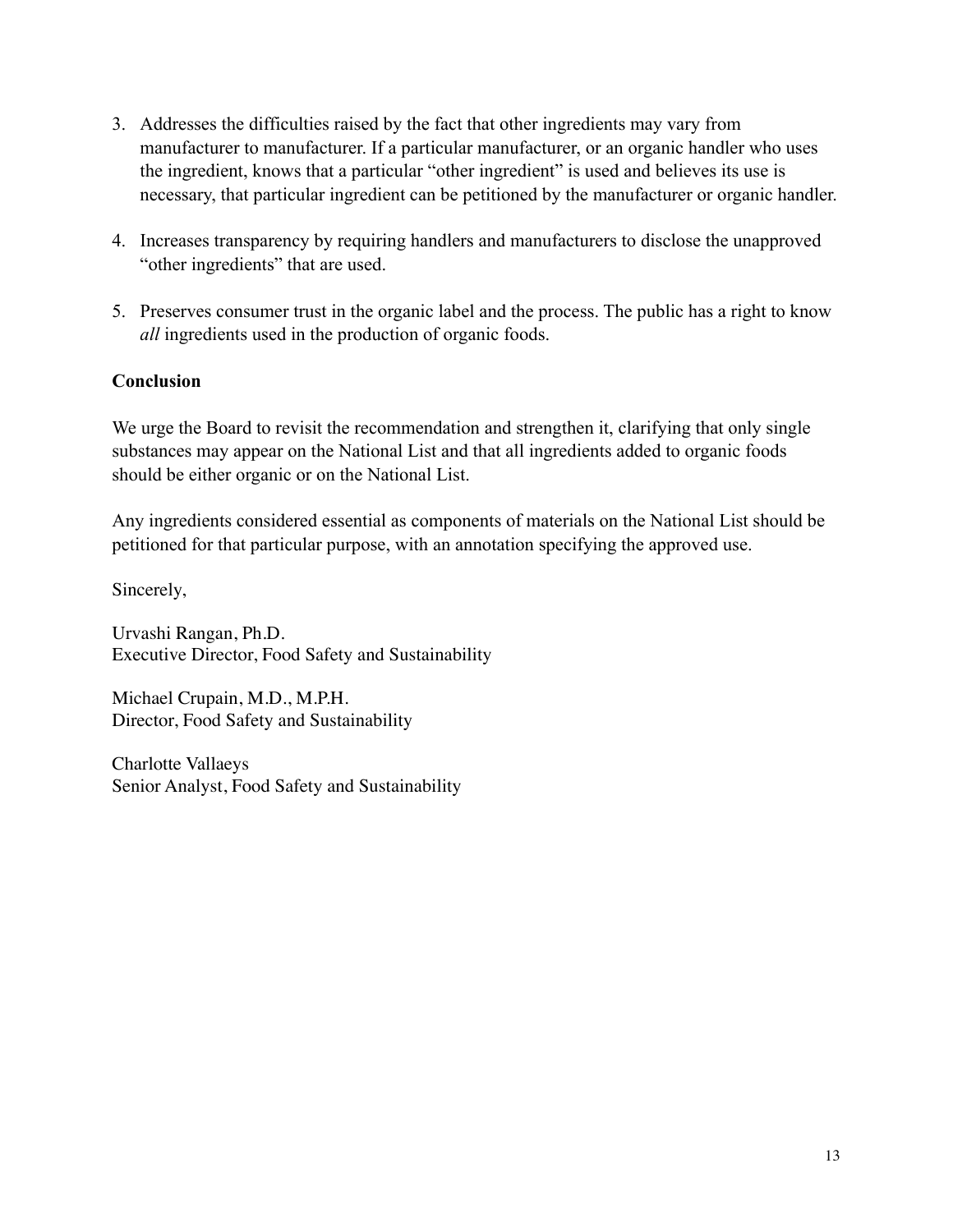

# **Comments of Consumers Union To The National Organic Standards Board On Livestock Subcommittee Proposal: Aquaculture (chlorine, tocopherols, vitamins and trace minerals)**

## **Docket No. AMS-NOP-13-0049**

October 1, 2013

Ms. Michelle Arsenault, Special Assistant National Organic Standards Board USDA-AMS-NOP 1400 Independence Ave, SW. Washington, DC 20250

Thank you for the opportunity to submit comments to the National Organic Standards Board on the Livestock Subcommittee's four proposals on aquaculture materials: chlorine, tocopherols, vitamins and trace minerals.

These comments were prepared by Consumers Reports' Food Safety and Sustainability Center. Consumer Reports is the world's largest independent product-testing organization. Using its more than 50 labs, auto test center, and survey research center, the nonprofit rates thousands of products and services annually. Founded in 1936, Consumer Reports has over 8 million subscribers to its magazine, Website and other publications. Its advocacy division, Consumers Union, works for health reform, food and product safety, financial reform, and other consumer issues in Washington, D.C., the states, and in the marketplace.

#### **Summary**

Consumers Union urges the Board to reject the four Livestock Subcommittee (LS) proposals for organic aquaculture materials until standards for organic aquaculture have been created.

We are especially concerned that the Board is unable to adequately review these petitioned materials to OFPA criteria, since it is has not been determined which aquaculture systems will be allowed. Some of these petitioned materials may be compatible with organic principles when used in one type of system - like land-based closed systems where interaction with the environment and marine ecosystems can be controlled - but incompatible when used in others -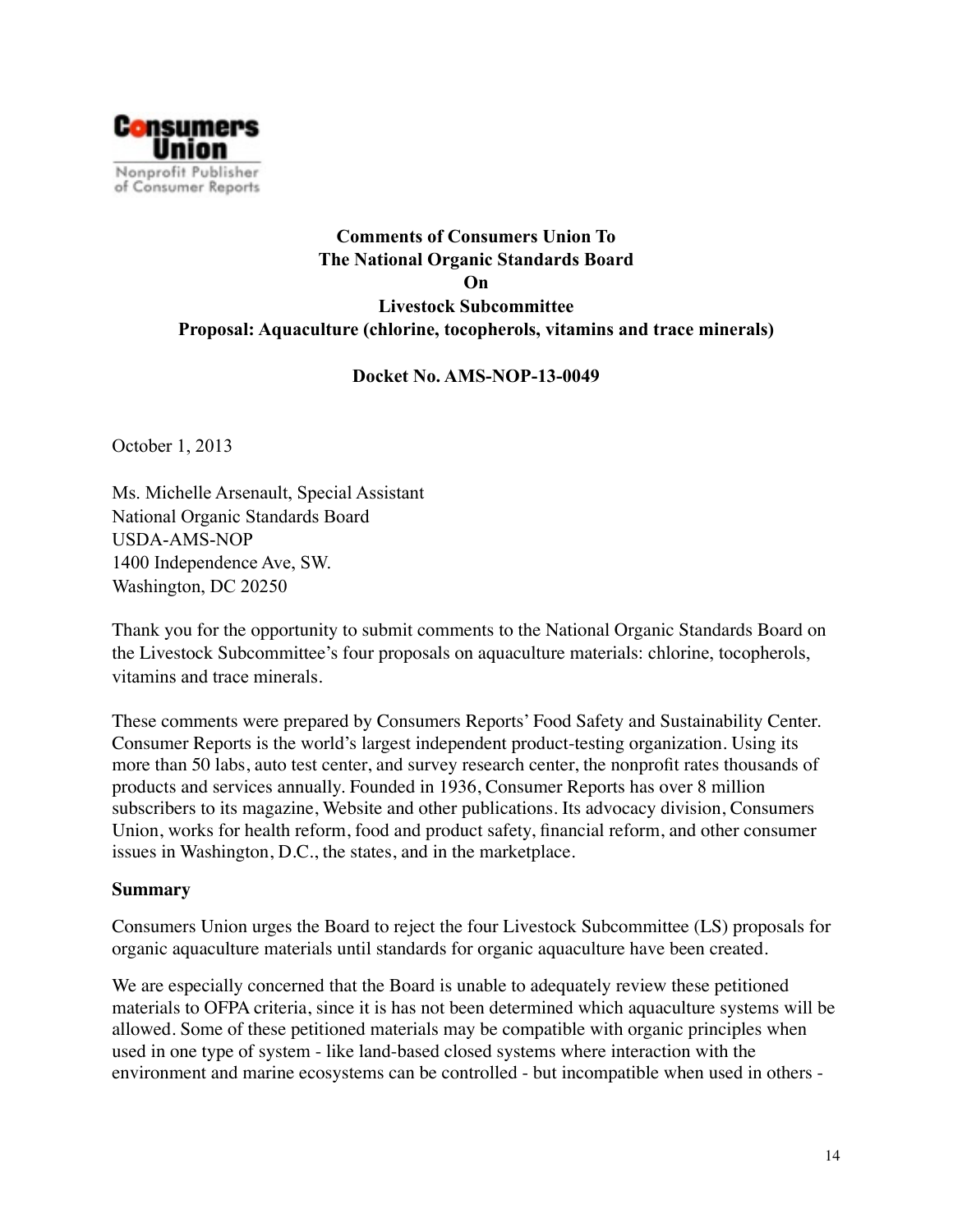like open ocean systems where the material would be in direct contact with the surrounding marine ecosystem.

It is also not possible for the Board to determine the essentiality of a material until there are standards specifying which systems are allowed and which fish species will be raised under the organic standards. A material may be essential in one type of system but not in another - for example, tocopherols are unlikely to be essential for the production of certain herbivorous fish species since they are petitioned as preservatives for fish meal and fish oil. Given that three of the petitions are for nutrient supplementation of fish feed, it is difficult to determine essentiality before the Board knows which fish species' nutritional needs must be considered. Until the Board and the public have a clear understanding which systems will be allowed in organic aquaculture, we believe it is not possible to make an informed decision.

We also believe that the petitions and the Technical Reports (TR) for these materials should be written with a specific system, or systems, in mind. For example, the TRs are not able to adequately address the potential environmental impact of these materials if it is unknown which systems would be allowed.

For these reasons, we urge the Board to reject the petitioned materials.

We are also concerned with the previous Board recommendations regarding aquaculture, and strongly urge the Board to reconsider certain recommendations:

## **Prohibit Open Ocean Systems**

We are concerned that open ocean aquaculture is incompatible with organic principles. In 2007, a coalition of more than 40 organic farmers, consumer advocates, animal welfare, conservation groups and even celebrity chefs joined forces to call on the USDA to ensure that the organic label does not include carnivorous fish and open ocean systems. These organizations included the Center for Food Safety, the Humane Society of the United States, Greenpeace USA, Sierra Club Canada, Trout Unlimited, Food and Water Watch, Pure Salmon Campaign and Consumers Union.

Open ocean systems are potentially damaging to the marine ecosystem by creating water pollution from fish waste, excess feed and dead fish.

Escapes from open ocean systems may cause genetic disruption of wild fish when they interbreed with or overtake wild fish populations.

Farming certain fish, like salmon, at high stocking densities in open net cages creates a breeding ground for bacterial and viral diseases as well as parasites, which can readily transfer to and from wild fish by tidal flow and escapes. An October 2006 study published in the National Academy of Sciences showed sea lice infections on salmon farms in British Columbia can kill up to 95 percent of young wild salmon as they migrate out to sea past salmon farms. The Norwegian Directorate for Nature Management has estimated that in some areas, 90 percent of the outgoing juvenile, wild salmon run carries lethal lice levels.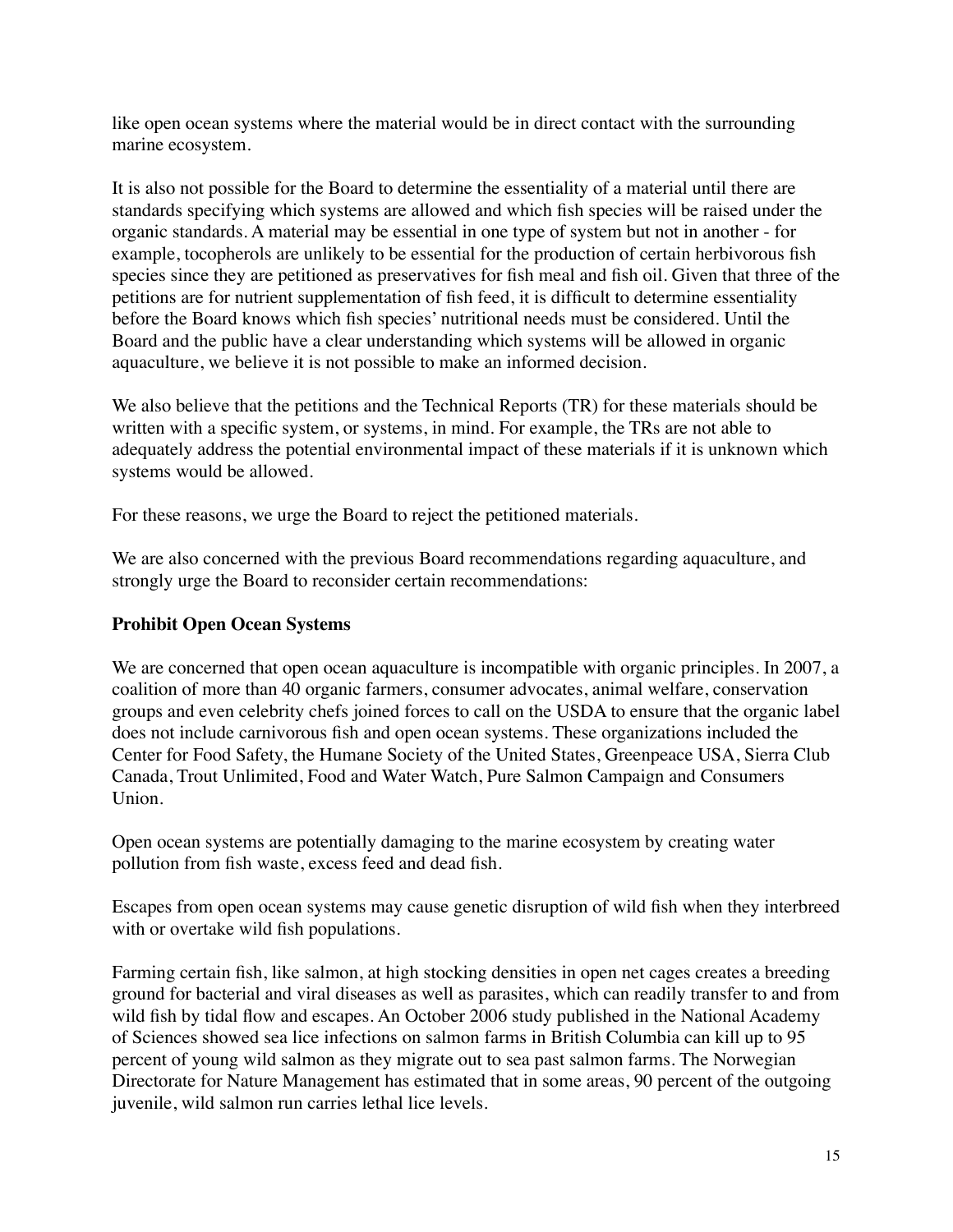It is also still unclear whether open ocean systems can function long-term without the drugs, including antibiotics and parasiticides, that are currently used in conventional aquaculture.

The State of Alaska prohibited open ocean finfish farming in 1990, to protect the health of its native marine ecosystem and the fishing industry that depends on it. The Alaska state legislature opposes open ocean aquaculture for finfish and predatory shellfish.1

Given these concerns, we urge the Board to reconsider previous decisions and prohibit all open ocean systems.

## **Prohibit wild-caught fish meal and fish oil**

We support the arguments by the Center for Food Safety and Food and Water Watch to prohibit the use of wild-caught fish meal and fish oil in organic aquaculture.

# **Require 100% organic feed**

Like other animals raised for food, organic fish should be given 100% organic feed. This would exclude the use of wild-caught fish meal and fish oil. We are concerned with the safety of wildcaught fish, which is exposed to oceanic pollutants, including methyl mercury and radiation, which cannot be controlled. Those pollutants concentrate as they move up the food chain, and with consumers at the top of the chain, we believe that carnivorous farmed fish should not carry the organic label.

# **Prohibit carnivorous fish**

Carnivorous fish like salmon and cod require other fish as food. A farmed salmon diet relies heavily on wild fish, which should never be certified organic. They also place pressure on wild fish for feed. It currently takes three pounds of wild fish to produce one pound of farmed salmon, not exactly an ecologically efficient system. And, this "fish chow" exposes farmed salmon to a variety of toxins such as PCBs and dioxins.

# **Prohibit organic salmon and other migratory fish**

We are concerned that salmon farming interferes with the animals' natural behavior. Salmon are migratory fish, and cannot exhibit this instinctive natural behavior when they are confined. Salmon farming, or farming any other migratory fish, is not compatible with organic principles and should not be allowed.

The National Organic Standards Board should not succumb to the pressures of big business and should focus on maintaining the integrity of the organic label. If the USDA allows for open net systems, then it will be selling the organic label down the river.

<sup>&</sup>lt;sup>1</sup> http://www.legis.state.ak.us/basis/get\_bill\_text.asp?hsid=HJR015C&session=24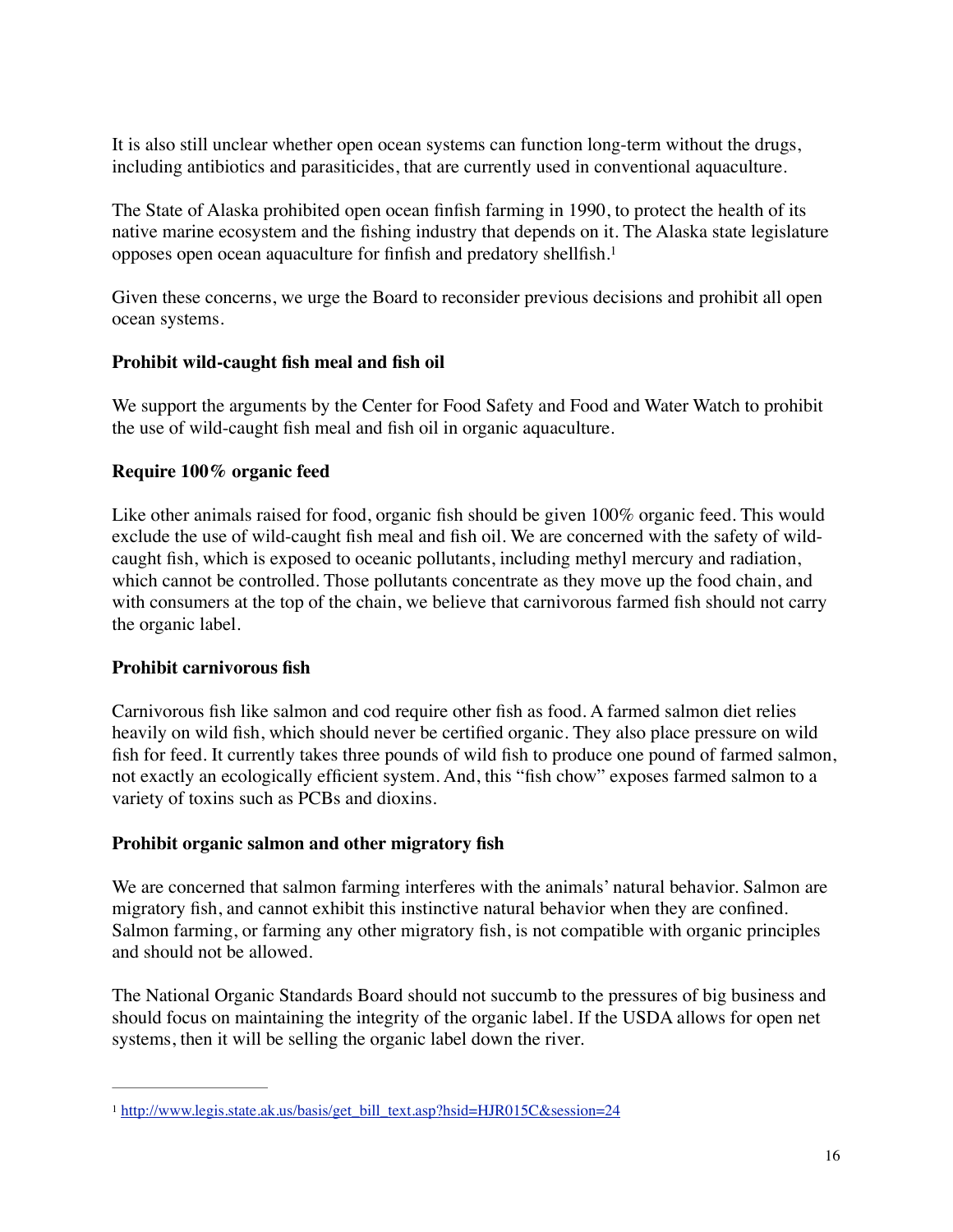# **Conclusion**

The NOSB should reject all petitions related to aquaculture until standards are in place. Without knowing which systems will be allowed under the organic standards, it is not possible for the NOSB to determine whether the materials comply with OFPA criteria.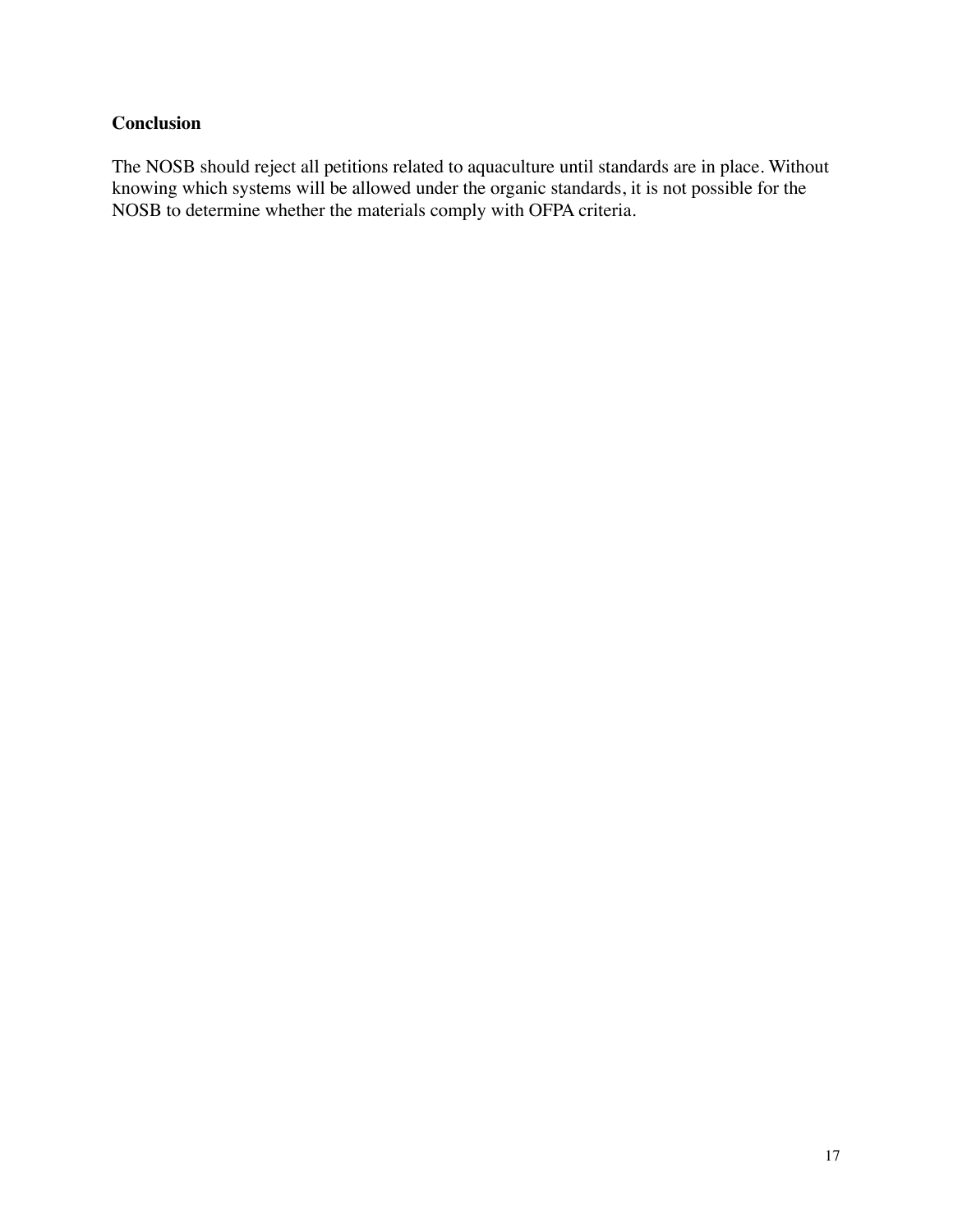

**Comments of Consumers Union To The National Organic Standards Board On Livestock Subcommittee Proposal: Methionine** 

**Docket No. AMS-NOP-13-0049** 

October 1, 2013

Ms. Michelle Arsenault, Special Assistant National Organic Standards Board USDA-AMS-NOP 1400 Independence Ave, SW. Washington, DC 20250

Thank you for the opportunity to submit comments to the National Organic Standards Board on the Livestock Subcommittee's proposal on Methionine in Organic Poultry Feed.

These comments were prepared by Consumers Reports' Food Safety and Sustainability Center. Consumer Reports is the world's largest independent product-testing organization. Using its more than 50 labs, auto test center, and survey research center, the nonprofit rates thousands of products and services annually. Founded in 1936, Consumer Reports has over 8 million subscribers to its magazine, Website and other publications. Its advocacy division, Consumers Union, works for health reform, food and product safety, financial reform, and other consumer issues in Washington, D.C., the states, and in the marketplace.

The Livestock Committee proposes to change the annotation of the methionine listing, from a maximum level to an average level of synthetic methionine in organic poultry feed. This would allow producers to increase the allowed levels above the current maximum levels at certain stages in the lives of laying hen chicks (when they first "come into production").

Consumers Union opposes the recommendation, since it does not appear to be moving producers away from synthetic methionine use; rather, it allows the maximum levels to be higher than what they currently are in certain situations.

Consumers Union opposes the continued use of synthetic methionine in poultry feed. Synthetic methionine is a poster child for how Sunset is not working as designed - and that was before the National Organic Program's change to the Sunset process on Monday, September 16, 2013. The industry has lost opportunities to replace synthetic methionine with natural alternatives because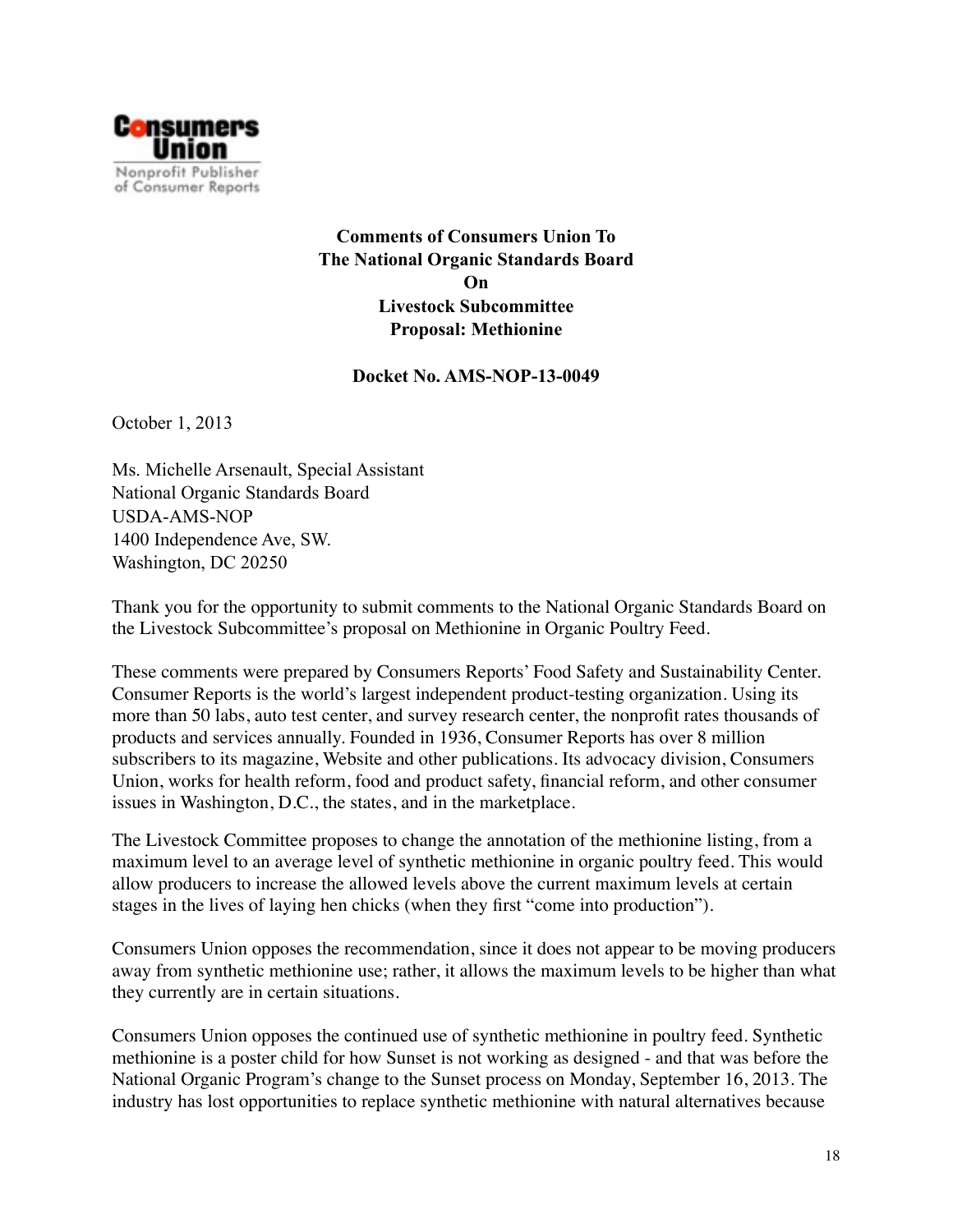of the multiple continued extensions allowing the use of the synthetic version. There are few incentives to finding natural alternatives when a material is granted endless extensions and therefore remains on the National List.

It is interesting to note the sense of urgency to finding natural alternatives in the 2005 petition for an extension, and compare it with the current petition's language:

From the 2005 petition: "The intent of the NOSB was clear; Synthetic Methionine was not to be on the National List with the same status as other materials subject to renewal every five years. Nor was their intent to start a process that would damage or destroy the organic poultry industry. The intent with this material was to send a message that hard fast research would be required to find alternative feedstuffs and breeds. To source and develop the production of those alternatives and to seamlessly if not painlessly wean the US organic poultry industry from this last essential amino acid before the sunset."

The language sending a strong message that synthetic methionine will be phased out is no longer present in the current petition: "While expressing a strong preference for supplementation with allowable natural sources of MET, the NOSB concluded that terminating the allowance for synthetic MET would disrupt the well-established organic poultry market, and cause substantial economic harm to organic poultry producers. The NOSB and stakeholders agreed that the organic feed sector would continue to research and develop sufficient supplies of allowable organic and natural sources."

What happened in the eight years between the 2005 petition and the 2012 petition? Researchers responded with "hard fast research," but the industry did not step up to the plate to either create the demand for these products or support the research. No organic alternatives are commercially available today.

For example, at the Spring 2010 NOSB meeting in Woodland, California, the NOSB heard from Walter Goldstein, whose high-methionine corn did not come to commercial viability in part because there was no research funding available for a product for which there was no demand. As long as synthetic methionine is on the National List and appears to be on the National List to stay, it is will be nearly impossible to fund the research necessary to develop alternatives.

When materials like synthetic methionine do not sunset, and receive continued extensions, it sends a clear message to the marketplace that there is no real need to develop an alternative. It has become clear over the years that as long as synthetic methionine remains on the National List, organic alternatives will not be developed. And without organic alternatives, synthetic methionine remains on the National List to "avoid substantial economic harm to organic poultry producers." It's a cycle that can only be broken by continuing the process of winding down the allowed use of synthetic methionine. This proposal does the opposite by allowing higher levels of synthetic methionine in poultry feed at certain stages of production.

We are also concerned that the use of synthetic methionine enables a model of poultry production that is incompatible with the organic standards and with consumer expectations. Specifically,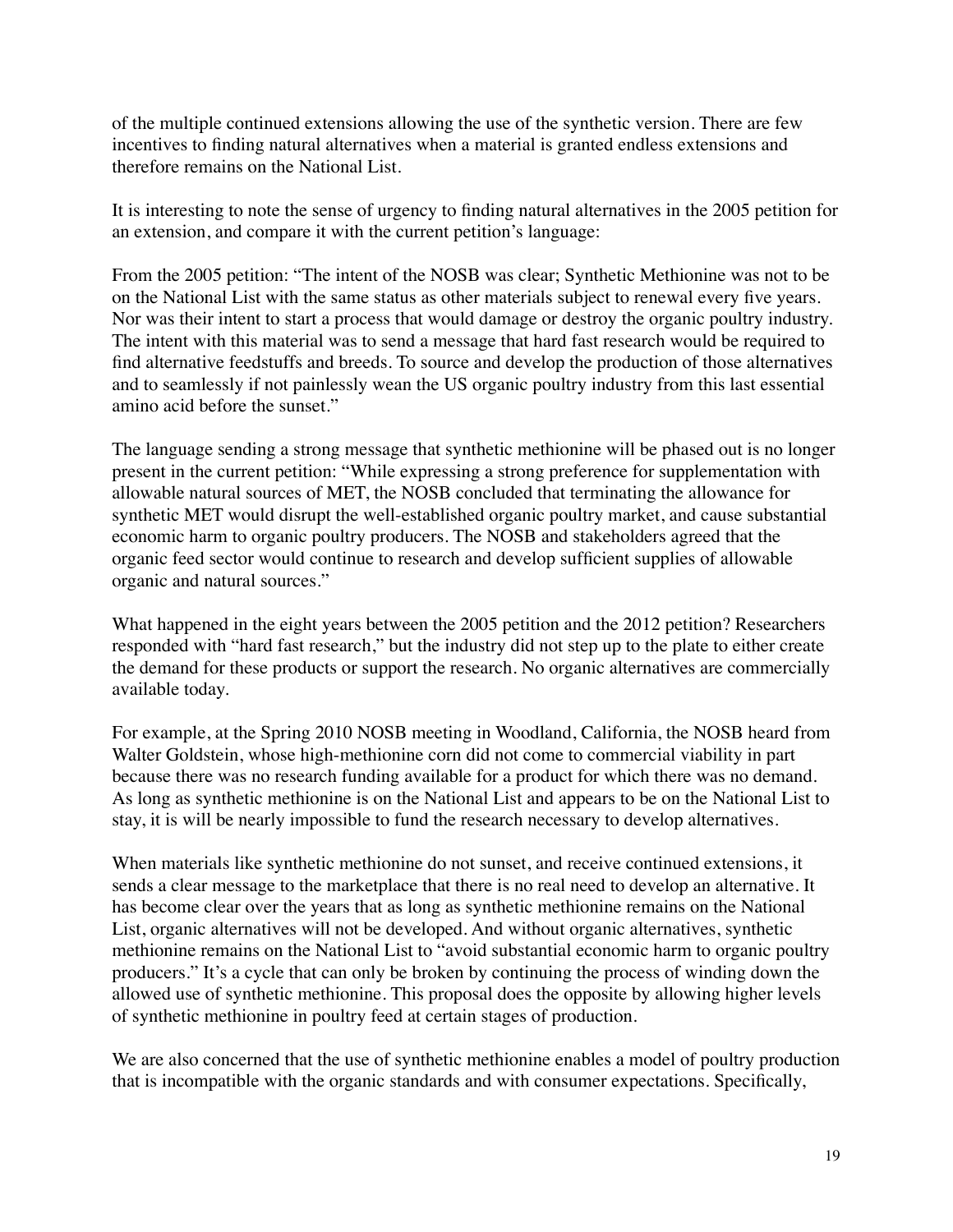chickens without access to the outdoors are also deprived of access to worms, insects and other natural sources of methionine that increases their need for synthetic methionine.

Finally, it appears that changing the annotation would reset the sunset clock, adding another year to the exemption, which we oppose.

We urge the NOSB to reject the proposal to change the annotation for synthetic methionine.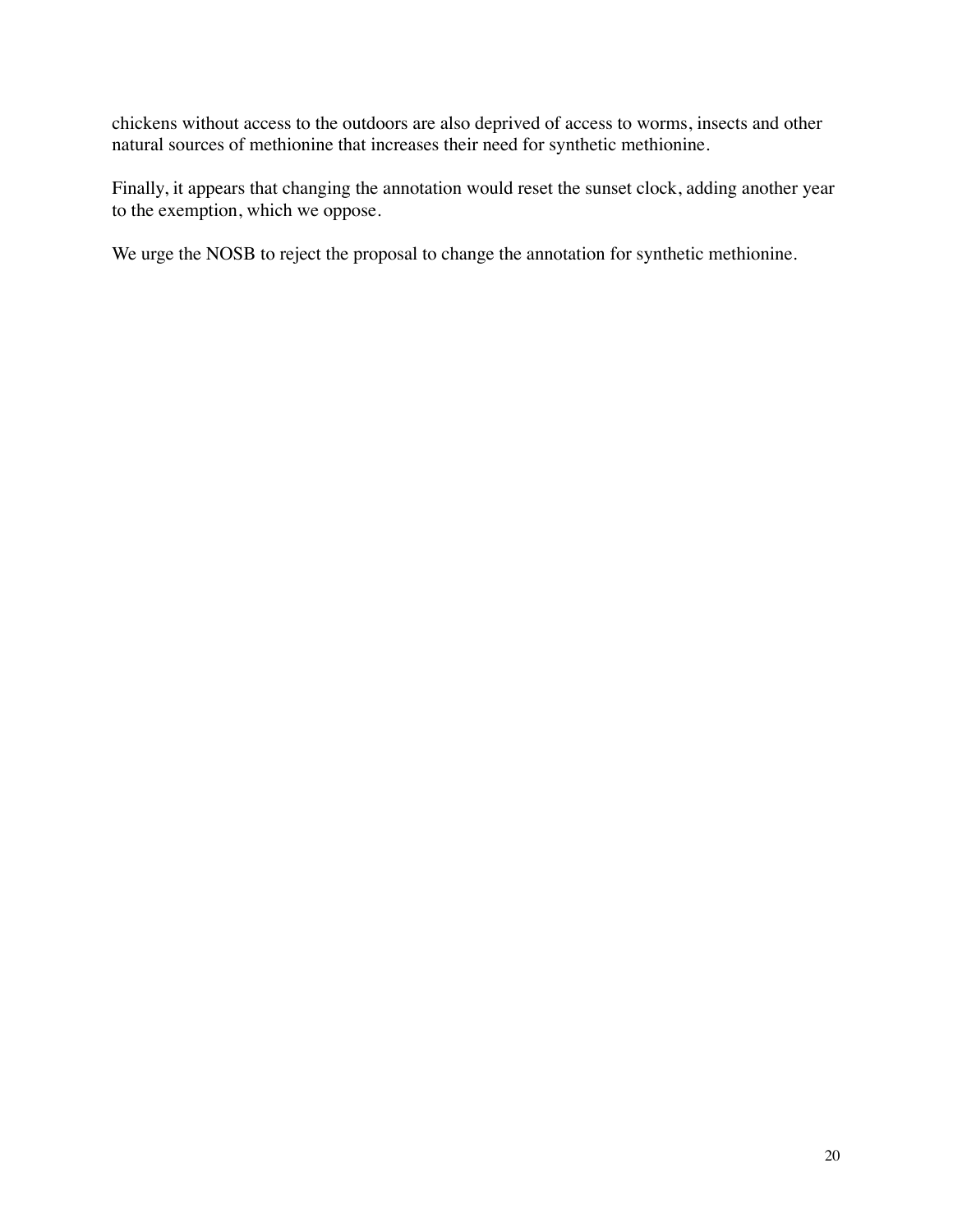

**Comments of Consumers Union To The National Organic Standards Board On Crops Subcommittee Proposal: Streptomycin** 

**Docket No. AMS-NOP-13-0049** 

October 1, 2013

Ms. Michelle Arsenault, Special Assistant National Organic Standards Board USDA-AMS-NOP 1400 Independence Ave, SW. Washington, DC 20250

Thank you for the opportunity to submit comments to the National Organic Standards Board on the Crops Subcommittee's proposal on an extension for the use of Streptomycin in organic apple and pear production.

These comments were prepared by Consumers Reports' Food Safety and Sustainability Center. Consumer Reports is the world's largest independent product-testing organization. Using its more than 50 labs, auto test center, and survey research center, the nonprofit rates thousands of products and services annually. Founded in 1936, Consumer Reports has over 8 million subscribers to its magazine, Website and other publications. Its advocacy division, Consumers Union, works for health reform, food and product safety, financial reform, and other consumer issues in Washington, D.C., the states, and in the marketplace.

#### **Summary**

Consumers Union urges the Board to reject the petition to extend streptomycin's expiration date to October 2017. We agree with the Crops Subcommittee's Minority Opinion and request that the Board vote to keep the existing October 2014 expiration date.

We understand that the oxytetracycline vote at the Spring 2013 meeting was an extremely difficult decision for Board members. We realize that the vote on streptomycin will be no less difficult.

Consumers have come to expect that organic foods do not contain antibiotics. Organic is widely marketed as "no antibiotics," which has become a consumer expectation. Other segments of the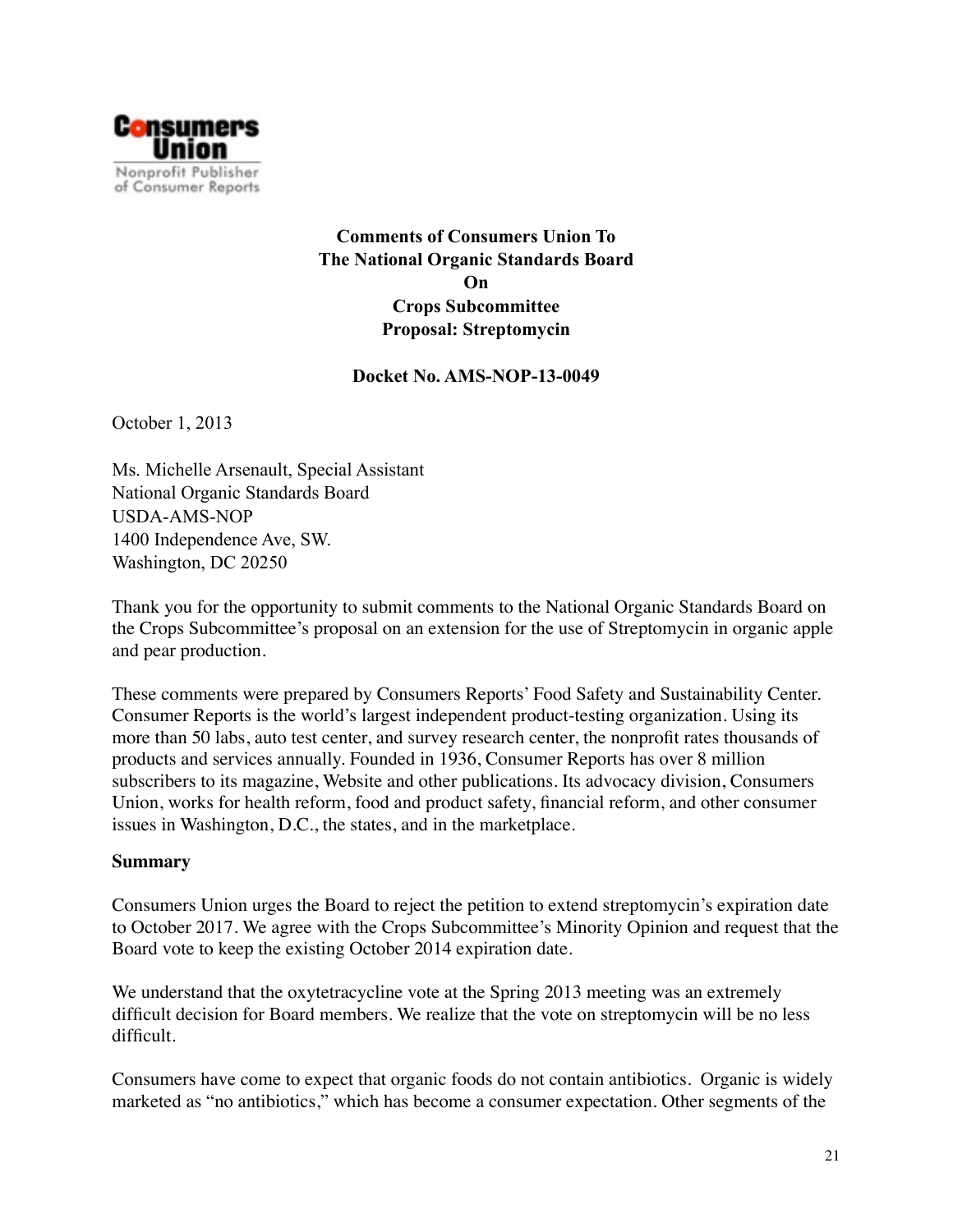organic market, like organic meat, cheese and milk, have set and met this expectation, and so have organic fruit growers including nectarine and peach growers. Organic apples and pears treated with antibiotics simply do not meet consumer expectations.

Just a weeks ago, in September 2013, the Centers for Disease Control and Prevention released a report that notes that 23,000 human deaths could be attributed to the development of antibiotic resistance from overuse of antibiotics, including in agricultural settings. When the medical community urges the preservation of human medicine that is crucial for saving human lives, it eclipses other stakeholder interests. At Consumers Union, we urge you to prioritize the continued effectiveness of streptomycin to save human lives over the continued use of streptomycin to save trees.

## **Preserving antibiotics to save human lives**

Consumers have benefited greatly from the commitment of organic orchardists who farm without toxic pesticides and offer a safe, sustainably grown alternative to conventional apples and pears. Streptomycin has been a tool in their toolbox for many years, and we understand the challenges farmers would face without the ability to use this drug. However, it is also important to note that fire blight resistance to streptomycin is widespread, and growers in many regions are already unable to turn to streptomycin to treat fire blight infections.

We must weigh the potential effect on orchards against the interests of the medical community and the public at large. The loss of an orchard to fire blight is indeed devastating, and should not be downplayed. But when we weigh this against the potential negative effect on humans and animals from infections with pathogens that have developed resistance to streptomycin and other antibiotics, we must place a higher value on human life than on tree life.

A Centers for Disease Control and Prevention (CDC) report released a few weeks ago estimates that every year, more than two million people in the United States get infections that are resistant to antibiotics and at least 23,000 people die as a result.<sup>2</sup> Antibiotic resistance is a serious threat to public health, and must be addressed at once.

According to Steve Solomon, M.D., Director of CDC's Office of Antimicrobial Resistance, "Every time antibiotics are used in any setting, bacteria evolve by developing resistance. This process can happen with alarming speed. These drugs are a precious, limited resource - the more we use antibiotics today, the less likely we are to have effective antibiotics tomorrow."<sup>3</sup> Please note that Dr. Solomon said the threat to developing resistance exists when antibiotics are used *in any setting* -- organic orchards are not exempt.

We do not agree with the assertion by the Majority on the Crops Subcommittee that there is no evidence that resistance to streptomycin, as a result of its use in orchards, spreads to human

Centers for Disease Control and Prevention. Press release. Untreatable: Report by CDC details today's 2 drug-resistant health threats. September 16, 2013. Available online: http://www.cdc.gov/media/releases/ 2013/p0916-untreatable.html. Last accessed on September 22, 2013.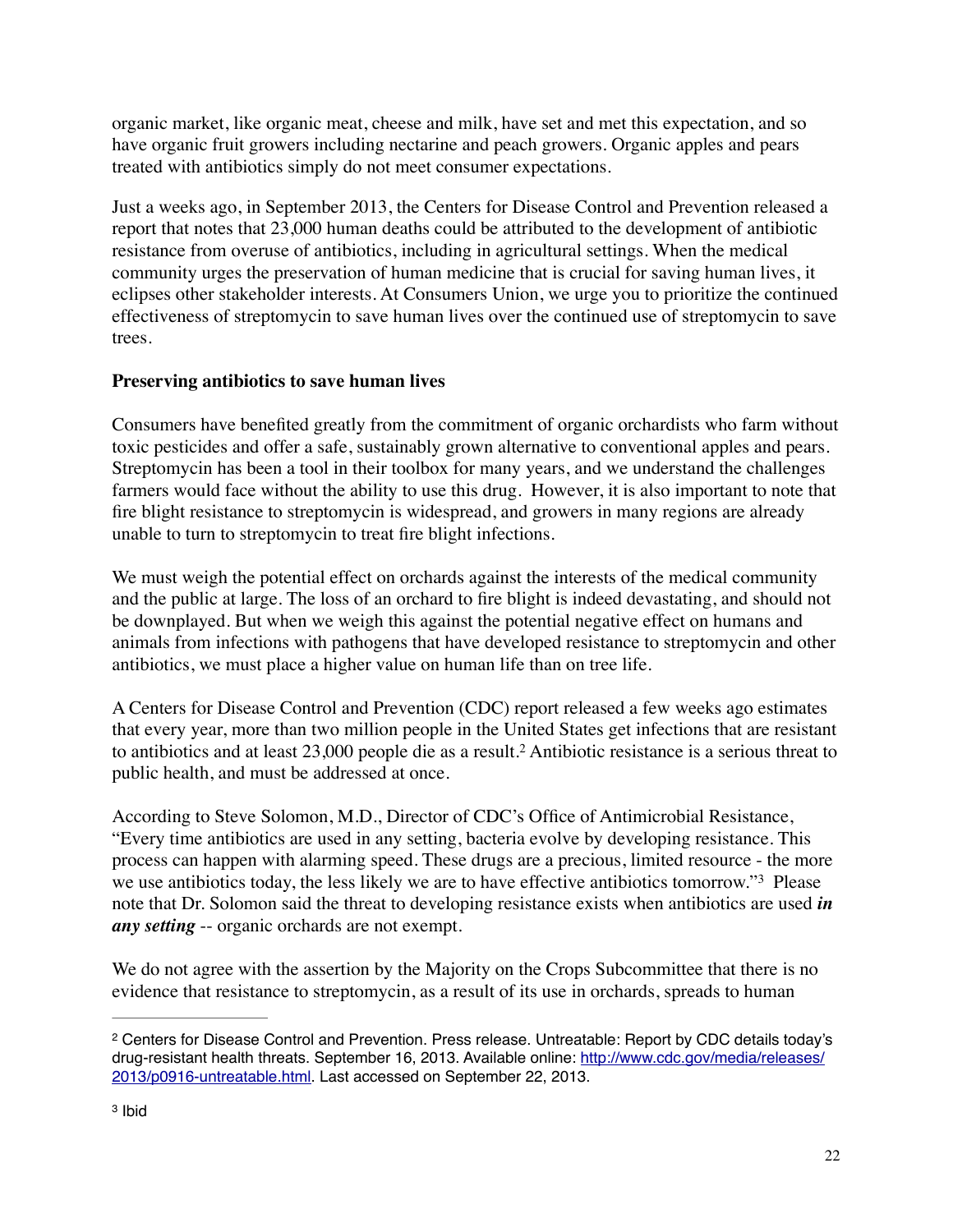pathogens. This opinion defies the basic tenets of bacterial biology. The use of antibiotics in the environment puts selective pressure on the bacteria in the environment to develop resistance to these drugs. Once resistant bacteria develop in the environment they can easily be spread to humans by a variety of pathways. Even if these bacteria themselves do not cause harm they have the ability to spread their resistant genes to other potentially more harmful bacteria. Tracing resistant genes from specific orchards to specific humans would be almost impossible to study, however this doesn't mean it can't occur.

At the Spring 2013 meeting, the NOSB heard from Dr. Glenn Morris, Professor of Medicine and Director of the Emerging Pathogens Institute at the University of Florida. Dr. Morris said: "the transfer of resistant gene strains from the environmental sources to humans and human microbial flora is well-documented. It definitely happens." He testified on tetracycline and said: "every time you're using tetracycline you are presenting an opportunity for the development of new resistance genes and/or the amplification of resistance genes and potential to transfer those into humans." The same would apply to streptomycin. He closed his testimony: "What the models say is a very, very rare event is enough to have significant impact in terms of long-term risk within human populations."

The development of antibiotic resistance due to the use of antibiotics outside medical settings, or its overuse within medical settings, is now well established and accepted in the medical community.<sup>4</sup> Using antibiotics in the environment increases the risk of the development of the bacteria that are resistant to these medications. This is a risk that we should not take, given the human lives that depend on the continued effectiveness of streptomycin, which is considered "critically important" by the World Health Organization.5

According to CDC Director Tom Frieden, M.D., M.P.H.: "Antibiotic resistance is rising for many different pathogens that are threats to health. If we don't act now, our medicine cabinet will be empty and we won't have the antibiotics we need to save lives."6

With the CDC Director imploring an immediate end to the use of antibiotics outside medical settings, we urge the Board to phase out the use of streptomycin as soon as possible, and keep the October 2014 expiration date.

See Centers for Disease Control and Prevention. Antibiotic resistance threats in the United States, 4 2013. Available online at http://www.cdc.gov/drugresistance/threat-report-2013/pdf/arthreats-2013-508.pdf. Last accessed on September 23, 2013.

See also World Health Organization. Antimicrobial resistance. Fact Sheet #194. Updated May 2013. Available online at http://www.who.int/mediacentre/factsheets/fs194/en/. Last accessed on September 23, 2013.

World Health Organization. Critically Important Antimicrobials for Human Medicine: Categorization for 5 the development of risk management strategies to contain antimicrobial resistance due to non-human antimicrobial use. Report of the Second WHO Expert Meeting. Copenhangen, 29-31 May 2007. Available online at http://www.who.int/foodborne\_disease/resistance/antimicrobials\_human.pdf. Last accessed on September 23, 2013.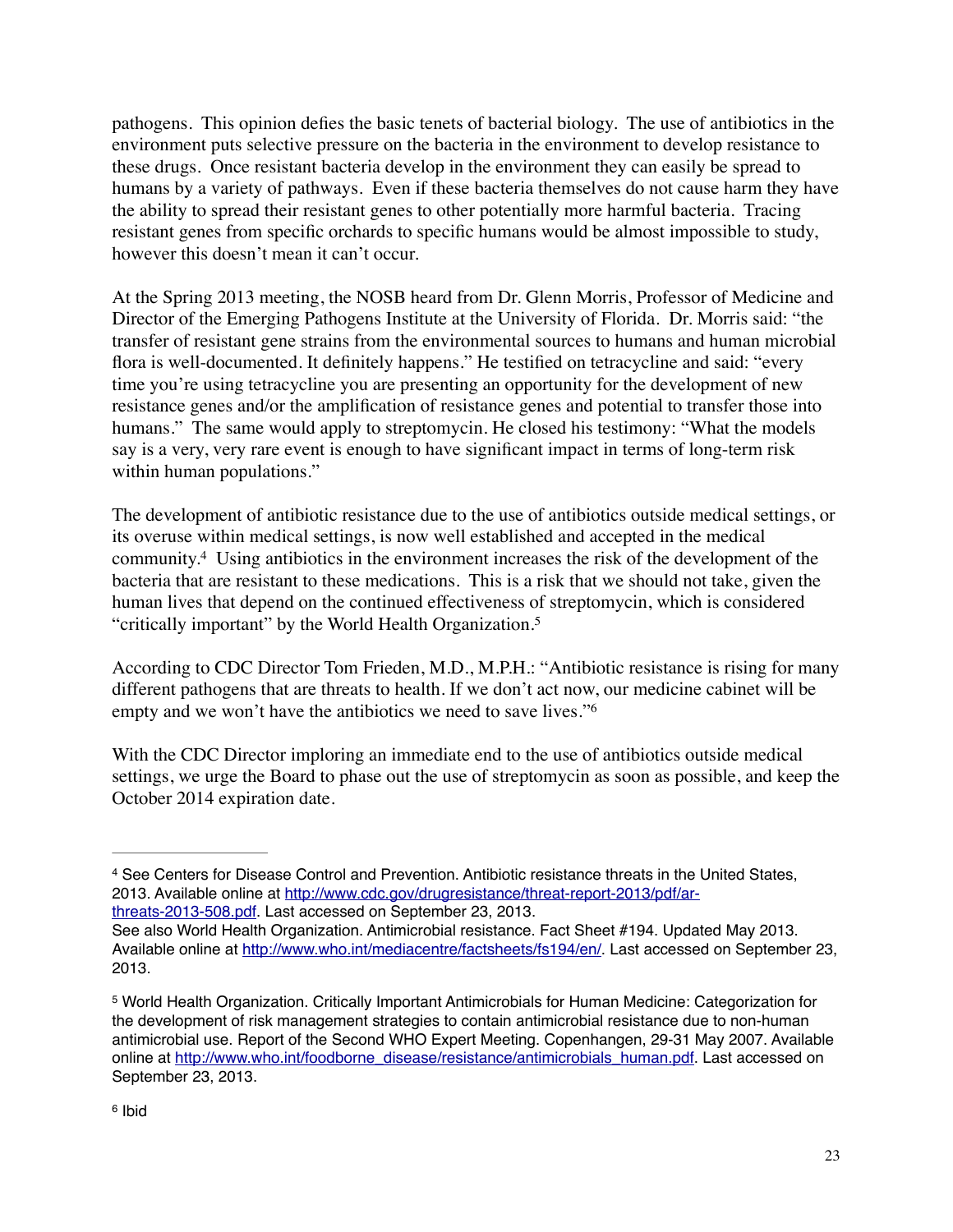#### **Consumer Expectations**

The potential loss of a critically important human medicine is the primary reason for Consumers Union's opposition to the petition for an extension. We are also concerned with the effect that a continuation of the use of an antibiotic in organic agriculture would have on consumer confidence in organics.

One of the strengths of the organic label is the assurance to consumers that a wide range of inputs that pose a threat to the environment or human health are not used - and this includes the prohibition against the use of antibiotics. The assertion that antibiotics are not used in organics is prevalent on marketing materials, packages, advertisements, etc. It is central to the messaging that benefits the entire organic industry: "organic means no antibiotics."



<sup>&</sup>gt; WHY WE'RE ORGANIC

# Why We're Organic



There's a world of reasons to eat organic!

Federally regulated since 2002, the term organic means food grown using methods that foster the health and harmony of the ecosystem, including the people and animals living in it.

Organic food is produced with:

- No synthetic pesticides, herbicides or furnigants
- No fertilizers made with synthetic ingredients or sewage sludge
- No genetically modified organisms (GMOs) ٠
- No irradiation
- No hormones, antibiotics, artificial ingredients or trans fats ٠

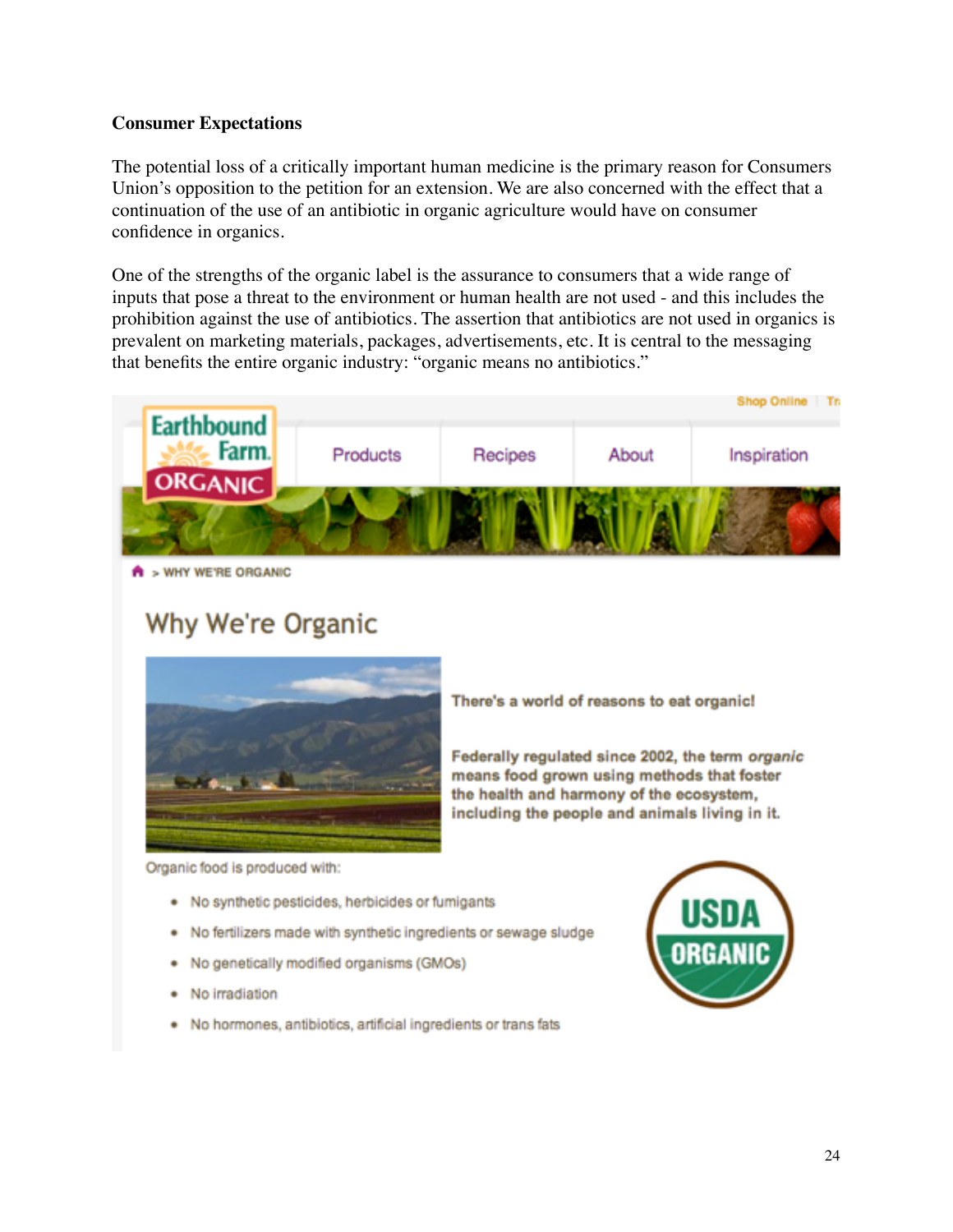This claim is even found on marketing materials accompanying products that contain only organic apples and pears:



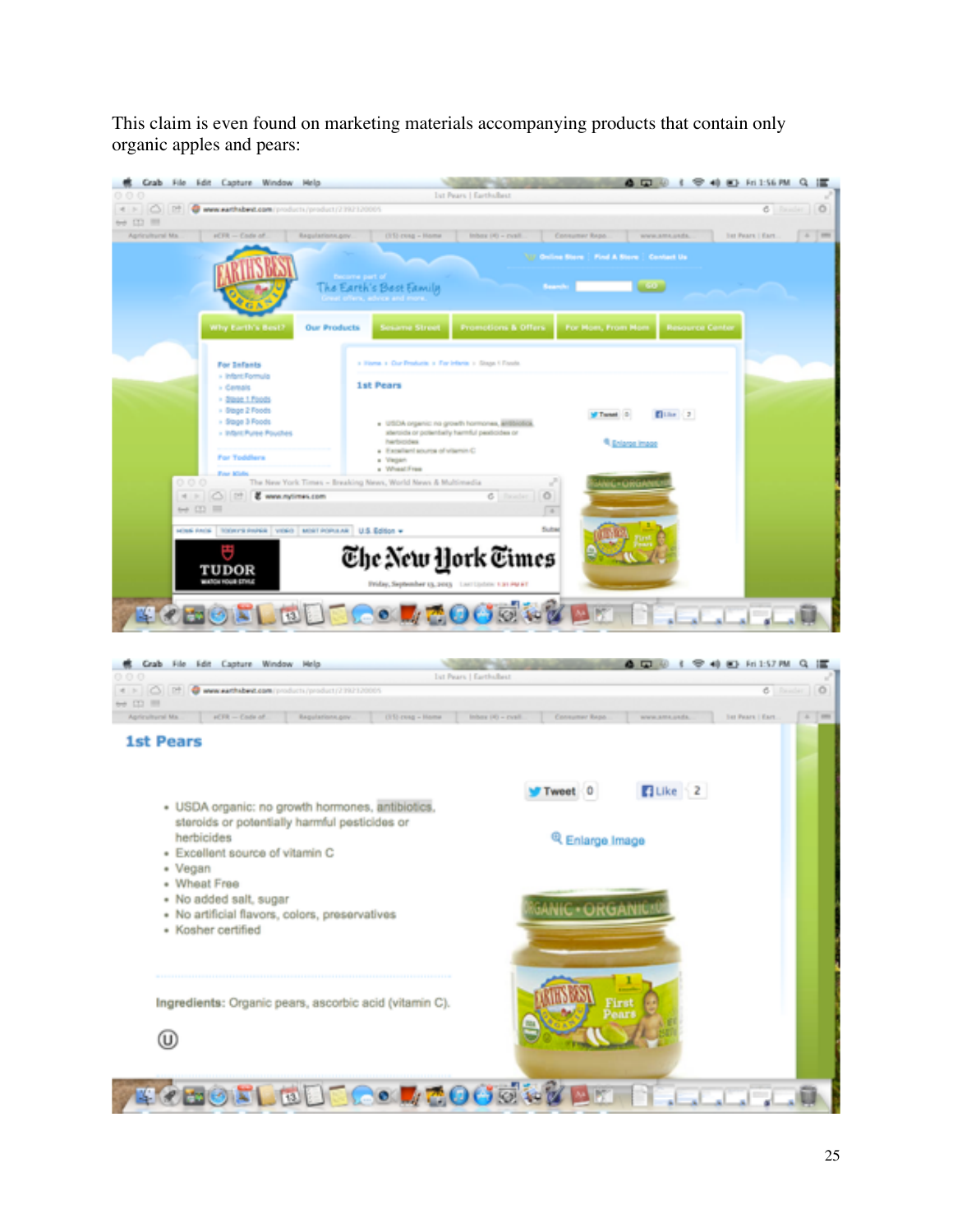Consumers Union believes in the importance of "organic" remaining a credible, commercially viable model of how sustainable agriculture practices can succeed in the market. The goal of the OFPA was to apply consistency to the organic label. The selective use of antibiotics in one segment of the organic market but prohibited use in another (which is the one typically marketed to consumers) is not consistent and consumers have not been adequately informed about these practices—like other practices that go unlabeled, like ammonia in pink slime, the public does not know. We believe the continued use of antibiotics for one segment of the organic market over another is not in line with the OFPA or market standards and will undermine consumer confidence in the organic label in general.

The honesty and added value that organic conveys is constantly under scrutiny and comparison in the marketplace. As the market grows, so does the scrutiny. When the value is compromised, so is consumer trust.

## **Conclusion**

Consumers Union urges the Board to reject the petition for an extension to the phase out of streptomycin for organic apple and pear production.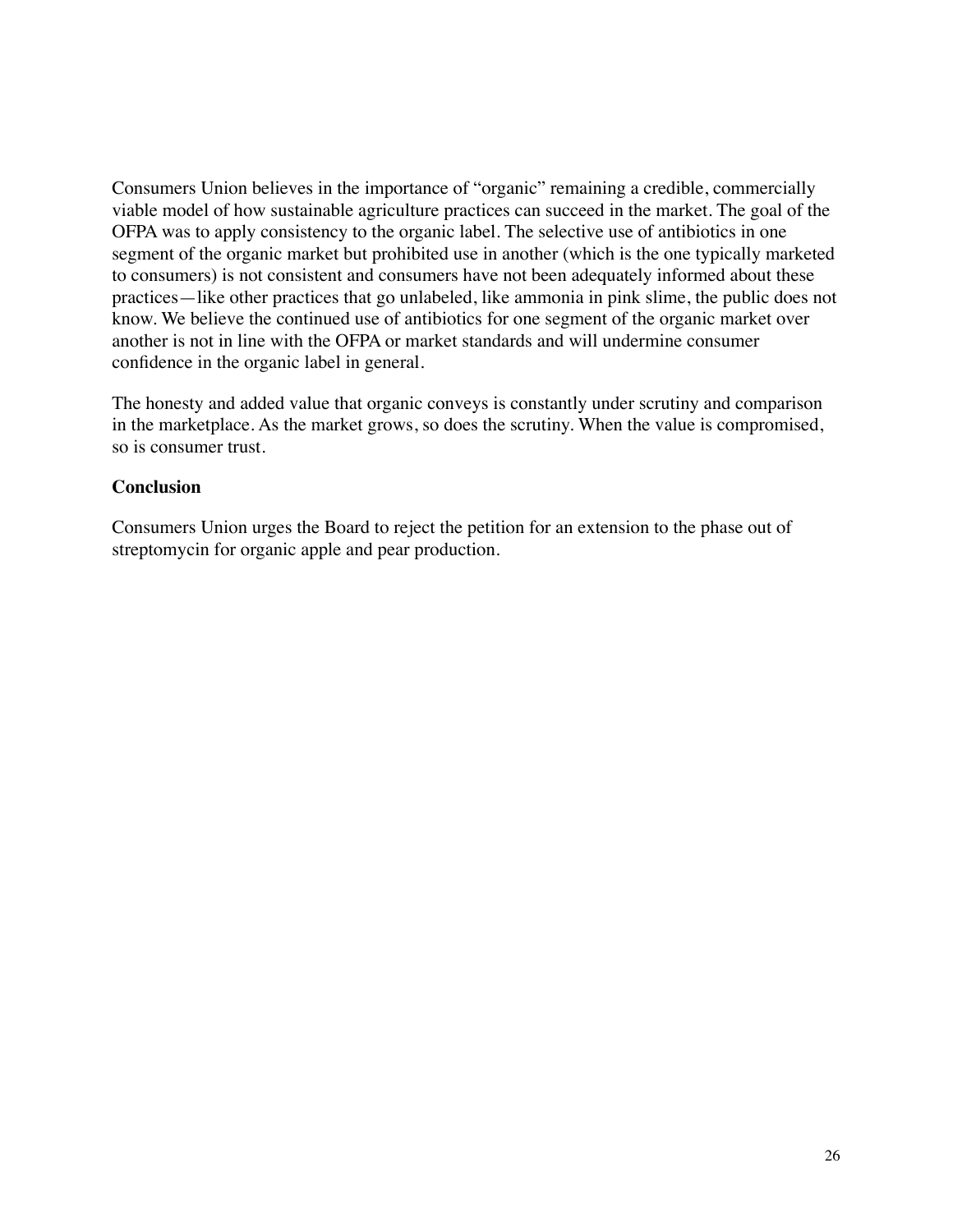

# **Comments of Consumers Union To The National Organic Standards Board On Materials Subcommittee Proposal: Update of Petition & Technical Review Process**

## **Docket No. AMS-NOP-13-0049**

October 1, 2013

Ms. Michelle Arsenault, Special Assistant National Organic Standards Board USDA-AMS-NOP 1400 Independence Ave, SW. Washington, DC 20250

Thank you for the opportunity to submit comments to the National Organic Standards Board on the Materials Subcommittee's proposal on Update of Petition & Technical Review Process.

These comments were prepared by Consumers Reports' Food Safety and Sustainability Center. Consumer Reports is the world's largest independent product-testing organization. Using its more than 50 labs, auto test center, and survey research center, the nonprofit rates thousands of products and services annually. Founded in 1936, Consumer Reports has over 8 million subscribers to its magazine, Website and other publications. Its advocacy division, Consumers Union, works for health reform, food and product safety, financial reform, and other consumer issues in Washington, D.C., the states, and in the marketplace.

#### **Confidential Business Information**

Consumers Union supports the proposal to remove Confidential Business Information from the petition process. Please see our separate comment on the Confidential Business Information proposal.

#### **Petitions to Remove**

We urge the Board to reconsider some of the proposed language changes in the Policy and Procedures Manual (PPM) that appear to make it more difficult to file a complete petition to remove a material.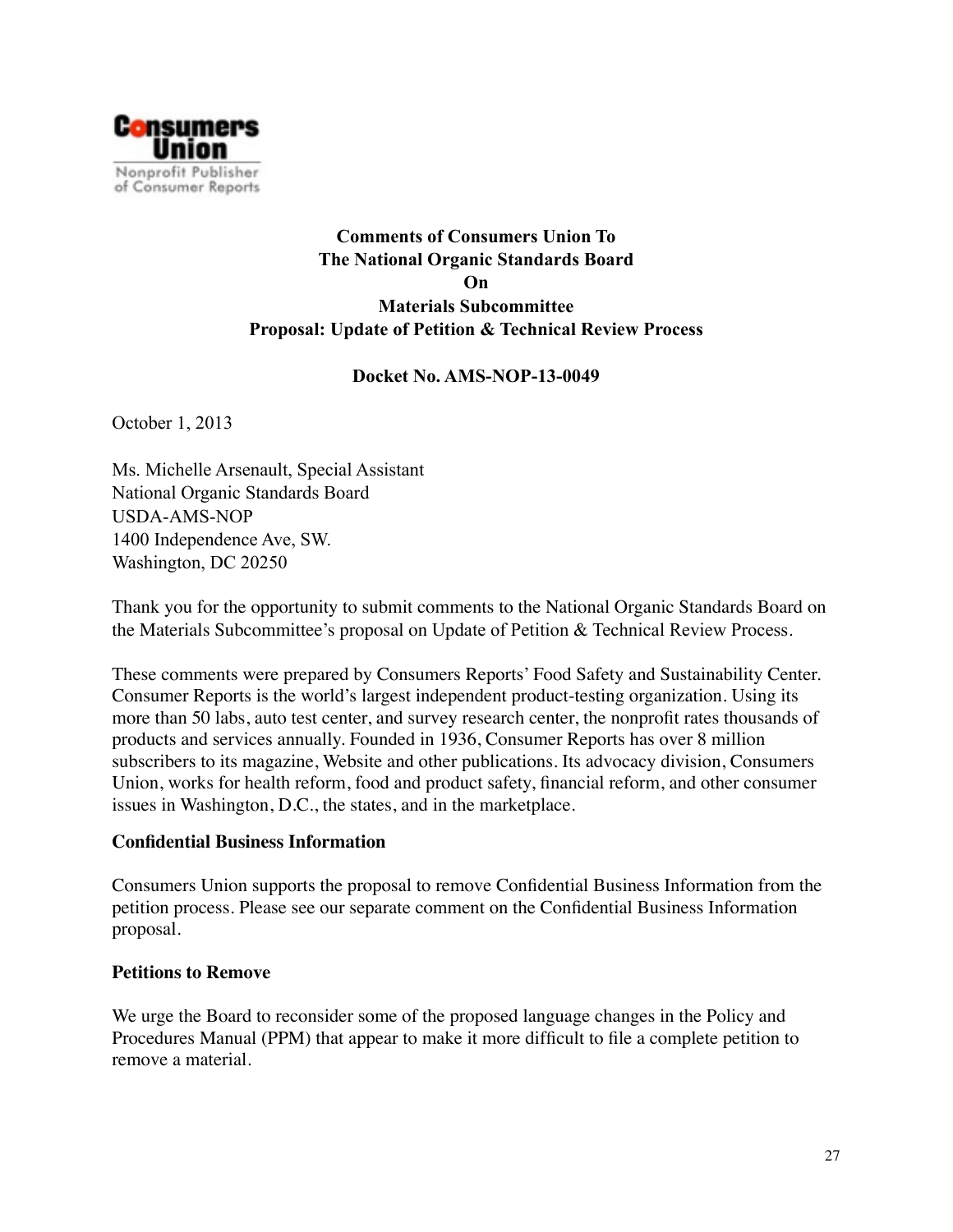The proposal suggests adding language that would require petitions to remove to "[make] sure to cover all uses of the listed substance" and would require listing alternatives to the petitioned material as well as "their [the alternative's] availability and applicability to all situations where the substance is used."

First, it is important to consider that petitions to remove may be filed for various reasons. The most common reason, so far, has been due to the development of an organic version. But another reason, which was likely not considered when this language chance was proposed, is the advancement of scientific knowledge regarding human health or environmental concerns with the material.

We believe that it would be inappropriate to require a full list of uses and alternatives in a petition to remove if the petition is based on human health or environmental concerns. Such petitions must focus on the scientific data raising those concerns, not on whether all uses will be covered by suitable alternatives. We are concerned that the proposed language could lead to a Subcommittee's decision to send a petition to remove a dangerous or harmful material back to the petitioner for incompleteness, when data regarding uses and alternatives is missing.

If the petition to remove is based on the development of an organic alternative, and it is therefore the essentiality criterion that is no longer met, then we believe it is reasonable for the NOSB to request information regarding essentiality - all uses and alternatives - to be included in the petition to remove. However, we still caution against adding this proposed language regarding uses and alternatives because it could delay the process. We would rather see the question of "all uses and alternatives" discussed during the public comment period - industry participants who believe their use will not be covered by the organic alternative will have ample opportunity to express their concerns during the public comment period.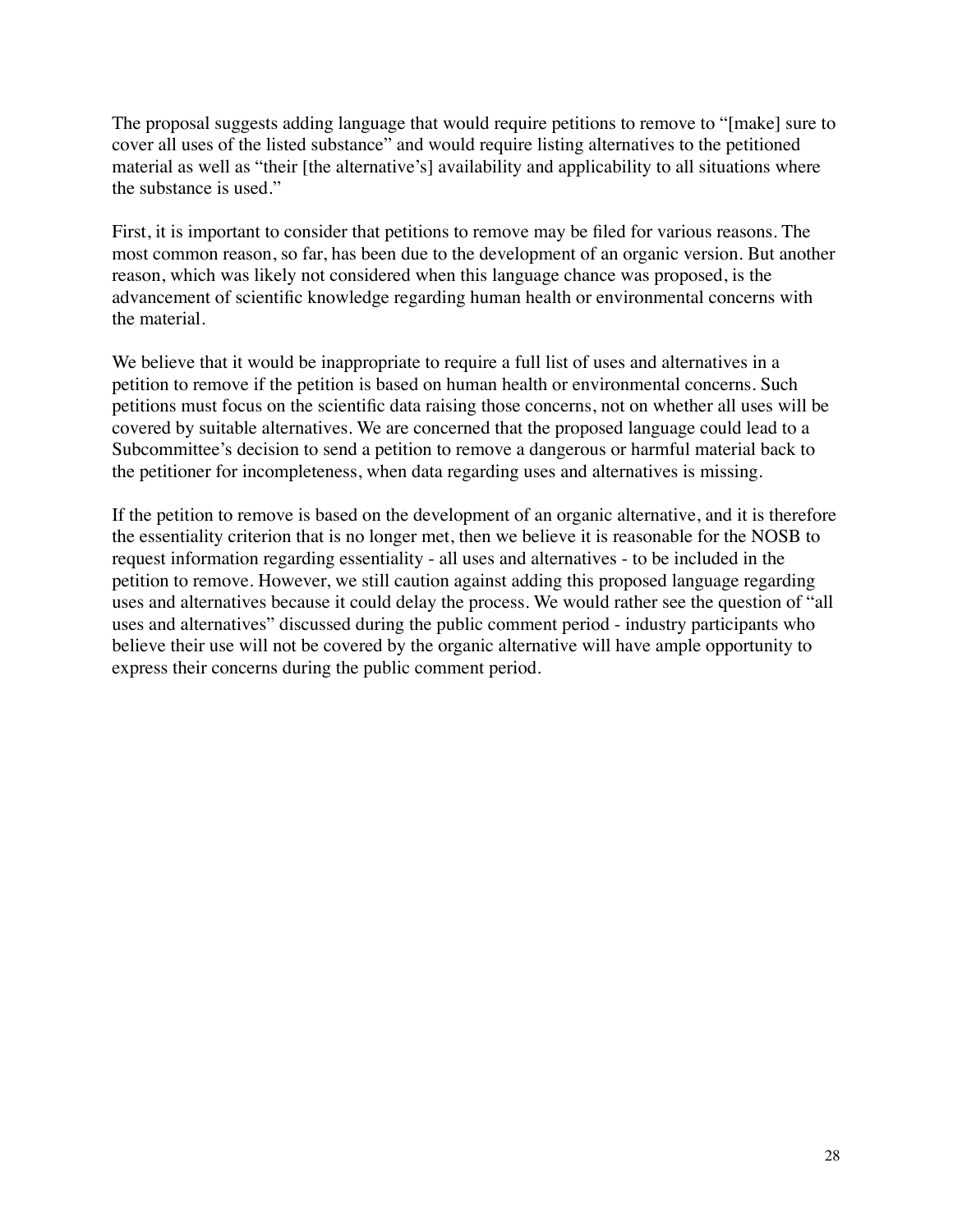

# **Comments of Consumers Union To The National Organic Standards Board On Materials Subcommittee Proposal: Confidential Business Information in Petitions**

#### **Docket No. AMS-NOP-13-0049**

October 1, 2013

Ms. Michelle Arsenault, Special Assistant National Organic Standards Board USDA-AMS-NOP 1400 Independence Ave, SW. Washington, DC 20250

Thank you for the opportunity to submit comments to the National Organic Standards Board on the Materials Subcommittee's proposal on Confidential Business Information in Petitions.

These comments were prepared by Consumers Reports' Food Safety and Sustainability Center. Consumer Reports is the world's largest independent product-testing organization. Using its more than 50 labs, auto test center, and survey research center, the nonprofit rates thousands of products and services annually. Founded in 1936, Consumer Reports has over 8 million subscribers to its magazine, Website and other publications. Its advocacy division, Consumers Union, works for health reform, food and product safety, financial reform, and other consumer issues in Washington, D.C., the states, and in the marketplace.

Consumers Union supports the proposal to remove the provision for Confidential Business Information in material petitions.

We believe that the NOSB can only make informed decisions about whether a petitioned material meets the criteria for inclusion on the National List of Approved and Prohibited Substances if all information about the material is made public.

One of the strengths of the organic label is that it offers consumers an alternative to the conventional food supply, where food processors routinely add ingredients that have not been sufficiently reviewed for safety. For example, a report by Pew Health Group researchers found: "Overall, FDA's changes have moved away from public scrutiny and, in the case of its voluntary GRAS notification program, away from independent safety review by the agency.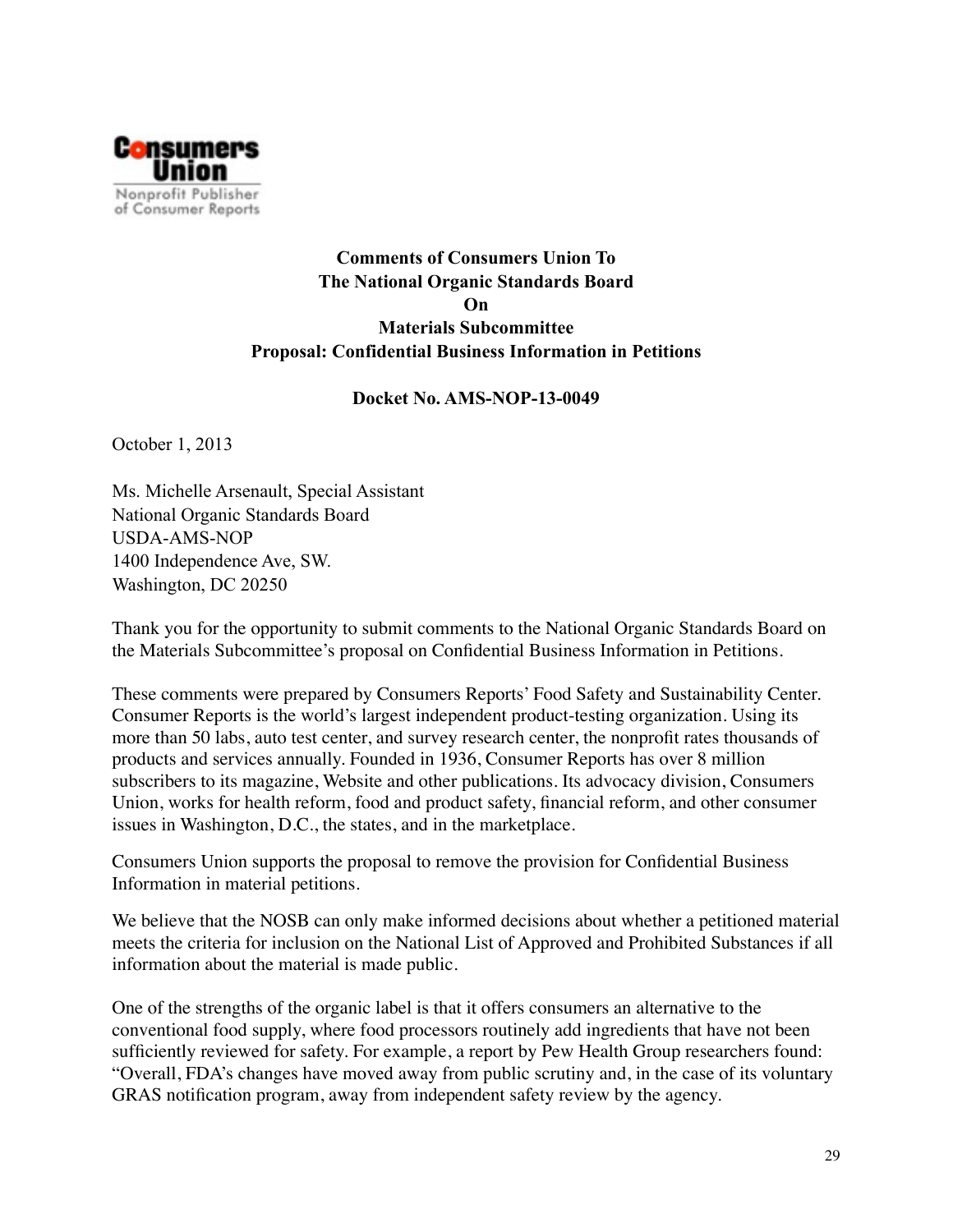The cumulative result is that there are an estimated 6204 current affirmative safety decisions which allow for more than an estimated 10000 substances to be used in food. More than half of the safety decisions are not made by FDA or EPA." The report also found that an estimated 1000 manufacturer safety decisions are never reported to FDA or the public.<sup>7</sup>

Organics is an alternative to this system, where every non-organic or synthetic food additive is reviewed for safety before it is allowed. Such careful review can only happen when all information about the material is made known to the public, otherwise, a safety decision by the NOSB based on a petition with CBI is essentially no different than a safety decision by the manufacturer. Removal of CBI is therefore a critical improvement to organic integrity.

## **Misleading choices**

When farmers and consumers do not know what is in their food, feed and even farming materials, it can lead to misinformed and misleading choices. The majority of consumers want to know how their food is produced, and this is especially true for organic consumers who are willing to pay a premium. For organic consumers, transparency is a must.

One example that illustrates the necessity for eliminating the Confidential Business Information provision is the frequent redaction of information regarding fermentation media. In many cases, fermentation media contain corn byproducts, which are likely produced from genetically engineered corn. Consumers expect "organic" to mean "non-GMO" because organic is both regulated and marketed as such. When fermentation media or other processing aids to produce ingredients on the National List are GMO, that's a problem. Such information should be available, especially to the NOSB during the decision making process, and should never be considered Confidential Business Information. When consumers don't know whether an ingredient was produced using GMO fermentation media, it leads to misinformed decisions in the marketplace (consumers think they're buying non-GMO when they buy organic, when in fact they're not) that threaten consumer trust in the integrity of the organic label.

## **Sunset**

We urge the Board to determine how it will handle sunset reviews of materials whose petitions contained CBI. One example, relevant today, is the petition for gellan gum, which had the entire manufacturing process redacted as CBI.

We suggest that the Board include language in the Policy and Procedures Manual (PPM) clarifying that any material up for sunset review must have a complete petition, without missing information that was redacted as CBI. If a material was approved when information was missing from the petition, the Board must request this missing information from the petitioner before a sunset decision can be made. If the petitioner is unwilling or unable to provide the missing information, the NOSB should reject the relisting of the material.

<sup>&</sup>lt;sup>7</sup> Neltner, T. G., Kulkarni, N. R., Alger, H. M., Maffini, M. V., Bongard, E. D., Fortin, N. D. and Olson, E. D. (2011),Navigating the U.S. Food Additive Regulatory Program. *Comprehensive Reviews in Food Science and Food Safety* 10: 342–368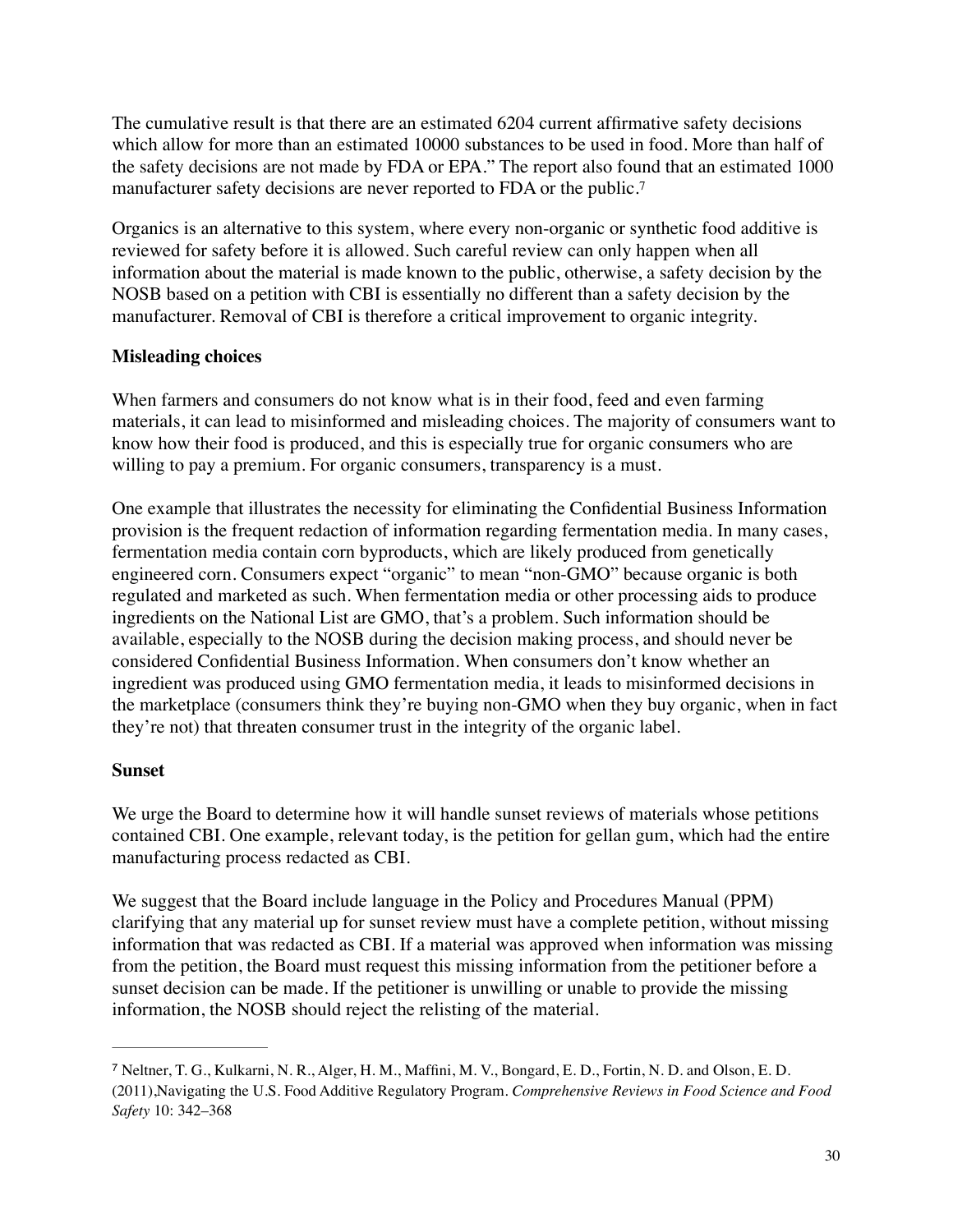

**Comments of Consumers Union To The National Organic Standards Board On Materials Subcommittee Proposal: Research Priorities for 2013** 

**Docket No. AMS-NOP-13-0049** 

October 1, 2013

Ms. Michelle Arsenault, Special Assistant National Organic Standards Board USDA-AMS-NOP 1400 Independence Ave, SW. Washington, DC 20250

Thank you for the opportunity to submit comments to the National Organic Standards Board on the Materials Subcommittee's proposal on Research Priorities for 2013.

These comments were prepared by Consumers Reports' Food Safety and Sustainability Center. Consumer Reports is the world's largest independent product-testing organization. Using its more than 50 labs, auto test center, and survey research center, the nonprofit rates thousands of products and services annually. Founded in 1936, Consumer Reports has over 8 million subscribers to its magazine, Website and other publications. Its advocacy division, Consumers Union, works for health reform, food and product safety, financial reform, and other consumer issues in Washington, D.C., the states, and in the marketplace.

One of the Materials Subcommittee's (MS) requests for research involves "consumer demand." The MS writes that "research into the relationship of consumer buying habits and their beliefs about them would be helpful."

Consumers Union has provided credible information about consumer sentiment, based on consumer survey data, on important issues to the NOSB for more than a decade.

In its request for research, the MS mentions that "this issue has come up with regard to fortification by synthetic nutrients in infant formula and other processed food" and "oxytetracycline."

Consumers who buy organic apples do not necessarily approve of the use of antibiotics. As shown by the results of a Consumer Reports' consumer survey data presented to the Board in April 2013, consumers either think antibiotics are prohibited or they do not know that antibiotics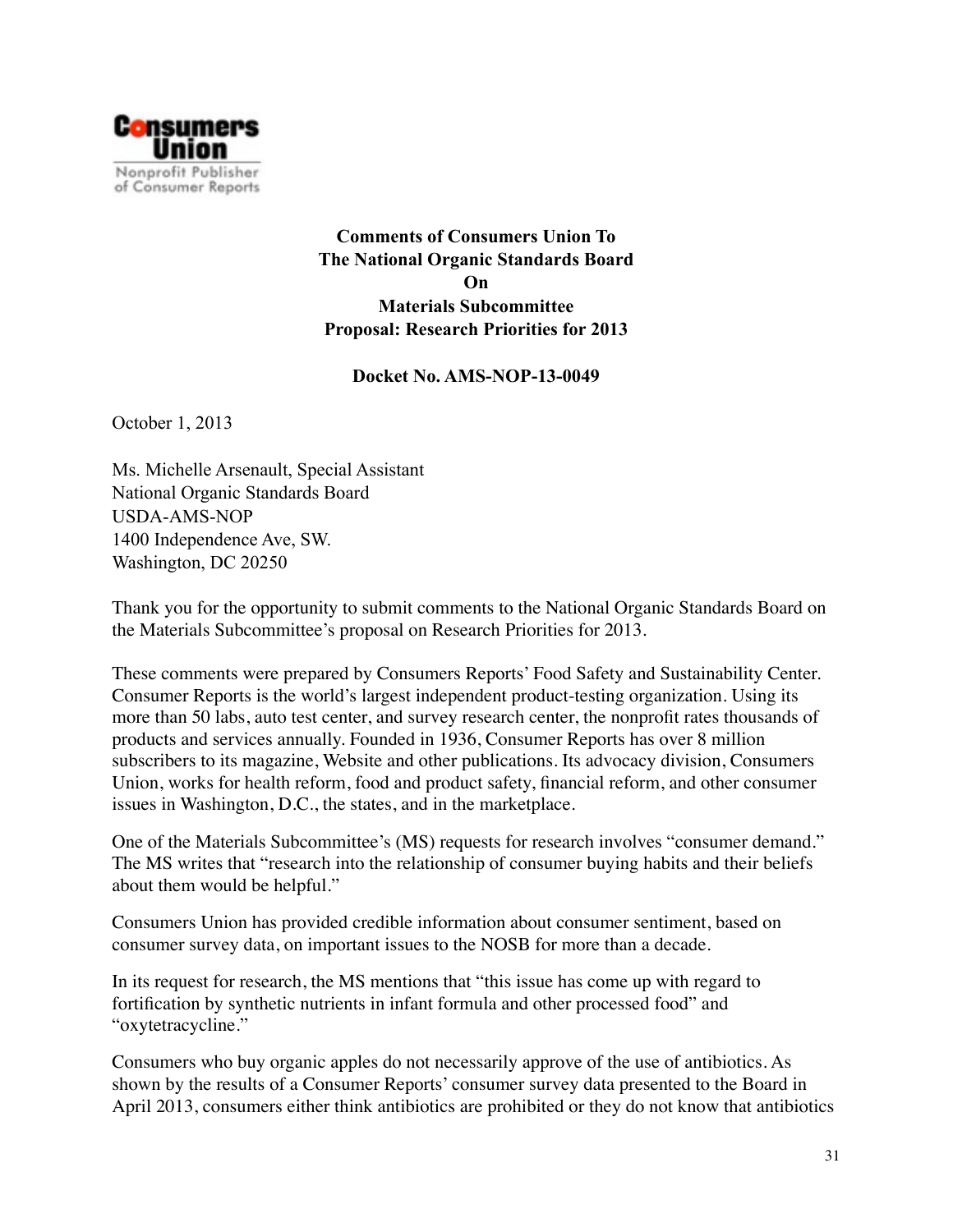are used. Their purchasing decisions - "consumer demand" - therefore does not reflect consumer expectations.

Consumers who buy organic formula, milk or processed foods with synthetic nutrients do not necessarily approve of the synthetic nature of the nutrients - they are likely to be unaware that organic foods allow the addition of synthetic nutrients. Even if they are aware the nutrients are synthetic, they likely prefer natural versions over synthetic. Results from a consumer survey by PCC Natural Markets in 2011 showed a clear preference for natural or organic additives over synthetic ones. The survey also showed that for non-synthetic nutrients, like DHA algal oil, consumers may be unaware that various non-organic processing aids, methods and "other ingredients" are allowed to produce the additive. Consumers' purchasing decisions therefore do not necessarily reflect their approval of the additives; rather, their purchasing decisions are likely based on erroneous beliefs regarding the organic standards - about what is allowed and what isn't.

The MS has requested additional research on the interaction between consumer demand and consumer expectations. Consumer Reports will conduct this research. The National Research Center is a research arm of Consumer Reports' National Testing and Research Center in Yonkers, N.Y. and is comprised of highly trained social scientists, using state-of-the art techniques to survey more than 1 million consumers each year for their feedback on a broad range of experiences with products, services, and health care.

Using scientifically valid research methods, the National Research Center surveys consumers about a wide range of topics. The Center's annual research calendar includes more than 200 qualitative and quantitative projects. The National Research Center conducts many of its surveys by selecting a random sample from the approximately 8 million readers who subscribe to Consumer Reports and/or to ConsumerReports.org, but also conducts many surveys using national probability samples to accurately represent the entire U.S. population.

Like the rest of Consumer Reports, the National Research Center is free of corporate influence and advertising. Surveys are never commissioned or financed by industry. Rather, these surveys are designed to gather unbiased, objective information from consumers.

We are happy to learn about the specific needs of the board regarding consumer attitudes and behaviors to help inform our survey work.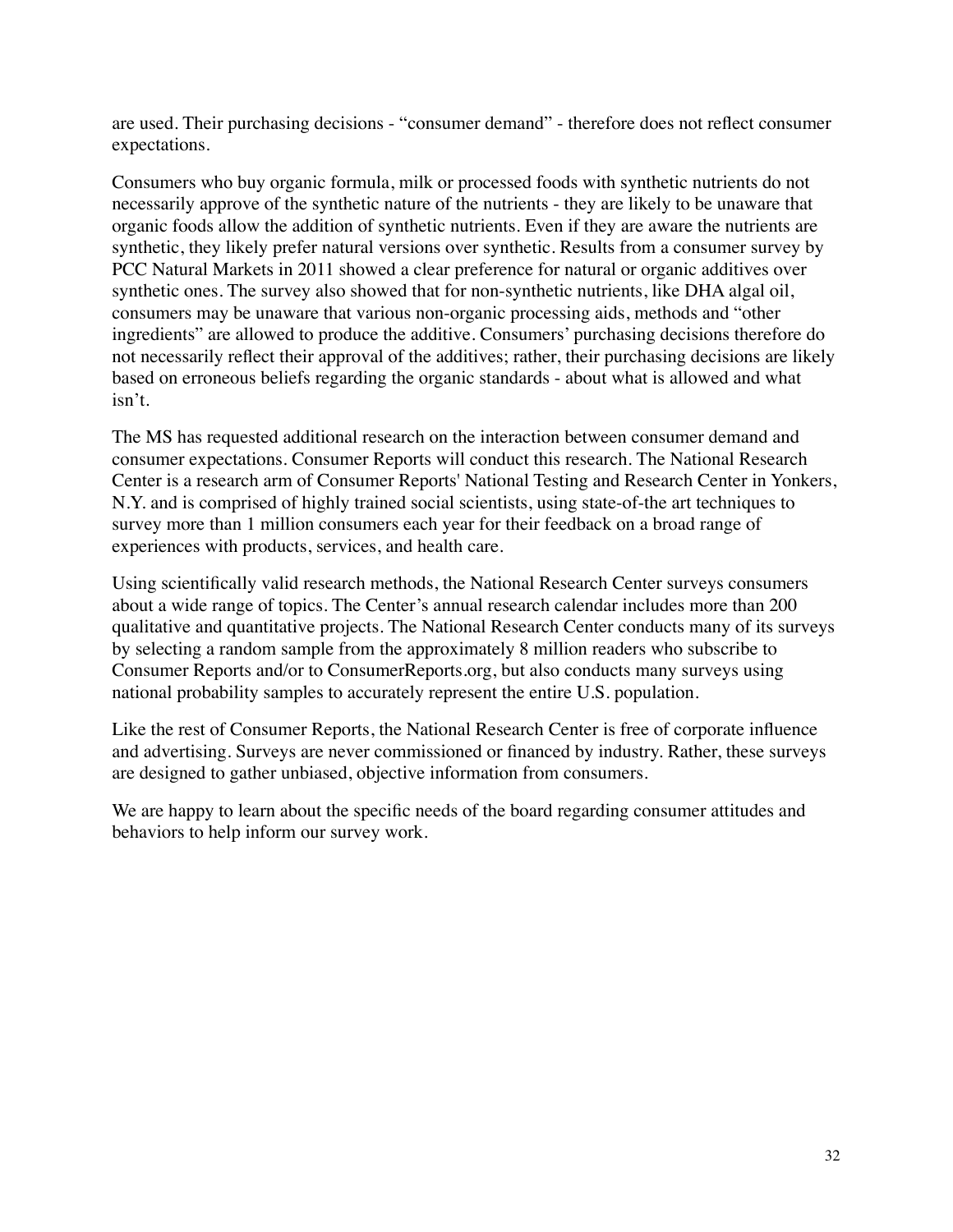

**Comments of Consumers Union To The National Organic Standards Board On Policy Development Subcommittee Proposal: PPM Updates - Conflict of Interest** 

**Docket No. AMS-NOP-13-0049** 

October 1, 2013

Ms. Michelle Arsenault, Special Assistant National Organic Standards Board USDA-AMS-NOP 1400 Independence Ave, SW. Washington, DC 20250

Thank you for the opportunity to submit comments to the National Organic Standards Board on the Policy Development Subcommittee's proposal on PPM Updates - Conflict of Interest.

These comments were prepared by Consumers Reports' Food Safety and Sustainability Center. Consumer Reports is the world's largest independent product-testing organization. Using its more than 50 labs, auto test center, and survey research center, the nonprofit rates thousands of products and services annually. Founded in 1936, Consumer Reports has over 8 million subscribers to its magazine, Website and other publications. Its advocacy division, Consumers Union, works for health reform, food and product safety, financial reform, and other consumer issues in Washington, D.C., the states, and in the marketplace.

#### **Summary**

In order to maintain organic integrity and continued consumer trust in the organic label, Consumers Union urges the National Organic Program (NOP) and the NOSB to collaborate on a sound definition of conflict of interest for NOSB members and a clear set of standards for determining recusals during materials votes.

We are less concerned with *who* determines the conflict of interest than with *how* conflict of interest is defined and how recusals are determined. Who makes the decision is less important than that the declaration be made in a transparent manner and that the decision be based on clear, ethically sound standards that were openly and publicly discussed and developed.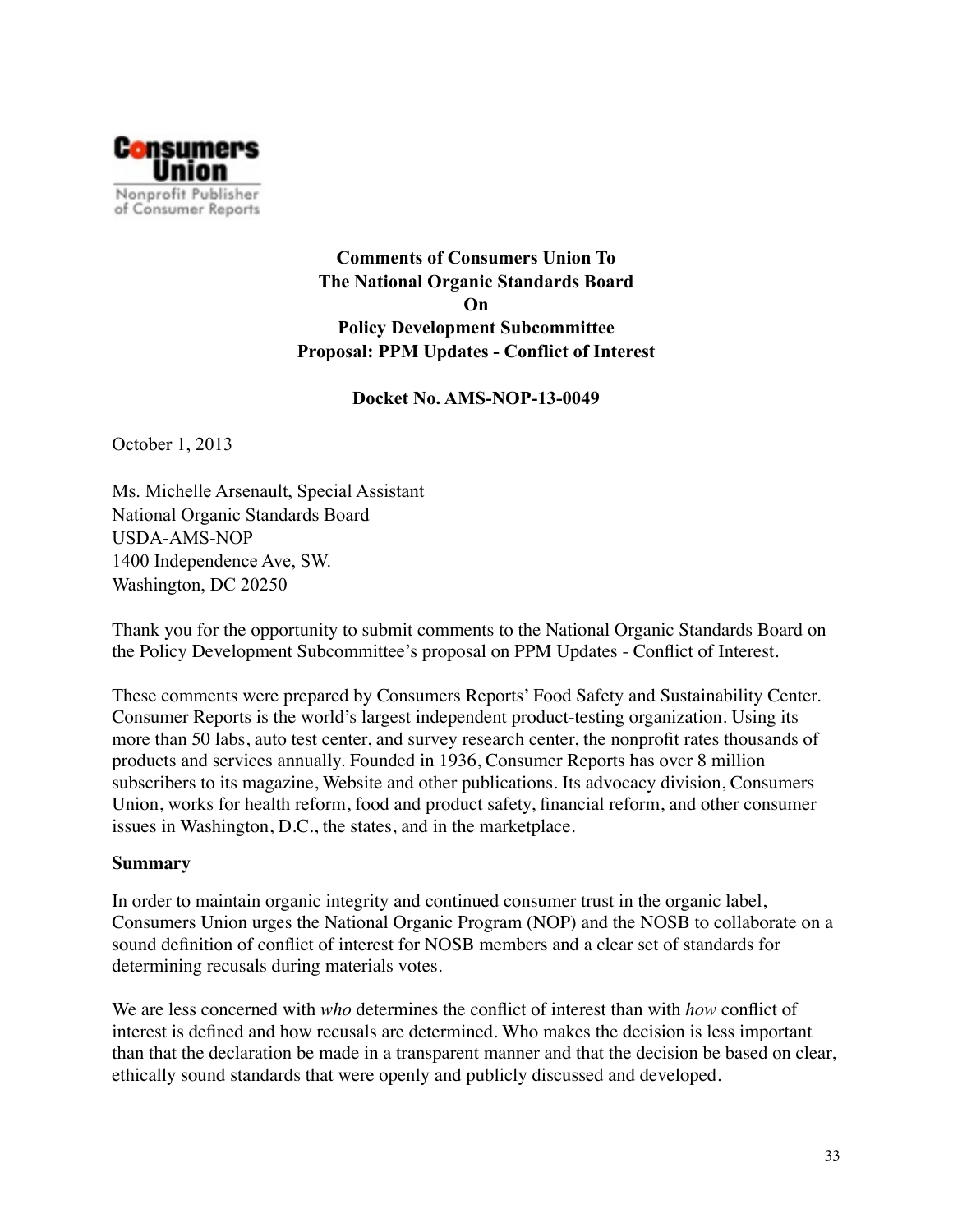A "conflict of interest" occurs when a primary interest is unduly influenced by a secondary interest. In order to determine what constitutes a "conflict," it is necessary to first define the primary interest - it must be clearly articulated and agreed upon.

We believe that NOSB members' primary interest is written in the Organic Foods Production Act of 1990 (OFPA): "to assist in the development of standards for substances to be used organic production and to advise the Secretary on any other aspects of the implementation of this chapter (Section 6518(a))" and OFPA's purpose includes "to assure consumers that organically produced products meet a consistent standard (Section 6501(2))."

Neither OFPA nor the Federal Advisory Committee Act (FACA) refers to NOSB members as "representatives" or suggests their primary interest is in representing a particular interest group. In fact, the FACA never uses the term "representative" to refer to advisory committee members. Both the OFPA and the FACA clearly suggest that NOSB members are advisors.

Yet the Policy Development Subcommittee (PDS) proposal on Conflict of Interest would adopt the National Organic Program Memo on Conflict of Interest from March 2013 (hereafter referred to as "the NOP Memo"), which attempts to redefine NOSB member's primary interest as representing interest groups.

This PDS proposal also suggests changing the "Duty of Loyalty" of Board members from requiring them to "exercise their power in the interest of the organic community and the public at large" to "exercise their power in the interest of the group she/he represents."

The PDS proposal could turn NOSB members from advisors into lobbyists.

Consumers Union urges the Board to reject the PDS proposal. NOSB members cannot act in accordance with OFPA and assure consumers that organically produced products meet a consistent standard when a *bona fide* assessment of materials petitions is inhibited by an unclear and inadequate conflict of interest policy. When Board members vote on materials petitions when they have a conflict of interest, it results in National List decisions that no longer assure consumers of the integrity of the organic label.

We believe that a set of criteria for determining recusals due to a conflict of interest must be developed in a transparent manner, involving both the NOSB and the public. The development of clear criteria should go through the formal NOSB and NOP rulemaking process, including a public comment period for both the NOSB recommendation and the NOP proposed rule. We oppose the current process as it is unfolding, where the NOP writes a Memo and the PDS proposes that the NOSB adopt this Memo as official policy.

We urge the NOSB to reject the PDS proposal and to continue the discussion by agreeing to define NOSB members "primary interest" and "secondary interest," which is necessary before conflict of interests standards can be developed.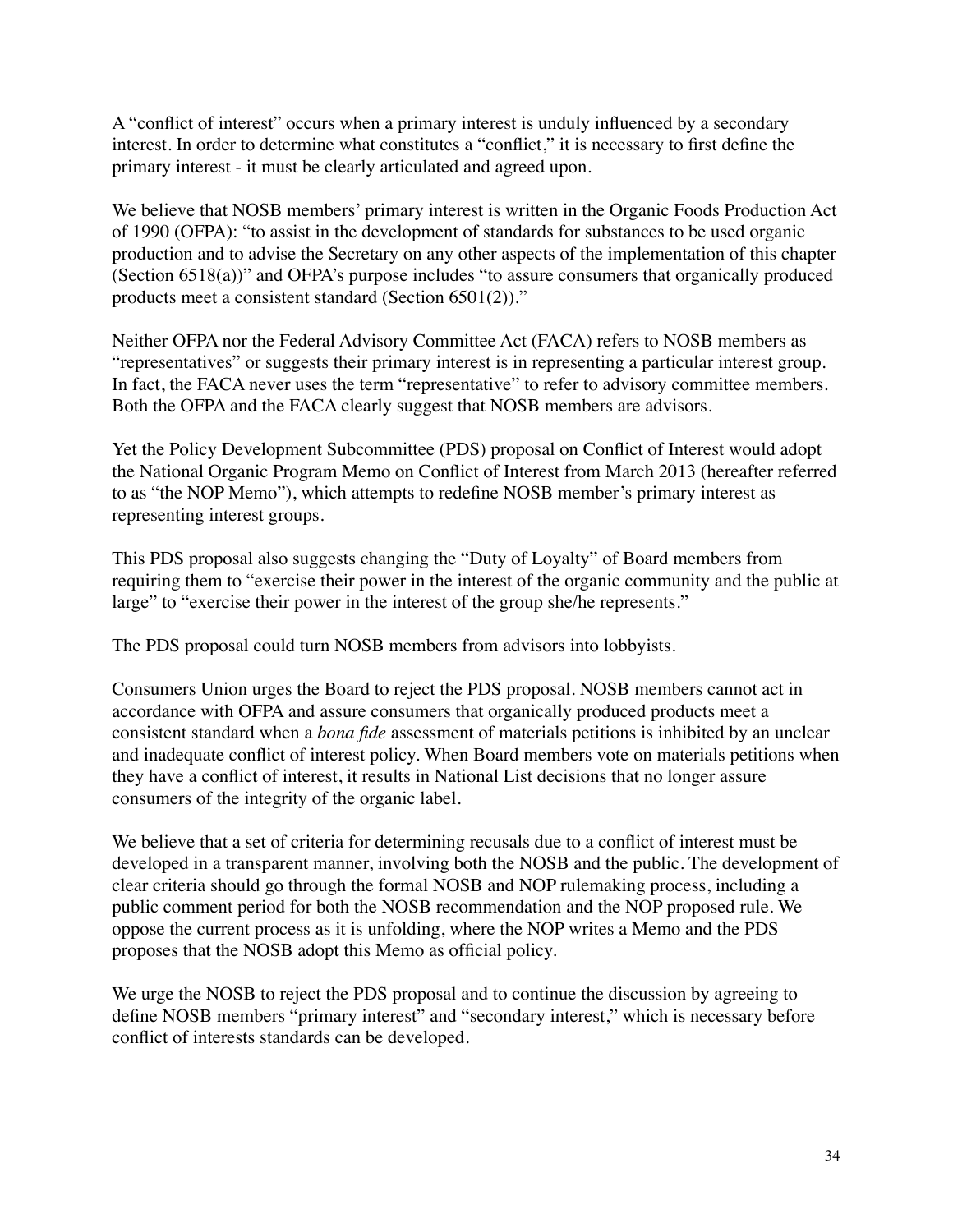The organic industry's continued growth and success depends on consumer trust in the integrity of the label. We would like to see a strong conflict of interest policy based on sound standards that will assure consumers of the integrity of the organic program and label.

## **Definition of Conflict of Interest**

The NOSB should strive for the highest ethical standards. Currently, neither the NOP Memo nor the PDS proposal adequately address conflict of interest guidelines, and the proposed guidelines pale in comparison to every other set of conflict of interest guidelines we reviewed.

Both documents are missing even a basic definition of "conflict of interest." When we reviewed various conflict of interest definitions and standards, including from different government agencies and advisory committees, we found the discussion of conflict of interest by the Institute of Medicine to be most helpful as a starting point for the NOSB.

Before we discuss the IOM document and its relevance to developing standards for the NOSB, we urge the Board and NOP to consider the conflict of interest policy that Consumers Union has adopted to preserve our organization's impartiality and integrity.

# *Consumers Union Conflict of Interest Policy*

Consumers Union's policy for its directors is perhaps most applicable to the discussion for a conflict of interest policy for the NOSB:

# Section 1: Compliance with Conflict of Interest Policy

"Consumers Union's most valuable asset is its reputation for independence, impartiality, integrity and expertise. Consumers Union must avoid conflicts of interest, or even the appearance of such conflicts. When conducting Consumers Union's business, directors and employees are expected to act with professional and personal integrity in the best interests of the organization, and to refrain from actions that benefit or enrich themselves, family members and close associates as determined in accordance with applicable law and Consumers Union's Conflict of Interest Policy.

Section 2: "No director shall have the right to vote on any proposal that he/she be paid compensation by Consumers Union, or on any contract, grant or other matter between Consumers Union and the director, between Consumer Union and a family member, or between Consumers Union and any other corporation, firm, association or other entity in which the director has any personal interest, direct or indirect or serves as a director or officer."8

# *Using FACA Conflict of Interest Guidelines*

<sup>8</sup> http://www.consumerreports.org/cro/about-us/by-laws/index.htm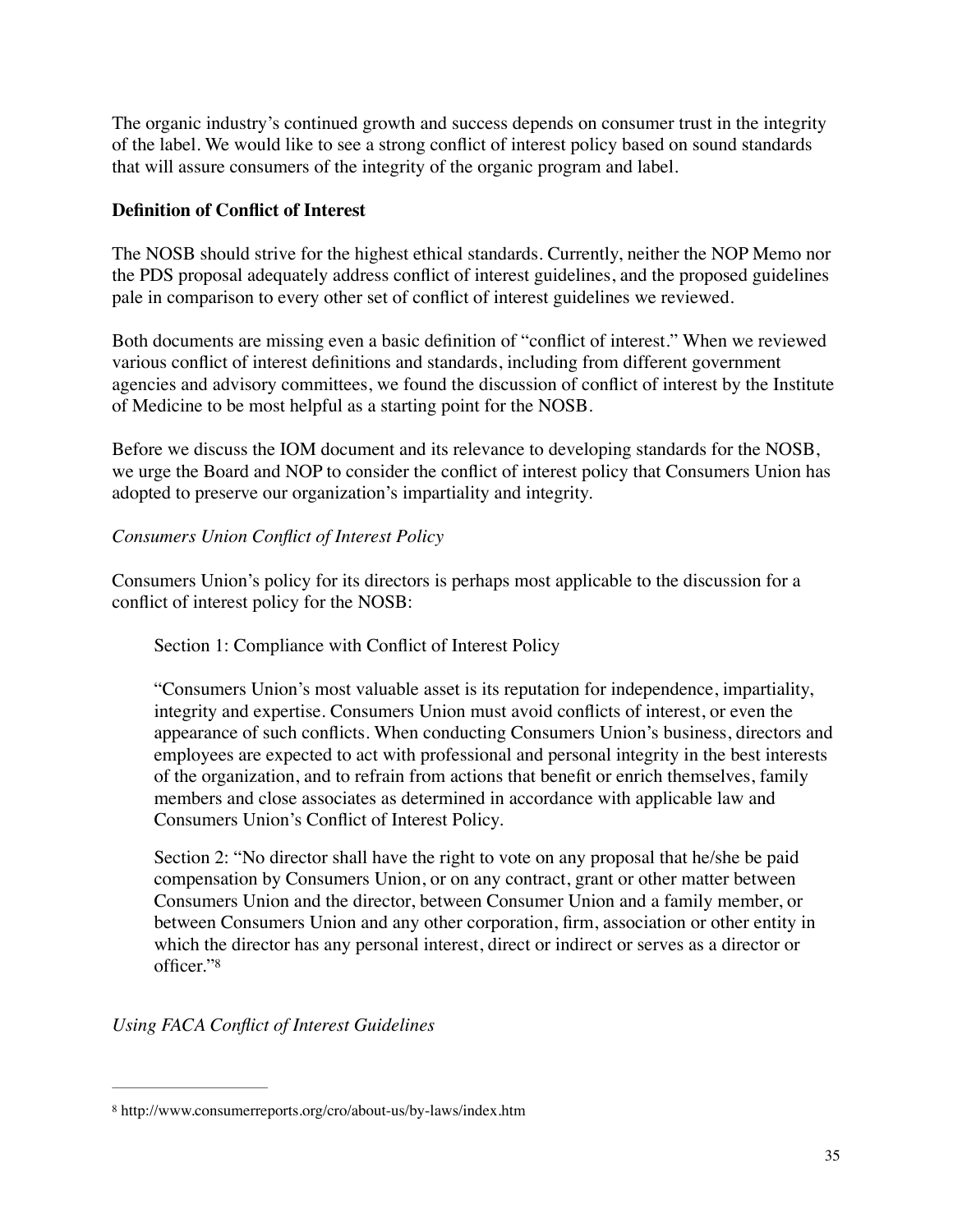In reviewing various conflict of interest guidelines, we reviewed FACA standards. In the NOP Memo, the NOP suggests that FACA rules are applicable to the NOSB. We do not, however, consider these guidelines to be appropriate for developing NOSB standards. We found the most compelling reason for developing standards stronger than FACA's in the FDA's discussion of "Policies and Procedures for Handling Conflicts of Interest with FDA Advisory Committee Members, Consultants, and Experts."

The FDA writes that "advisory committees convened under the Federal Advisory Committee Act (FACA) warrant a different approach than the standard conflict of interest treatment in 18 USC 208." It is worth noting the final reason why the FDA believes it to be acceptable to adopt a less stringent set of standards for FACA committees: "Finally, the recommendations of an advisory committee are not, in themselves, binding. Advisory committee recommendations are "presented publicly to another government official who can judge independently the degree to which recommendations" might be influenced by the personal interest of the members."

Note that the FDA believes a less stringent conflict of interest approach is warranted because FACA committee recommendations "are not binding." This is a crucial difference between standard FACA committees and the NOSB: the NOSB has statutory authority over the National List and its decisions *are* binding. We believe this crucial difference warrants a set of standards for determining conflict of interest that is different and stronger than conflict of interest standards adopted for the FACA boards whose decisions do not have statutory authority.

# *Discussion of conflict of interest by IOM*

The Institute of Medicine issued a report in 2009 titled "Conflict of Interest in Medical Research, Education and Practice."<sup>9</sup> We found the discussion and definitions to be helpful. Recognizing that it is crucial to define "conflict of interest" before a serious discussion on the topic can begin, we urge the NOP and NOSB to consider the definition offered by the IOM:

## *A conflict of interest is a set of circumstances that creates a risk that professional judgment or actions regarding a primary interest will be unduly influenced by a secondary interest.*

This definition differs substantially from the implied definition in the NOP Memo (no actual definition was offered in the NOP Memo). The NOP Memo appeared to disregard conflicts of interest altogether, considering only the "appearance" of conflict. The NOP Memo states: "Interests create appearance problems, often referred to as conflicts of interest..."

We are concerned that the NOP considers conflicts of interest to be merely a problem of "appearance" and does not seem to recognize that actual conflicts exist. While appearance may be a problem, it comes secondary. The first and primary concern is *actual* conflict of interest: when a secondary interest unduly interferes with a Board member's primary interest. We believe there should be a discussion of what constitutes a Board member's primary interest and what

http://www.iom.edu/Reports/2009/Conflict-of-Interest-in-Medical-Research-Education- <sup>9</sup> and-Practice.aspx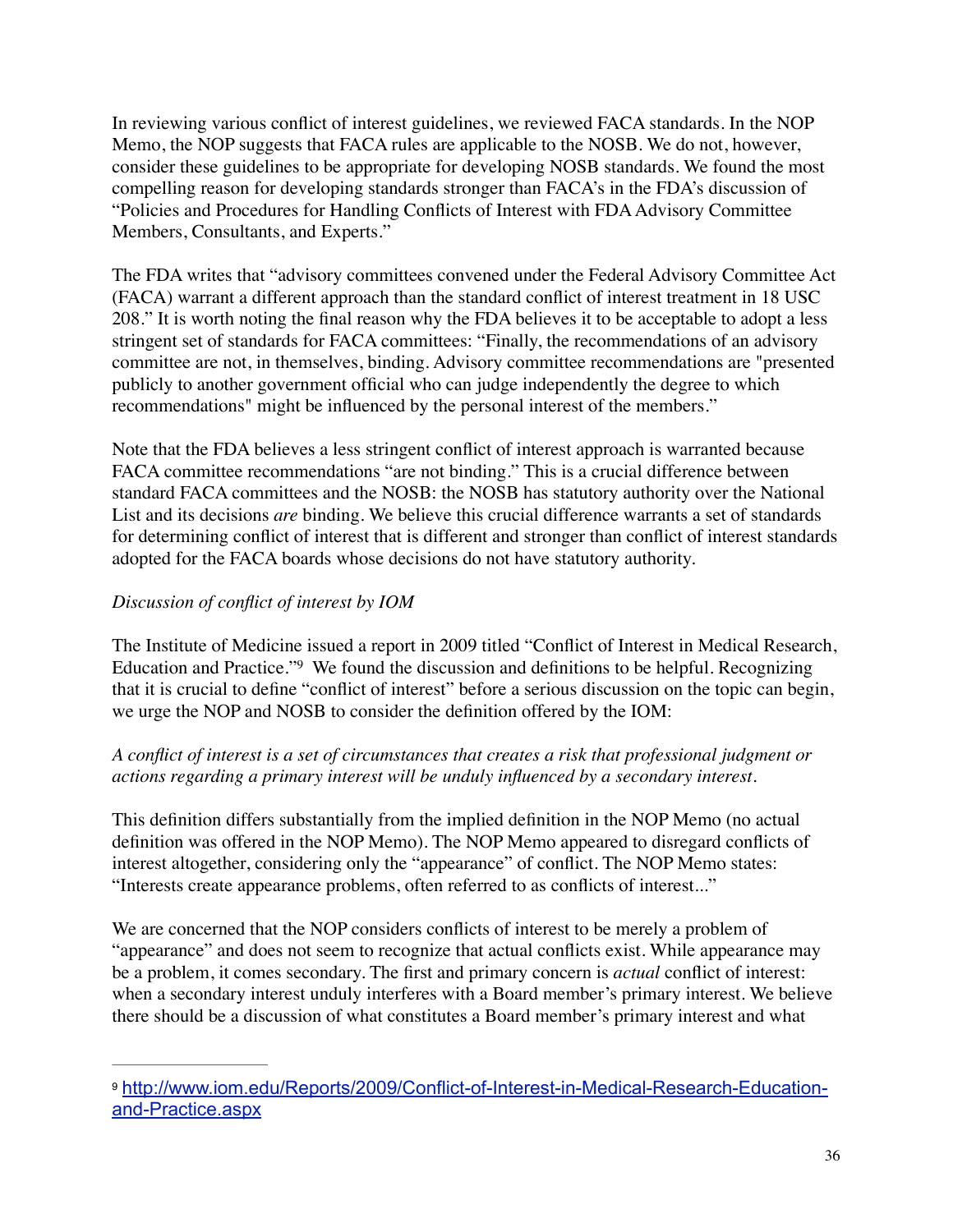constitutes a conflict, but such discussion must be based on the understanding that conflict of interest is a serious ethical consideration, not a mere problem of "appearance."

The IOM takes conflict of interest seriously for the following reason:

"Whatever the primary interests are, the point of regulating conflicts of interest is to try to ensure that secondary interests do not subvert physicians' and researchers' decisions and actions regarding those primary interests and do not undermine trust in their clinical or scientific judgment."

## *Determining Conflict of Interest for NOSB*

#### **Primary Interest**

The IOM writes: "The primary interest that conflict of interest policies seek to protect varies according to the purpose of a professional activity." It is important for the NOSB, NOP and the public to discuss, in an open forum, what constitutes the primary interest of NOSB members.

We urge the NOP and the NOSB to consider the primary interest of NOSB members as articulated in OFPA:

"The Secretary shall establish a National Organic Standards Board ... to assist in the development of standards for substances to be used organic production and to advise the Secretary on any other aspects of the implementation of this chapter (Section 6518(a))."

Advising the Secretary on the implementation of this chapter includes consideration of OFPA's purpose:

- (1) to establish national standards governing the marketing of certain agricultural products as organically produced products;
- (2) to assure consumers that organically produced products meet a consistent standard; and
- (3) to facilitate interstate commerce in fresh and processed food that is organically produced.

We believe this to be NOSB members' primary interest: to advise and assist the Secretary with the organic standards, to assure consumers that organic foods meet a consistent standard - based on OFPA criteria - and to successfully market organic products - which means assuring the integrity of the label to consumers, upon which the market's growth and success depends.

We are concerned that the PDS proposal seeks to change the definition of NOSB members' primary interest. We strongly object to the deletion of the phrase, "a Board member's loyalty is to the organic community and the public at large" in the PPM and the proposal that it be replaced with the following line: "The Duty of Loyalty requires Board members to exercise their power in the interest of the group she/he represents (e.g., "we farmers/growers believe...") As such, each NOSB members are not expected to provide independent expert advice, BUT rather advice based on the interests of the group serves (sic)."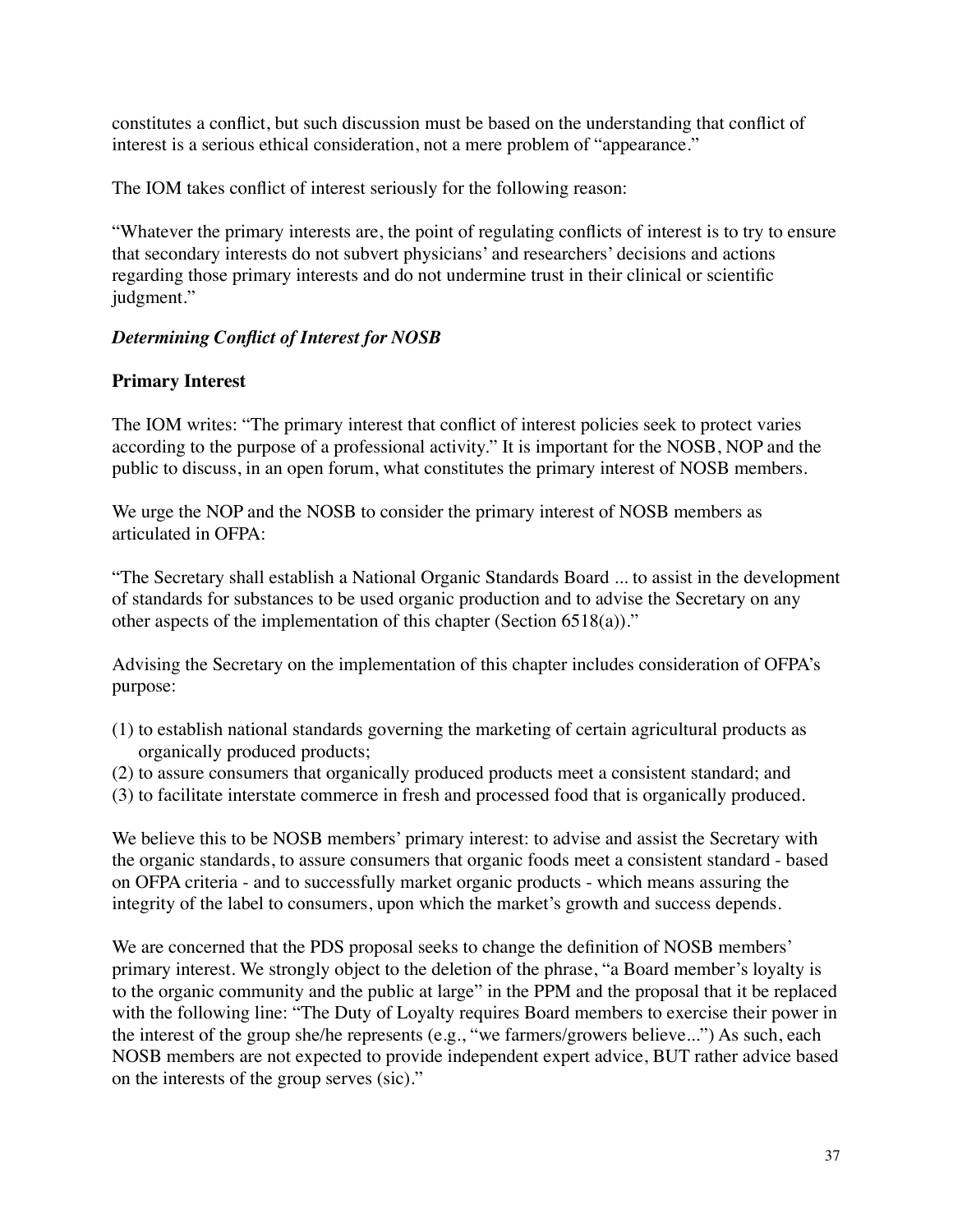This phrase - "a Board member's duty of loyalty is to the organic community and the public at large" - is a crucial reminder to Board members that the growth and success of the organic industry cannot be attributed to any single stakeholder group in the organic community.

It serves as a crucial reminder to Board members that the organic community shares a common goal: to develop and grow an alternative, safe, and sustainable food system. Farmers, handlers, retailers, certifiers and consumers must work together to achieve this goal - remembering always that we do not operate in a vacuum. Above all, continued consumer trust in the organic label is crucial to the continued growth of the organic market.

We urge Board members to recognize that changing the definition of "Duty of Loyalty" essentially changes the determination of what constitutes a Board member's primary interest. Consumers Union believes that the primary interest of NOSB members is to uphold organic integrity which will ensure the continued growth and success of the organic market.

## **NOSB Members are not "representatives"**

The rationale behind OFPA's creation of different NOSB member categories was not to create "representatives" - such language does not appear in OFPA - but rather to bring stakeholders together, with various expertise from different sectors, into a deliberative process to assist the Secretary with the implementation of OFPA. OFPA does not refer to Board members as "representatives," but simply requires that NOSB members in various seats fulfill certain basic criteria - for example, "four shall be individuals who own or operate an organic farming operation."

We therefore strongly disagree with the NOP Memo's attempt to redefine NOSB members as "representatives." The NOP writes: "NOSB members (you) are classified as representatives under the Federal Advisory Committee Act (FACA)").

The FACA mentions the word "representatives" only in the context of "House of Representatives" and "the Comptroller General or the United States, or one of his authorized representatives." The term "representatives" to refer to FACA members appears nowhere in the FACA. Members of advisory committees are referred to as "members" or "individuals."

We cannot make this point clearly enough: the term "representatives" is used in neither the Organic Foods Production Act nor the Federal Advisory Committee Act. The OFPA requires NOSB members to "assist in the development of standards for substances to be used in organic production and to advise the Secretary on any other aspects of the implementation of this chapter" (OFPA Section 6518(a)). The NOSB members' primary interest is in carrying out these responsibilities, not to "represent" their interest group.

More importantly, nowhere in OFPA does it say that NOSB members should vote to advance the interests of those they "represent" - the word "represent" or "representative," or "stakeholder" appears nowhere in OFPA. In fact, OFPA never even uses the terms "farmers," "retailers" or "handlers" to refer to NOSB members, but rather describes NOSB members as owning or operating farms, retail establishments or handling operations. This should make it clear that the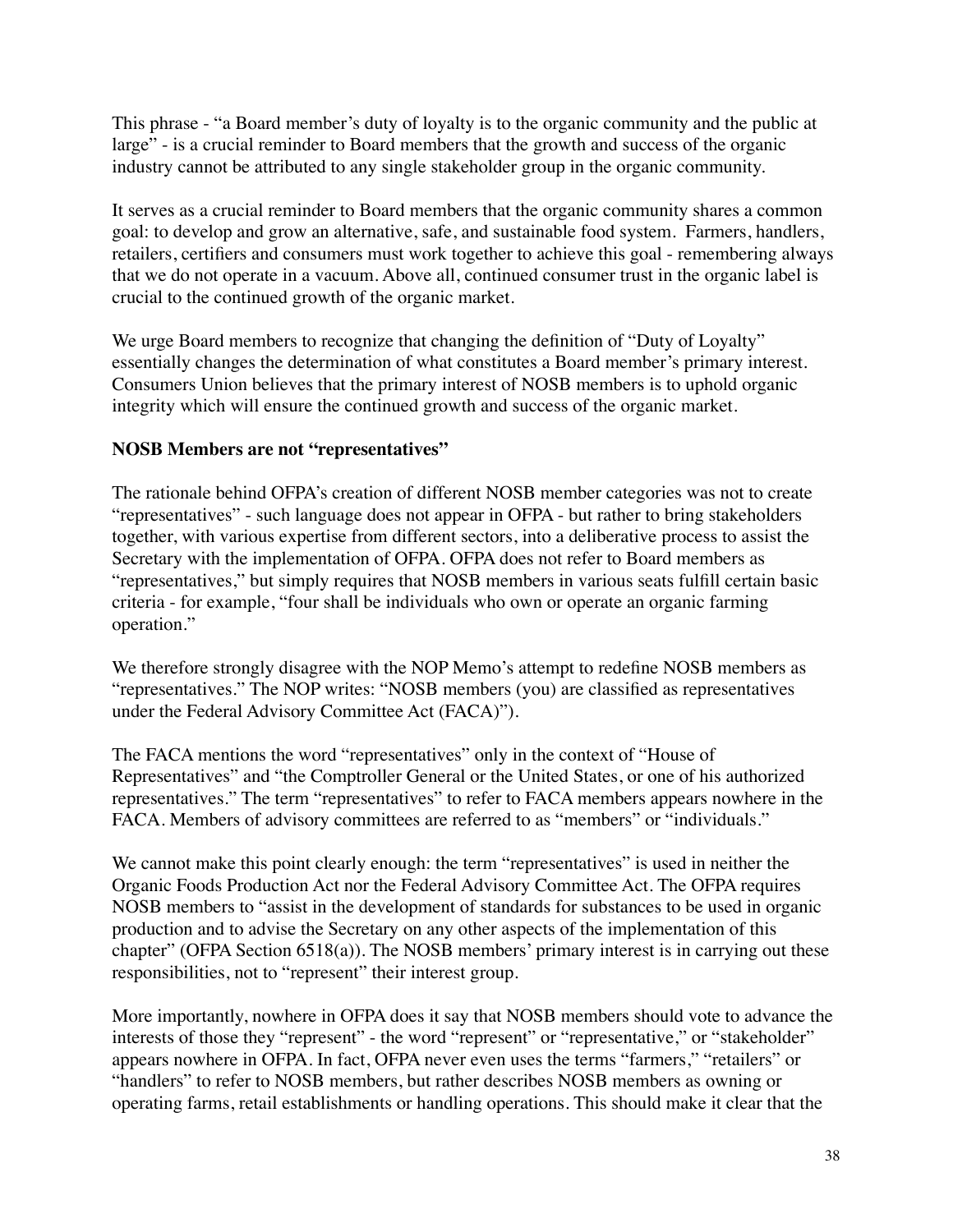purpose of diversity of NOSB "seats" is to ensure a diversity of voices on the NOSB, rather than to create "representatives" who vote with only their narrowly defined interest groups in mind.

We also believe it is unreasonable to expect Board members to speak and vote on behalf of entire groups, like "farmers" and "handlers." There have been plenty of votes where one group of farmers urged Board members to vote one way when other farmers urged the Board to vote another way. The recent vote on tetracycline is an example: NOSB members who own or operate an organic farm heard from farmers both urging them to accept and to reject the petition. Likewise, handlers often disagree on whether a particular ingredient should be approved, with some handlers prioritizing organic integrity and consumer trust in the organic label while other handlers, eager to create "mirror-image" products, urge its approval. Since such situations are inevitable, it is especially important to retain the language that a Board member's Duty of Loyalty is to the "organic community and the public at large."

By redefining NOSB members as "representatives" of interest groups rather than advisors to the Secretary charged with ensuring the implementation of OFPA, the NOP is attempting to redefine NOSB members' primary interest.

If the NOSB accepts this proposal and implements the NOP Memo as official policy, NOSB members will no longer be expected to vote objectively on materials petitions - determining objectively whether a material meets OFPA criteria - and therefore protect organic integrity, but will be expected to serve narrow interests regardless of whether OFPA criteria are met and organic integrity is preserved. The organic industry depends on consumer trust in the integrity of the label, and we cannot allow this NOP Memo to become official policy.

## **Secondary Interest**

The IOM writes: "The second main element of a conflict of interest is the secondary interest. Secondary interests may include not only financial gain but also the desire for professional advancement, recognition for personal achievement, and favors to friends and family or to students and colleagues. Conflict of interest policies typically and reasonably focus on financial gain and financial relationships. The reason is not that financial gains are necessarily more corrupting than the other interests but that they are relatively more objective, fungible, and quantifiable."

It is important to note here that secondary interests are not restricted to financial gain. The overarching question is whether a secondary interest unduly influences a Board member and interferes with the primary interest. In the case of NOSB members, a secondary interest may be the impulse to please or side with an employer. For example, if a Board member's employer and/ or colleague advocates publicly for the approval of a certain material, it is unreasonable to expect that Board member to vote against his/her employer's position. The conflict of interest guidelines must take into consideration such situations and not restrict the definition of "secondary interest" to personal financial gain.

#### **Conflict of Interest**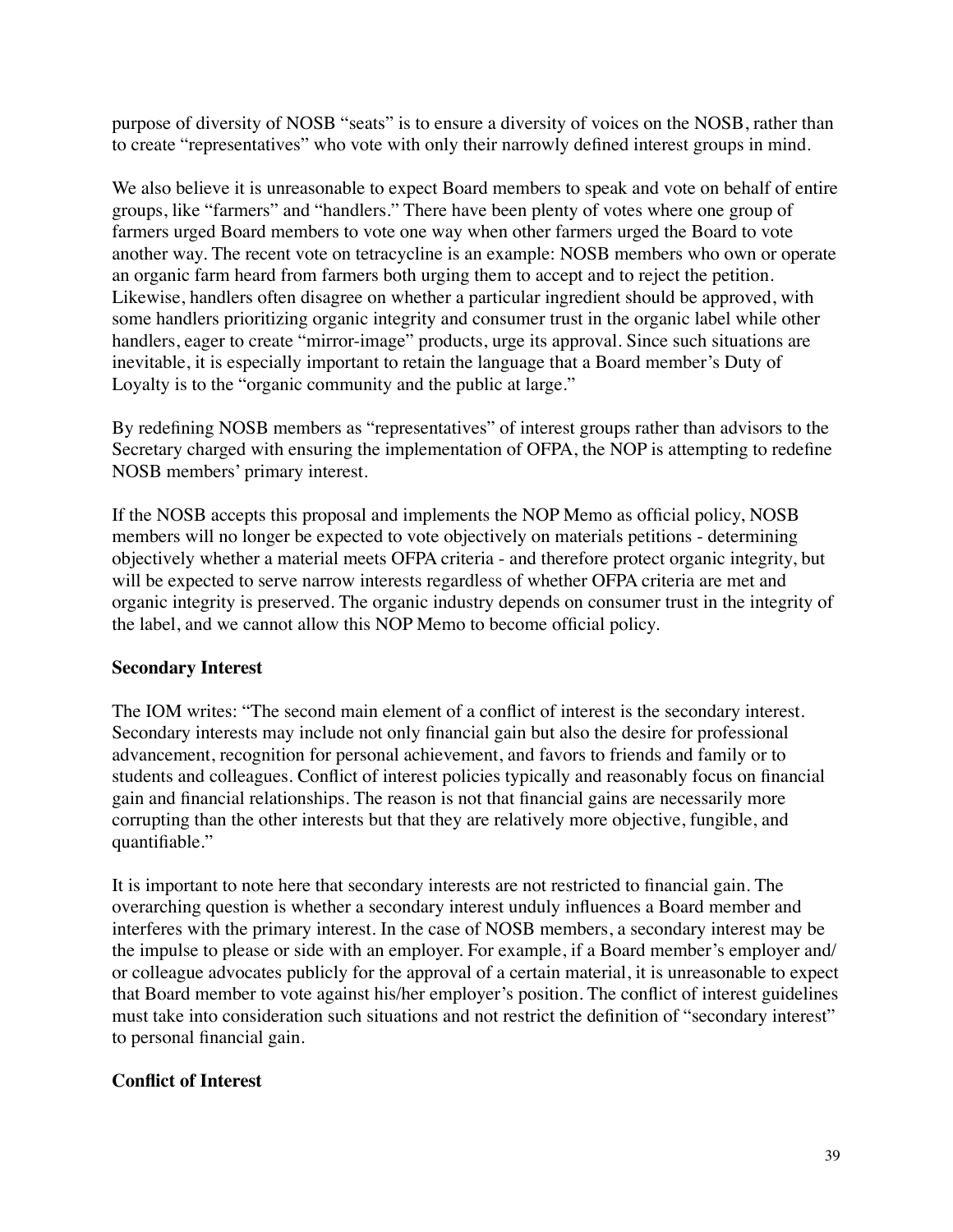The discussion regarding conflict of interest must begin with a discussion of primary and secondary interests. A conflict arises when a secondary interest unduly influences the ability to carry out the primary interest. Therefore, the determination of what constitutes a conflict for NOSB members is contingent on how NOSB member's primary and secondary interests are defined. As noted by the IOM:

"What counts as undue is a matter of judgment and depends on the context. It is not a numerical probability but a judgment in a particular situation about whether a risk is undue or inappropriate."

What constitutes an "undue" or "inappropriate" conflict for NOSB members should be discussed and determined in a public forum. Currently, the NOP's determination of a conflict is remarkably inconsistent with any other guidelines or standards we reviewed. For example, the NOP Memo states:

"Example  $#1$ : If more than one company uses Substance  $X$ , in addition to the NOSB member's company, "then there is no disproportionate benefit, nor the potential for an unfair competitive advantage. This is an acceptable interest, where the NOSB member is free to represent the interest of his or her group."

The NOP proposes that a conflict of interest exists for Board members in the for-profit sector if only one company uses the substance, such as if the company holds an exclusive license - an unlikely scenario.

We disagree with this interpretation of conflict of interest. A conflict of interest exists if a Board member's primary interest is unduly influenced by a secondary interest. If the primary interest is to uphold organic integrity and vote objectively on a petition according to OFPA criteria, the objectivity of a Board member on a specific materials vote would remain impaired even if another company also stands to profit from the outcome of the vote. Yet under the NOP's interpretation, two conflicts of interest cancel each other out.

When discussing conflict of interest for consultants and experts on advisory committees, the FDA clearly states that conflicts of interest are "not contingent and dependent on other events."<sup>10</sup> The FDA based this assessment on the Office of Government Ethics' regulations implementing the Ethics Reform Act, which make clear that a financial interest is not contingent on others having a financial interest as well.

Section 120 of the Food and Drug Modernization Act of 1997 states that members of advisory committees "may not vote on any matter regarding the clinical investigation or approval for marketing of a drug or biologic if the member or the member's immediate family could gain

<sup>&</sup>lt;sup>10</sup> "Direct and Predictable Effect, Under 18 U.S.C. 208, a conflict of interest arises when the employee participates in an official matter and there is a direct and predictable link between the matters in which the Federal employee participates and the employee's financial interests. **The link cannot be contingent and dependent on other events.**"From "Policies and Procedures for Handling Conflicts of Interest with FDA Advisory Committee Members, Consultants, and Experts."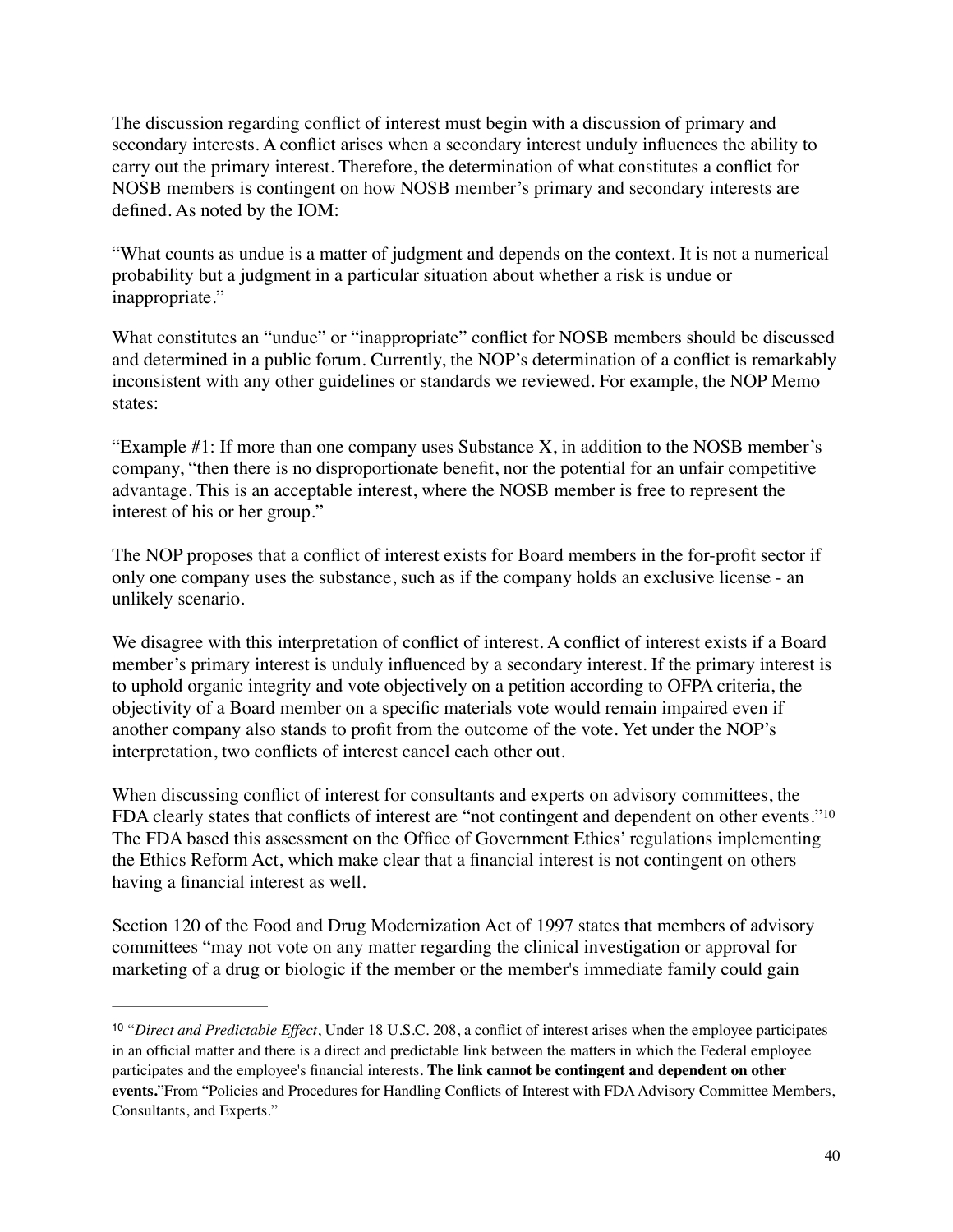financially from the committee's recommendations." The conflict of interest policy does not state that the advisory committee member may vote if another company stands to gain as well - again, two conflicts of interest do not cancel each other out.

Furthermore, the FDA makes clear that multiple conflicts of interest may exist. Note the use of the plural in the following discussion on conflict of interest for advisory committee members:*"*If the meeting or assignment involves a particular matter involving specific parties, all entities with a financial interest in the meeting or assignment are identified to the extent feasible. For a meeting or assignment related to a product approval, the entities with a financial interest may include the sponsor and firms who will manufacture or market (1) the product being reviewed, (2) products that would be used in conjunction with the one being reviewed, and (3) products that would compete with the one being reviewed." The FDA considers two or more individuals with a conflict of interest to be exactly that: two or more individuals with a conflict.

## **Disclosure**

Public disclosure of a potential conflict of interest is key to maintaining the integrity of the NOSB process and therefore the integrity and consumer trust in the organic label.

The PDS states under **Section V**, Recommendation: "While NOSB members may share whatever information they wish with other Board members and the public, this level of disclosure is voluntary. For both legal and ethical reasons, the NOP respects the privacy of its volunteers, and does not require full disclosure of the nature of conflicts of interest to parties outside the NOP."

Like other FACA meetings, conflicts about upcoming discussion and voting items should be disclosed and recusals should be publicly stated.

## **Further discussion**

We also urge the NOP and NOSB to consider the following:

## **Social science research on conflict of interest**

The IOM report includes a review of research studies aimed at determining the impact of conflicts of interest: "research shows that when individuals stand to gain by reaching a particular conclusion, they tend to unconsciously and unintentionally weigh evidence in a biased fashion that favors that conclusion."<sup>11</sup> These studies are cited in Appendix C of the IOP report, and we urge the NOP and NOSB to review and consider them during the development of conflict of interest criteria.

# **Require disclosure from petitioners**

<sup>11</sup> IOM page 358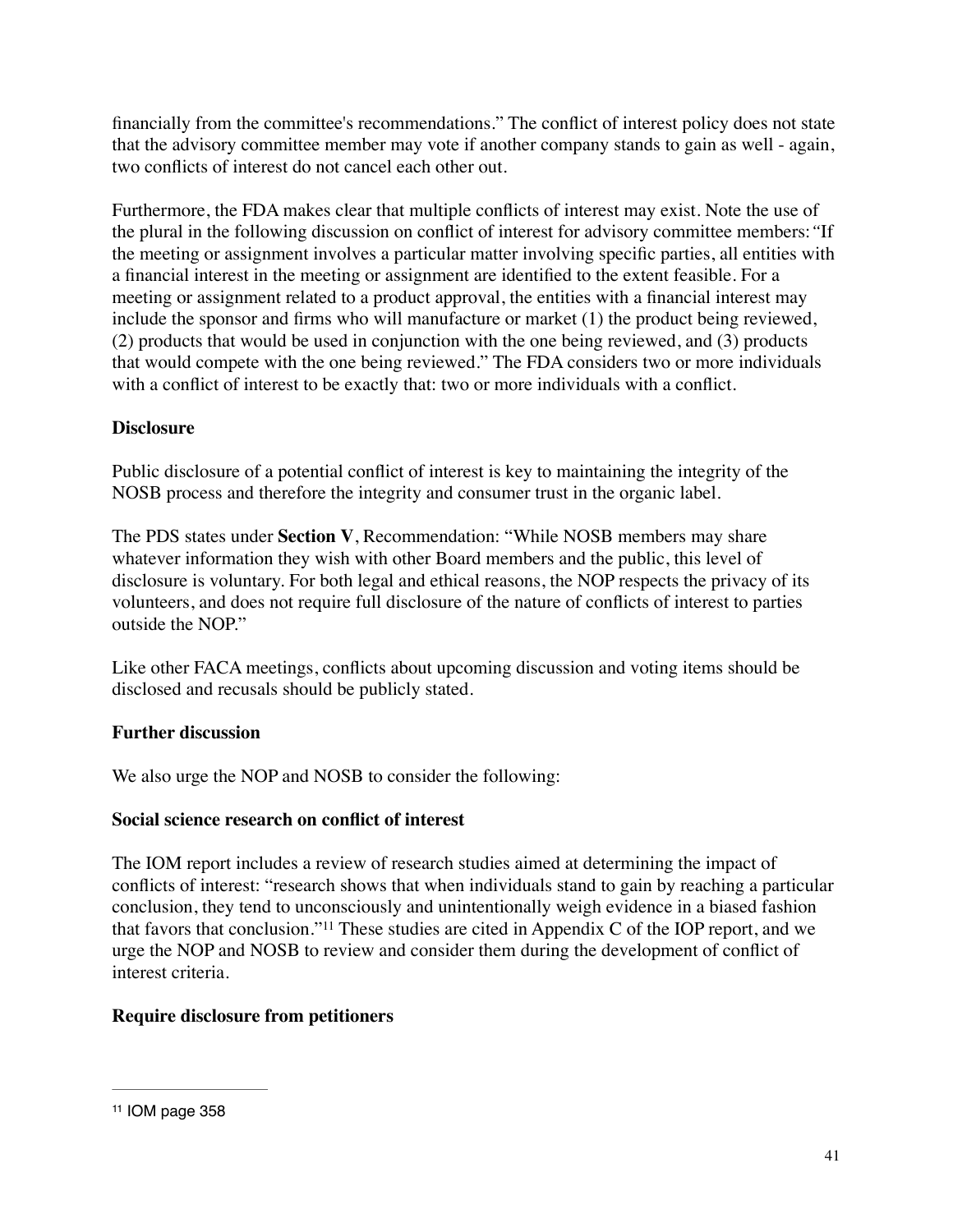Another way to determine whether conflicts of interest exist would be to require petitioners to disclose financial relationships to Board members in their petition.

#### **Require conflict of interest disclosure from TR contractors**

While we urge the rejection of this PDS proposal, we do agree with Recommendation #6: "All technical reviews should disclose the names and address of all authors on the first page of the TR below the TR title."

Consumers Union supports this proposal and requests that the names of all researchers, consultants and sub-contractors who assisted with the TR's development be listed as well. We also request that TR authors be required to disclose any conflicts, and sign a Conflict of Interest statement. We suggest adding this language to the Update of Petition and Technical Review Process proposal.

## **Conclusion**

Consumers Union urges the Board to reject the PDS proposal. The NOP and NOBS should collaborate on a clear and sound set of standards for determining conflict of interest. If the Board accepts the PDS proposal, it would adopt the conflict of interest criteria in the NOP Memo, which would redefine NOSB members as no longer acting in the interest of the organic community and upholding OFPA and organic integrity, but as "representatives" who should "articulate the viewpoints and interests of their particular interest group."

The development of conflict of interest standards should happen in a transparent and open manner, and should go through the NOSB and NOP rulemaking process allowing for adequate public participation. The integrity of this process depends on first defining "conflict of interest" (when a primary interest is unduly influenced by a secondary interest) and agreeing upon what constitutes the NOSB members' primary interest.

We are very concerned that this proposal would allow the NOP to redefine NOSB members' primary interest as "representatives" of a "particular interest group." NOSB members' primary interest must remain as it is written in the law: to assist and advise the Secretary on a law that seeks to "govern the marketing" of organic products and "assure consumers that organically produced products meet a consistent standard." Their primary interest should be to uphold the integrity of the organic label and to vote objectively and in accordance to OFPA criteria on materials petitions.

We urge the Board to develop sound conflict of interest standards, and to reject the PDS proposal which would bring this important discussion to an end by adopting the inadequate NOP standards which essentially could turn NOSB members from advisors into lobbyists.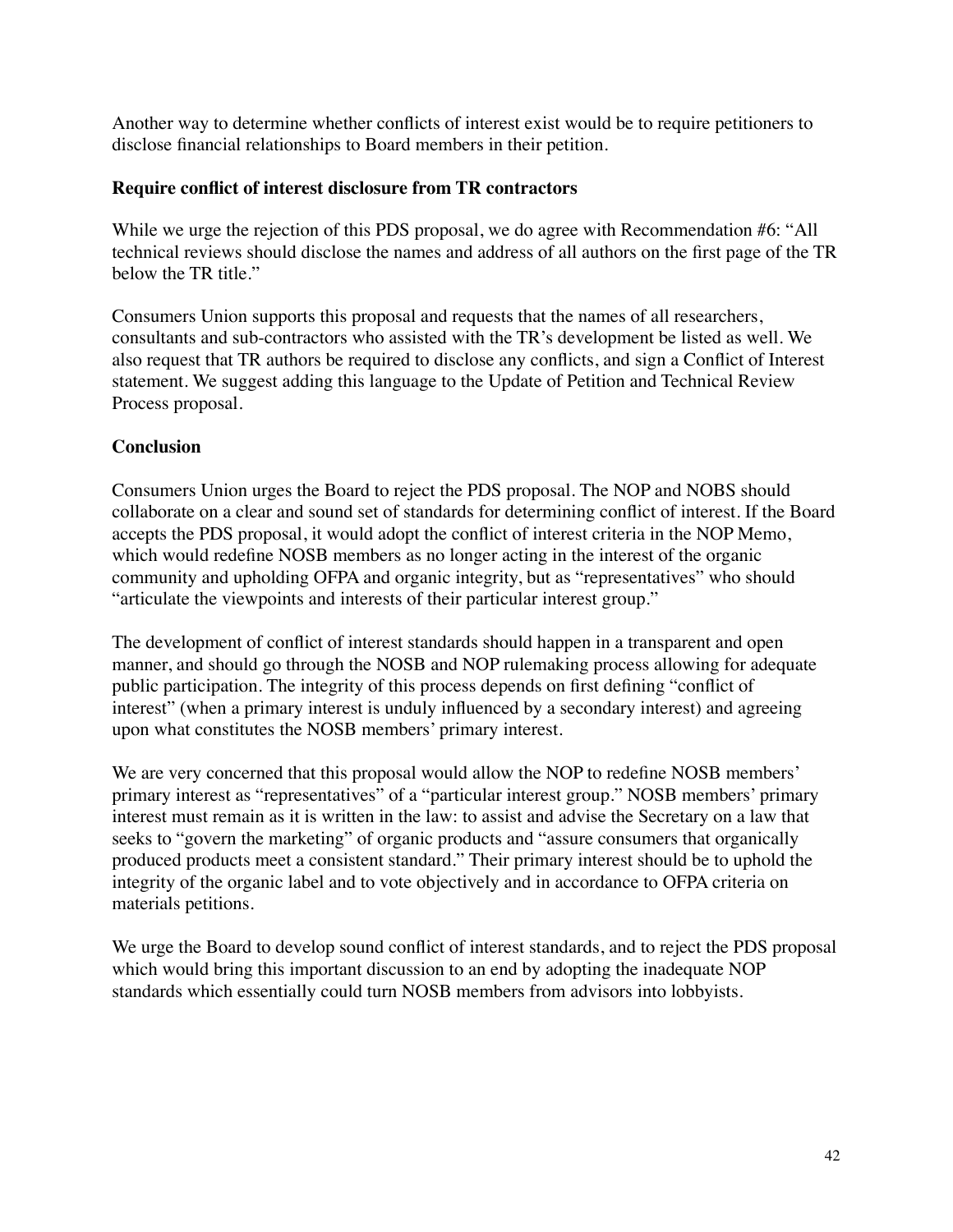

**Comments of Consumers Union To The National Organic Standards Board On Handling Subcommittee Proposal: Ammonium Hydroxide** 

#### **Docket No. AMS-NOP-13-0049**

October 1, 2013

Ms. Michelle Arsenault, Special Assistant National Organic Standards Board USDA-AMS-NOP 1400 Independence Ave, SW. Washington, DC 20250

Thank you for the opportunity to submit comments to the National Organic Standards Board on the Handling Subcommittee's proposal on ammonium hydroxide as a permitted boiler water additive.

These comments were prepared by Consumers Reports' Food Safety and Sustainability Center. Consumer Reports is the world's largest independent product-testing organization. Using its more than 50 labs, auto test center, and survey research center, the nonprofit rates thousands of products and services annually. Founded in 1936, Consumer Reports has over 8 million subscribers to its magazine, Website and other publications. Its advocacy division, Consumers Union, works for health reform, food and product safety, financial reform, and other consumer issues in Washington, D.C., the states, and in the marketplace.

#### **Summary**

Consumers Union urges the Board to reject the petition to add ammonium hydroxide as a boiler water additive to the National List.

Ammonium hydroxide is a toxic synthetic substance that is hazardous to human health and the environment. It does not appear to be essential to organic handling, as numerous alternatives to preventing corrosion and "acid attack" exist; these alternatives have been used by organic processors for years.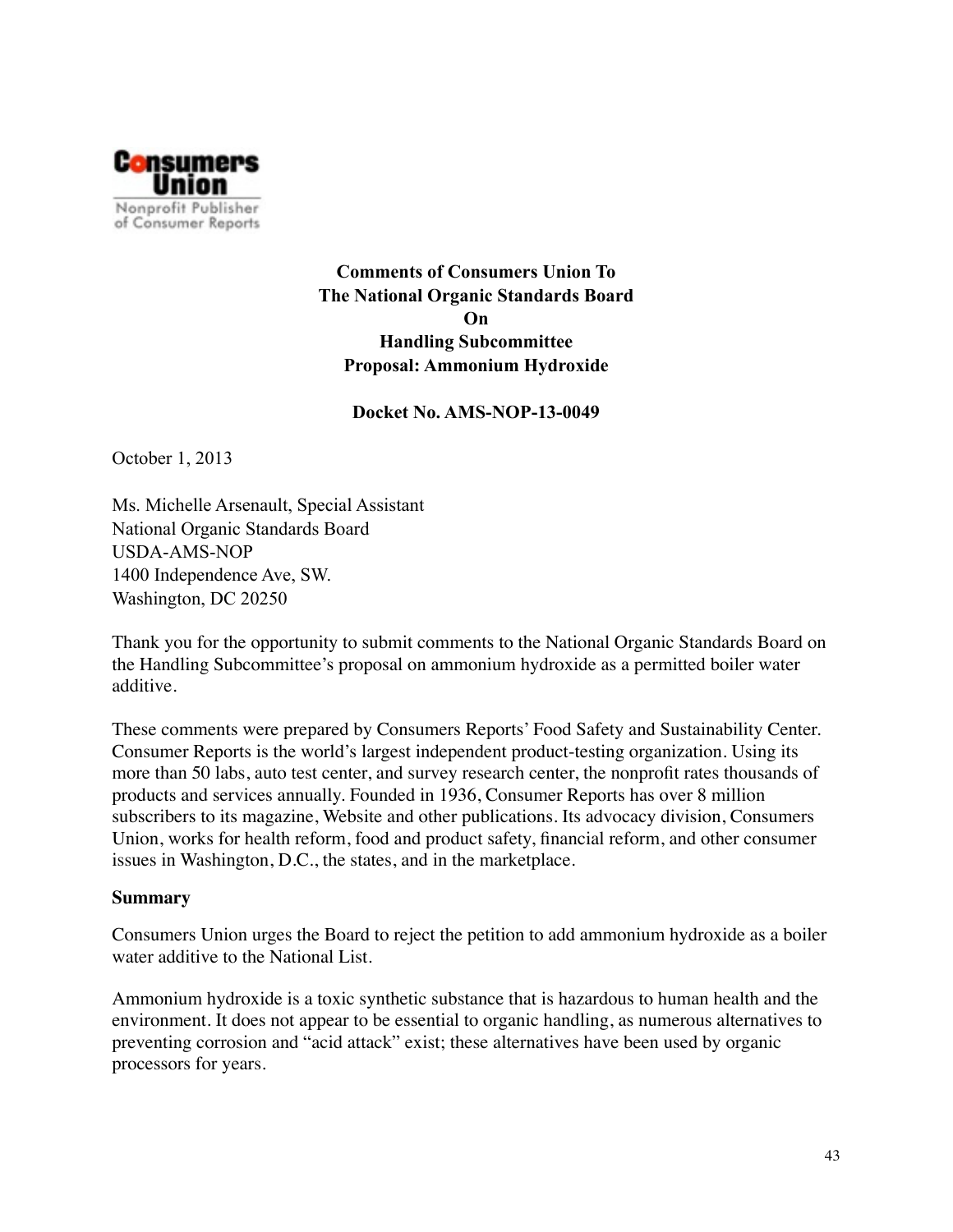We also disagree with each of the three arguments supporting the addition of ammonium hydroxide to the National List made by the petitioner in the Petition Justification Statement. The petitioner is not being forthright when arguing that ammonium hydroxide will replace the three volatile amines currently on the National List. The allowed synthetic volatile amines are restricted to use as a "boiler water additive for package sterilization." The FDA does not allow these three volatile amines for milk pasteurization. Ammonium hydroxide is petitioned for all boiler water additive uses, including milk pasteurization which would bring ammonium hydroxide in direct contact with organic milk.

We also disagree with the petitioner that adding ammonium hydroxide to the National List will "harmonize" US regulations, since the Pasteurized Milk Ordinance, FDA regulations for boiler water additives and USDA regulations all currently do **not** list ammonium hydroxide as an allowed water boiler additive. We also disagree that US regulations should be "uniform," since consumers expect the organic standards to go above and beyond all other US regulations regarding food safety and sustainability.

Finally, we disagree with the petitioner that ammonium hydroxide should be added to the National List because it is a "less unnatural" alternative to volatile amines. The petition is for the synthetic version, petitioned for addition to 205.605(b) - synthetics allowed. Since ammonium occurs in nature, as the petitioner points out, the NOSB must consider the natural version of ammonium hydroxide (ammonium hydroxide is simply "ammonia in water" or "ammoniated water") as a natural alternative to the synthetic version that is petitioned.

## **Evaluation criteria for inclusion on the National List**

**7 CFR 205.600(b)(1):** "The substance cannot be produced from a natural source and there are no organic substitutes"

It appears that there are numerous alternatives to the use of ammonium hydroxide as a boiler water additive in organic processing. These are listed in the petition and currently used by processors.

**7 CFR 205.600(b)(2):** "The substance's manufacture, use, and disposal do not have adverse effects on the environment and are done in a manner compatible with organic handling"

The designation of ammonium hydroxide as a "hazardous substance" by the Environmental Protection Agency is based on the toxicity of the substance, especially to aquatic life.<sup>12</sup> The petitioner includes a statement<sup>13</sup> he made in 2001 that the TAP reviewers' determination that ammonium hydroxide is "toxic" should be "construed as 'personal opinions' rather than 'technical comments.'"

The Environmental Protection Agency (EPA) regulations list ammonium hydroxide in several places as a "hazardous substance." Under 40 CFR 302.4, regulations for the Comprehensive

<sup>&</sup>lt;sup>12</sup> Material Data Safety Sheet for Ammonium Hydroxide.

<sup>13</sup> Petition, page 10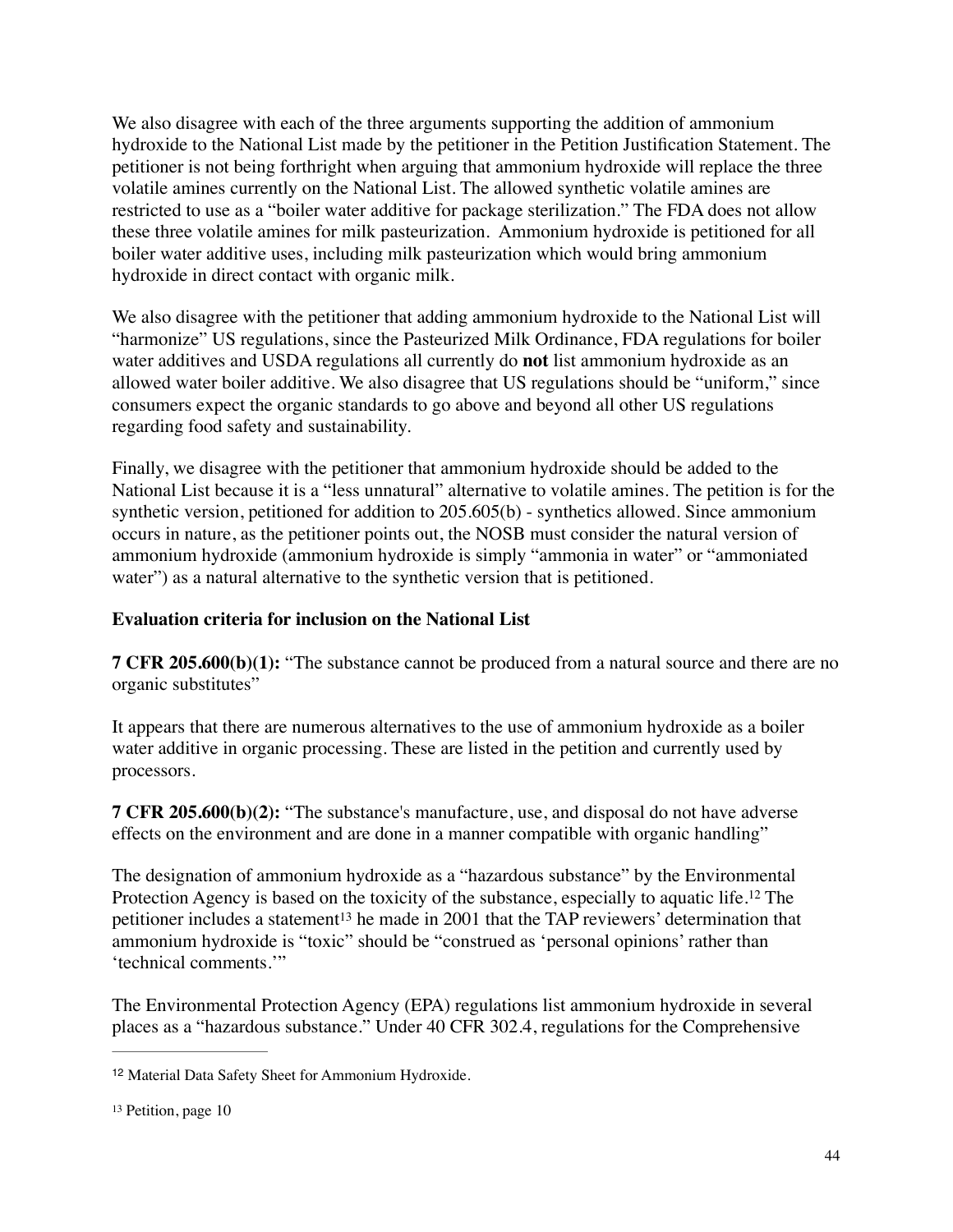Environmental Response, Compensation and Liability Act (CERCLA), ammonium hydroxide is included in the "list of hazardous substances and reportable quantities." Ammonium hydroxide also appears under 40 CFR 116, which designates hazardous materials under the Federal Water Pollution Control Act ("Clean Water Act").

Based on the EPA's designation of ammonium hydroxide as a "hazardous material," we disagree with the petitioner that the characterization of ammonium hydroxide as "toxic" is a matter of "personal opinion."

**7 CFR 205.600(b)(3):** "The nutritional quality of the food is maintained when the substance is used, and the substance, itself, or its breakdown products do not have an adverse effect on human health as defined by applicable Federal regulations;"

The petitioner writes that the breakdown product of ammonium hydroxide, when used as a boiler water additive, is ammonium carbonate, which is non-toxic. But the organic regulations require not only the breakdown product, but the product itself, to not have an adverse effect on human health. The regulations also do not specify that the only humans of concern are consumers; "human health" includes the health of workers in the food industry as well.

When the product itself and its effects on the health of workers are considered, ammonium hydroxide fails the criterion under 205.600(b)(3). According to the Material Safety Data Sheet (MSDS) for WET-1133,<sup>14</sup> a boiler water additive made from ammonium hydroxide for use in dairy processing plants, the material is hazardous to human health:

 - "Skin: Severe burns to skin. Flush skin with water for at least 15 minutes. If irritation persists, get medical attention."

- "Eyes: Severe burn to eyes. Immediate flush eyes with water for 15 minutes. Get medical attention immediately."
- "Inhalation: Remove to fresh air"
- "Ingestion: Do not induce vomiting. Dilute by giving large amount of water. Get immediate medical attention"

Please note that this MSDS was for ammonium hydroxide at concentrations that would be used in a dairy processing plant, rather than at high concentrations. Workers in organic dairy processing plants would be exposed to ammonium hydroxide at these levels - risking their health and safety to process organic foods. The MSDS for ammonium hydroxide includes many additional health effects, including "death."15

<sup>14</sup> See Appendix E of the Ammonium Hydroxide petition

<sup>&</sup>lt;sup>15</sup> Ammonium Hydroxide Material Safety Data Sheet.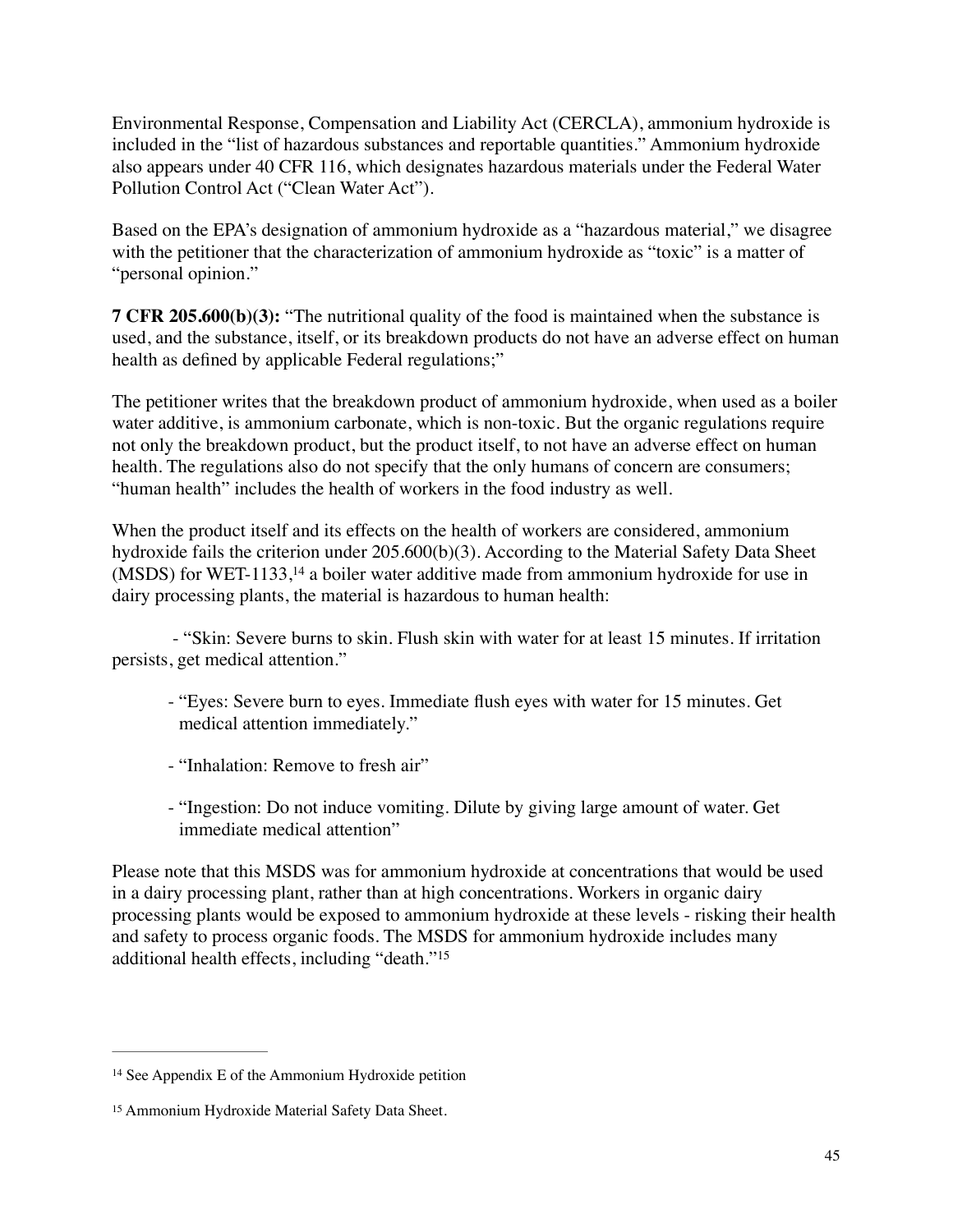The 2001 TAP review for ammonium hydroxide stated: "exposure to humans and other mammals by ammonium hydroxide is a serious toxicological concern."16

**7 CFR 205.600(b)(6):** The substance is essential for the handling of organically produced agricultural products.

Handlers processing organic products have managed without the use of ammonium hydroxide for years. Processors in certain areas of the country do not encounter "acid attack" or corrosion in the condensate lines, since the hardness of the water supply is not a problem. Other processors use water softeners, reverse osmosis or management practices that make the use of ammonium hydroxide in organic processing unnecessary and therefore not essential to organic handling.

## **Petition Justification Statement**

We disagree with each of the three arguments presented in the Petition Justification Statement.

## **1. Ammonium Hydroxide is not a replacement for volatile amines**

The petitioner states that the approval of ammonium hydroxide would "permit avoidance of synthetic volatile amines by concerned processors." The petitioner suggests that the allowance of ammonium hydroxide would replace three synthetic volatile amines, cyclohexylamine, diethylaminoethanol and octadecylamine, which are currently on the National List.

First, the petitioner states on page 12 of the petition: "the Organic regulation currently allows use of cyclohexylamine, diethylaminoethanol and octadecylamine as boiler water additives and thus in culinary steam." **This is incorrect.** The use of the three volatile amines in organics is restricted through an annotation - they are permitted only "as a boiler water additive for package sterilization," and therefore their broad use in culinary steam is prohibited. The use of these three volatile amines is also prohibited in milk pasteurization by FDA regulations. The suggested annotation for ammonium hydroxide is "as a boiler water additive," which would include uses involving culinary steam and milk pasteurization.

The petitioner writes: "Ammonium hydroxide passes into steam as ammonia to neutralize carbon dioxide in steam, forming ammonium carbonate when the steam condenses to water and preventing "acid attack." We disagree. It is not certain that all the ammonium hydroxide immediately forms ammonium carbonate and that no ammonium hydroxide remains. There are also other substances in boiler water, other than carbon dioxide, which the ammonium hydroxide may react with. Since we do not know how ammonium hydroxide reacts with these other materials, we cannot assume that the only byproduct is ammonium carbonate or that no ammonium hydroxide remains.

Second, the addition of ammonium hydroxide to the National List would not be accompanied by an automatic removal of the three volatile amines from the National List. Petitions to remove and

<sup>&</sup>lt;sup>16</sup> TAP 2001 Ammonium Hydroxide. Page 5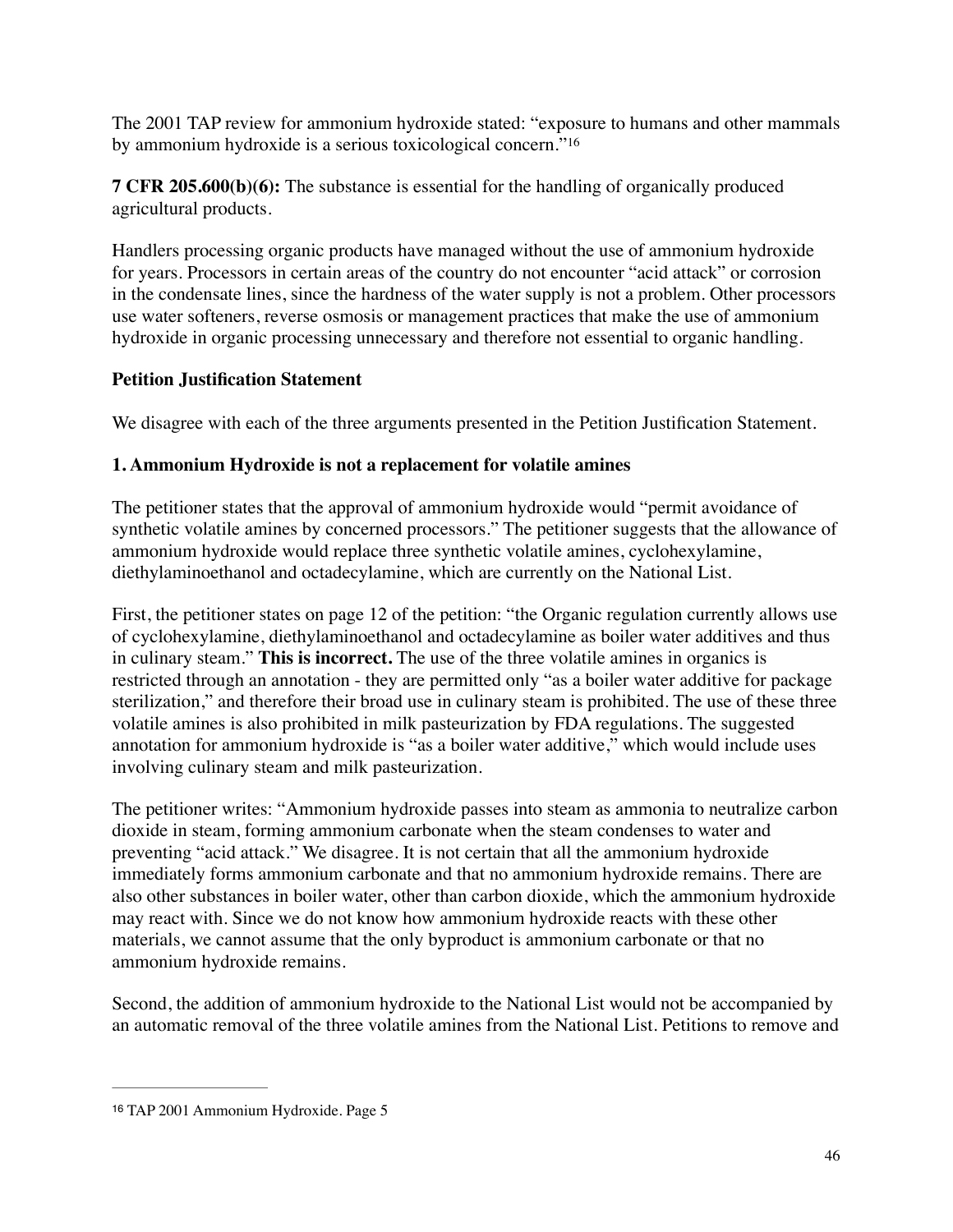add materials to the National List are not *quid pro quo* deals. When a material is added to the National List, another does not automatically come off.

And with the recent change to the Sunset Provision process, which has made the removal of a material from the National List more difficult, we caution the Board against approving a new material based on the assumption that it will lead to the removal of materials that are already on the National List. It is important again to note that the petitioner requests the use of ammonium hydroxide for all boiler water uses. The petitioner uses the inclusion of the three volatile amines on the National List as a justification for adding ammonium hydroxide, but proposes listing ammonium hydroxide for uses that go beyond those of the three volatile amines.

## **2. Allowing ammonium hydroxide would not "harmonize" various regulations**

The petitioner also includes "create consistency and uniformity with other US regulations" in the Petition Justification Statement. The petitioner writes: "Allowing ammonium hydroxide as a boiler water additive will begin to harmonize the Organic regulation with FDA, PMO, and USDA regulations." We disagree both with the accuracy of the statement as well as with the intent.

First, there already exists considerable inconsistency among the Pasteurizing Milk Ordinance (PMO), FDA and USDA regulations regarding the use of ammonium hydroxide as a boiler water additive. Adding ammonium hydroxide to the National List will make the inconsistency worse, by allowing a synthetic in organics that is not allowed in conventional dairy processing according to several US regulations.

A review of various regulations reveals the existing inconsistency:

- FDA regulations list ammonium hydroxide as a "direct food substance affirmed as generally recognized as safe." 21 CFR 184.1139 lists ammonium hydroxide and includes, "as a boiler water additive complying with §173.310 of this chapter." But §173.310 does **not** list ammonium hydroxide among a list of permitted boiler water additives.

- The petitioner writes that "The Pasteurized Milk Ordinance (PMO) requires that in culinary steam 'only compounds complying with 21 CFR 173.310 may be used to prevent corrosion and scale in boilers, or to facilitate sludge removal.'" What the petitioner fails to mention is that 21 CFR 173.310 does **not** list ammonium hydroxide as a permitted boiler water additives.

- USDA regulations for "General Specifications for Dairy Plants Approved for USDA Inspection and Grading Service" state at 7 CFR 58.127(d) that "Culinary steam used in direct contact with milk or dairy products shall be free from harmful substances or extraneous material and **only those boiler water additives that meet the requirements of 21 CFR 173.310 shall be used** (emphasis added)." Again, the petitioner fails to mention that ammonium hydroxide is not listed under 21 CFR 173.310 as a permitted water boiler additive, and 21 CFR 173.310 does not mention that additives other than those listed are allowed.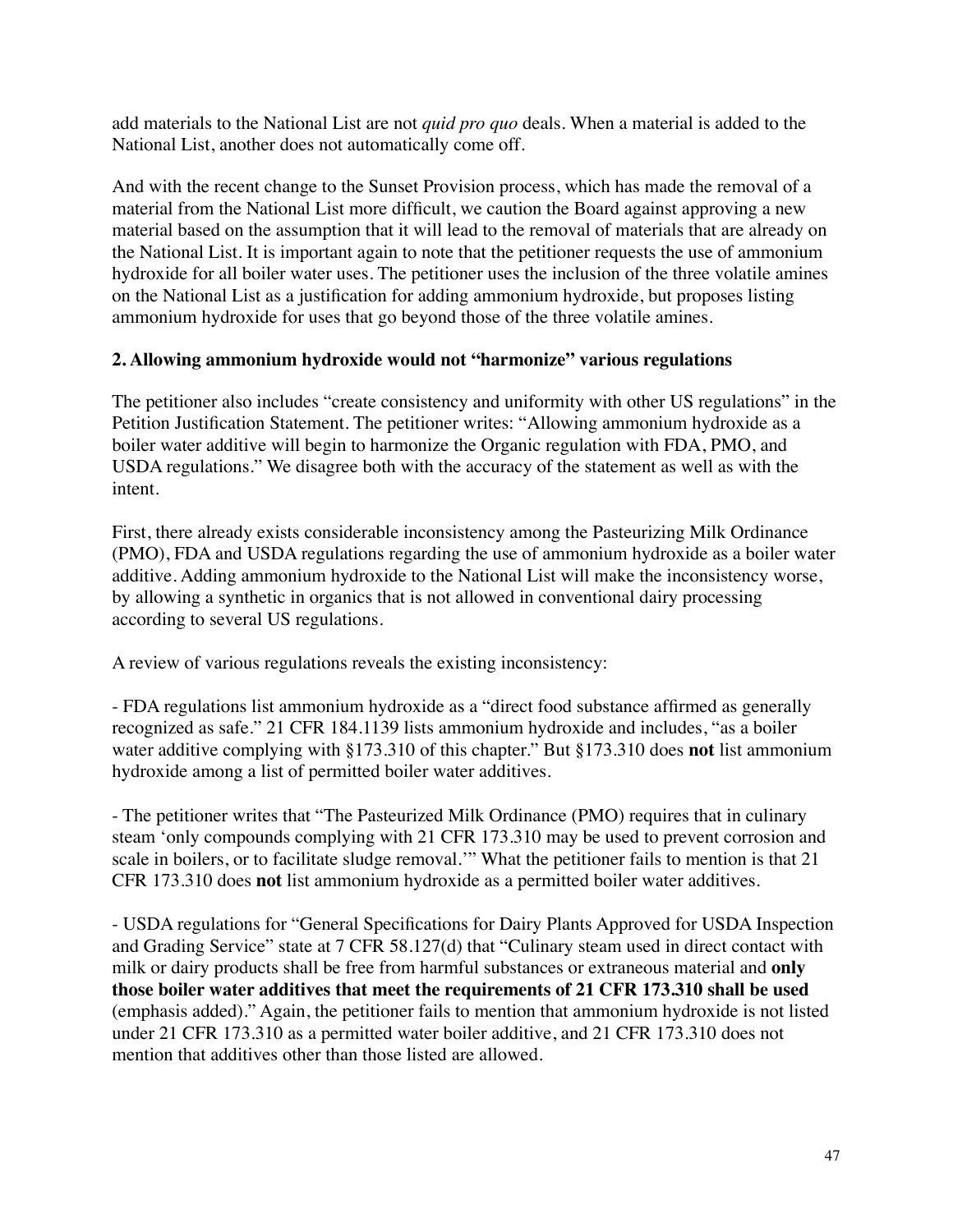The various regulations are therefore far from uniform, and even suggest that ammonium hydroxide is currently not allowed in conventional processing either. Adding ammonium hydroxide to the National List would do little to create uniformity; in fact, it would worsen the inconsistency by allowing in organic dairy processing a material that several US standards prohibit even in conventional dairy processing

Second, we disagree that uniformity in US regulations is a goal that the organic regulations should address. In fact, we firmly believe the opposite: the organic regulations should go above and beyond all other US food-related regulations in terms of assuring safety and sustainability. In fact, we would argue that the organic regulations should strive to continue providing an alternative to the regulations that address the conventional food supply, and inconsistency in the regulations is a therefore an expected and desirable byproduct of strong organic standards.

If organic regulations are uniform with "other US regulations," as the petitioner suggests, then organics will no longer be the alternative for consumers who seek stronger oversight and higher standards for the foods they purchase.

## **3. Ammonium Hydroxide is not "less unnatural"**

The petitioner also suggests that ammonium hydroxide is "less unnatural." The petitioner writes in the third section of the Petition Justification Statement: "Unlike these three volatile amines, the ammonium ion is found in nature." Ammonium is indeed found in nature, as is arsenic, mercury and formaldehyde. Moreover, the petition is for *synthetic* ammonium hydroxide to be added to §205.605(b) - synthetics allowed. Ammonium hydroxide is produced commercially in ways that render it a synthetic, using natural gas as a fuel source.<sup>17</sup>

And if ammonium is found in nature, then the answer to the question in the NOSB Evaluation Criteria checklist, "Section 2, question 5. Is there a natural source of the substance? [§  $205.600(b)(1)$ " should be "yes." If a natural alternative exists, and organic processors wish to use ammonium hydroxide, they should be encouraged to explore natural versions of ammonium hydroxide.

## **Petitioner's Reliance on GRAS**

The petitioner also relies heavily, throughout the petition, on the GRAS status of ammonium hydroxide to bolster the argument that ammonium hydroxide is safe and "not toxic." We have several concerns with this approach.

First, it should be well-accepted by now within the organic community that the FDA GRAS system is broken. The Pew Health Group analyzed the FDA GRAS system, and concluded: "Overall, FDA's changes have moved away from public scrutiny and, in the case of its voluntary GRAS notification program, away from independent safety review by the agency." The Pew researchers found that more than half of an estimated 6204 affirmative safety decisions were made not by the FDA or the EPA, but rather by the manufacturer of the substance. Of these

<sup>&</sup>lt;sup>17</sup> TAP 2001 Ammonium Hydroxide. Page 5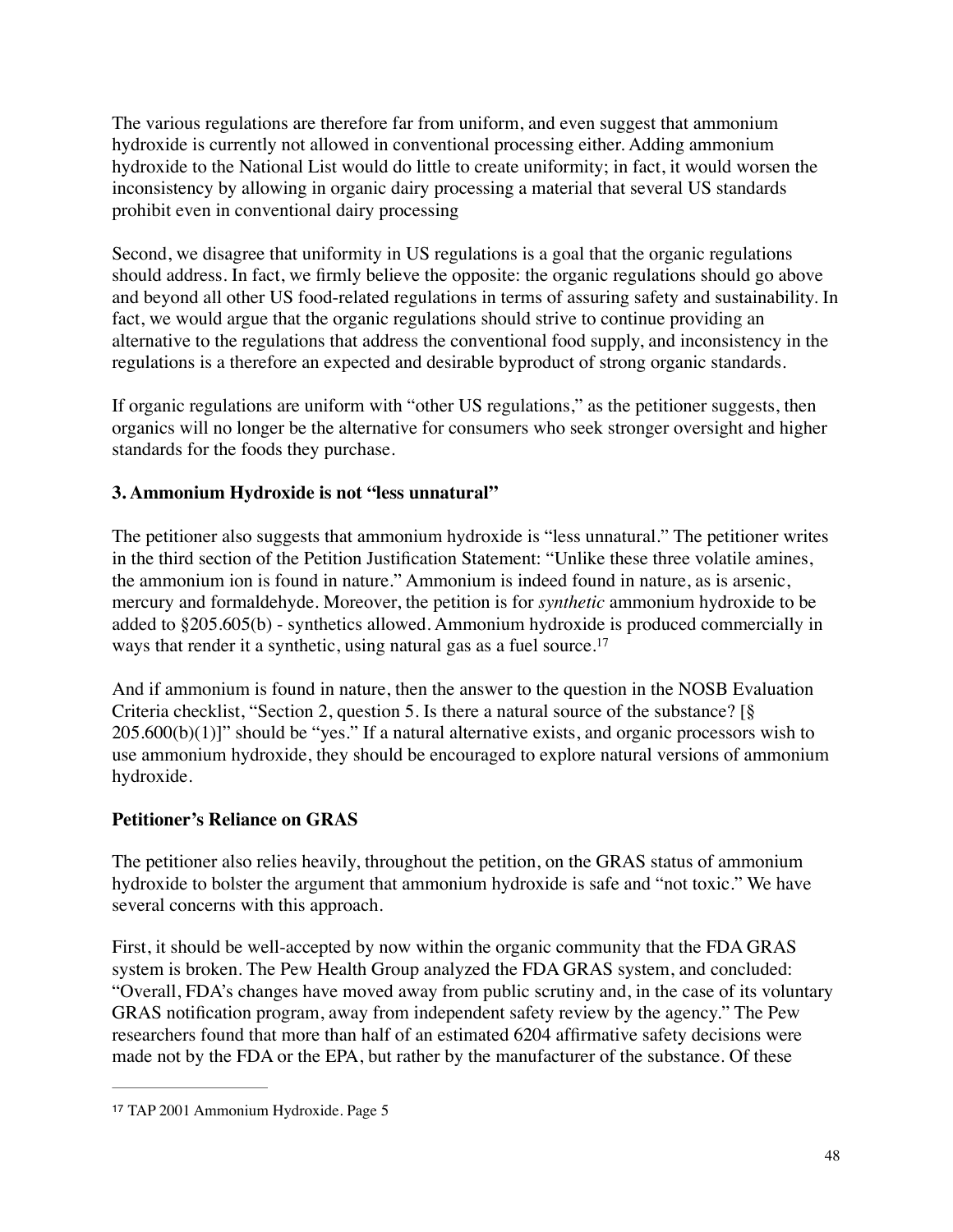roughly 3000 self-determined "safety" determinations, an estimated 1000 decisions are never even reported to the FDA or the public.18

Extensive media coverage of the FDA's broken system presumably brings consumers to organics as an alternative to the conventional food system, where every non-organic or synthetic food additive *is* reviewed for safety. We caution the NOSB against using a material's GRAS status in their safety determination - GRAS status means little, if anything, and consumers rely on the NOSB to perform its own careful safety review.

# **Potential PR Disaster for Organics - "Organic Pink Slime?"**

As pointed out in the petition, ammonium hydroxide and ammonia gas is used in the conventional beef processing industry to make "lean finely textured beef," which became known in the popular press as "pink slime." Pink slime has been overwhelmingly rejected by consumers. An online petition against the use of "pink slime" in school lunches gathered more than a quarter million signatures.

Yet to convince the NOSB of the safety of ammonium hydroxide and "pink slime," the petitioner cited only one source: the website of a non-profit advocacy group that has since taken the article off its website. The petitioner provided no other evidence that either pink slime is safe or that it is accepted by consumers.

Imagine if synthetic ammonium hydroxide - the same substance used to treat pink slime suddenly becomes allowed in organic milk processing. Imagine a material with a Material Safety Data Sheet urging workers to avoid contact with skin and eyes because it will cause "severe burns to skin" and "severe burns to eyes" - allowed in organic milk processing?

## **Conclusion**

Ammonium hydroxide fails all criteria for inclusion on the National List. We urge the NOSB to reject the petition for ammonium hydroxide.

<sup>&</sup>lt;sup>18</sup> Neltner, T. G., Kulkarni, N. R., Alger, H. M., Maffini, M. V., Bongard, E. D., Fortin, N. D. and Olson, E. D. (2011) Navigating the U.S. Food Additive Regulatory Program. *Comprehensive Reviews in Food Science and Food Safety* 10: 342–368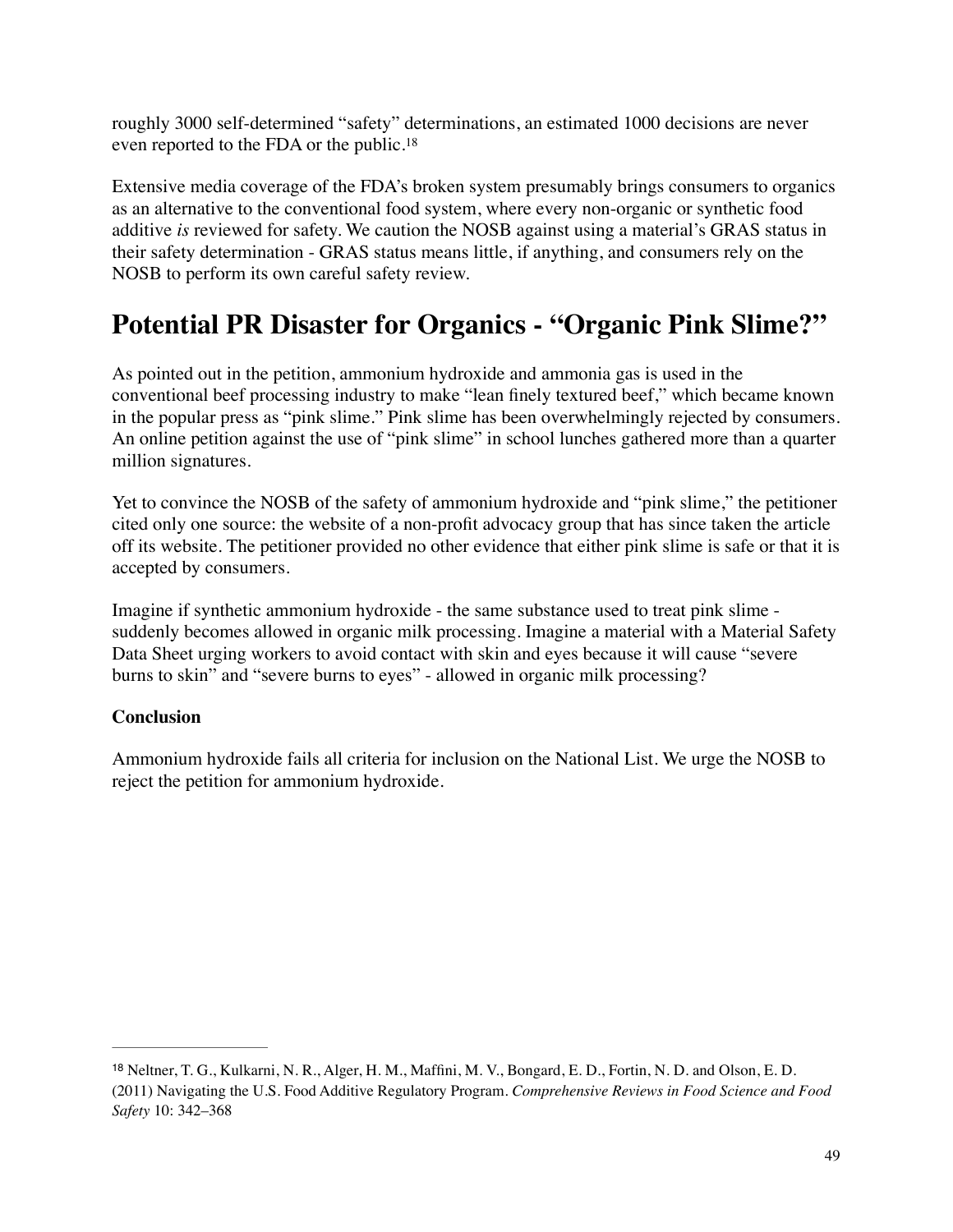

**Comments of Consumers Union To The National Organic Standards Board On Handling Subcommittee Proposal: Glycerin** 

**Docket No. AMS-NOP-13-0049** 

October 1, 2013

Ms. Michelle Arsenault, Special Assistant National Organic Standards Board USDA-AMS-NOP 1400 Independence Ave, SW. Washington, DC 20250

Thank you for the opportunity to submit comments to the National Organic Standards Board on the Handling Subcommittee's proposal on removing glycerin from the National List.

These comments were prepared by Consumers Reports' Food Safety and Sustainability Center. Consumer Reports is the world's largest independent product-testing organization. Using its more than 50 labs, auto test center, and survey research center, the nonprofit rates thousands of products and services annually. Founded in 1936, Consumer Reports has over 8 million subscribers to its magazine, Website and other publications. Its advocacy division, Consumers Union, works for health reform, food and product safety, financial reform, and other consumer issues in Washington, D.C., the states, and in the marketplace.

Consumers Union supports the petition to remove glycerin from the National List 205.605(b).

When companies develop organic alternatives to the non-organic or synthetic materials on the National List, their commitment to developing organic versions should be rewarded with a removal of the material from the National List.

Removal from the National List will send a positive message to the industry and will provide an incentive to continue innovation and development of organic alternatives.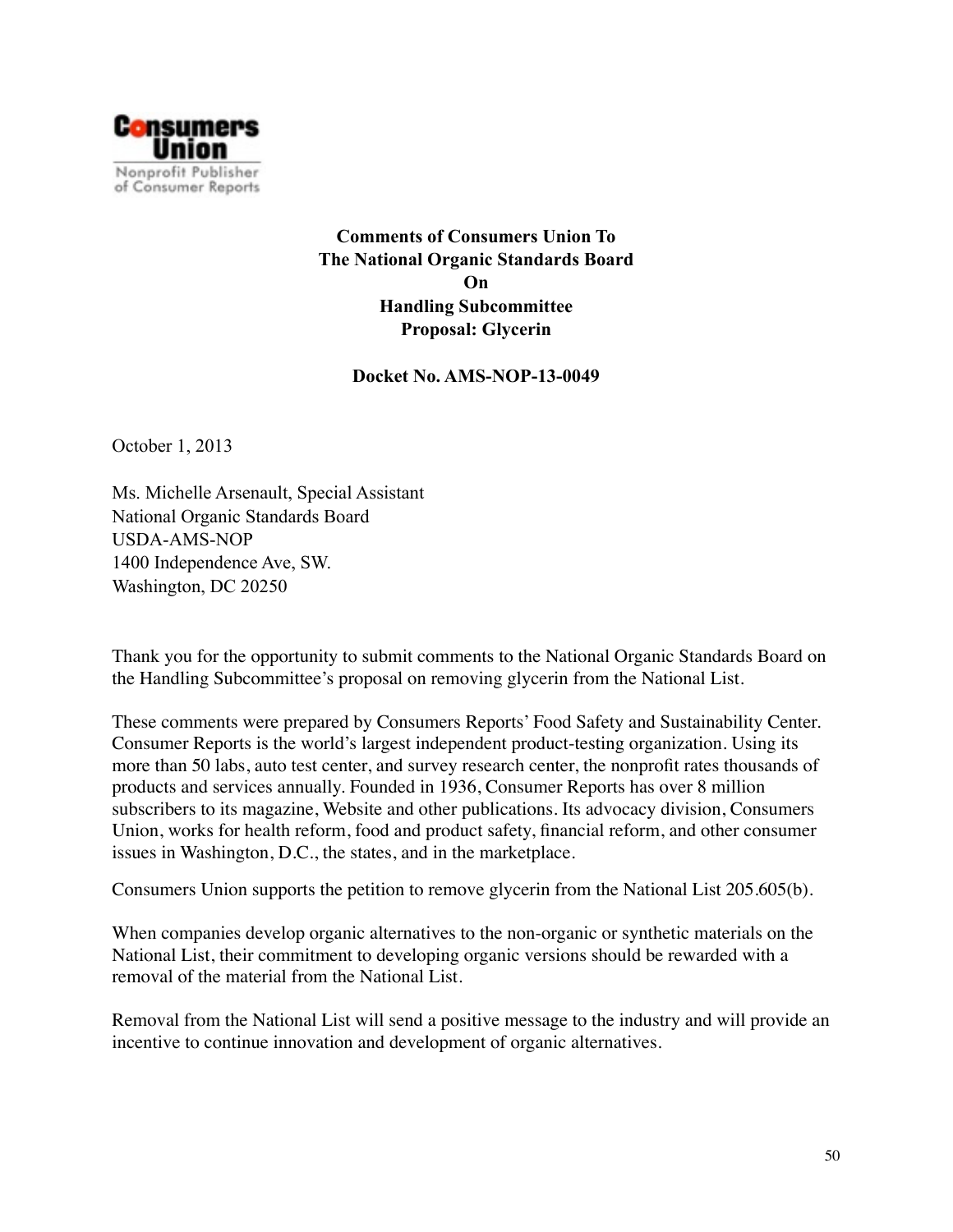We are pleased to see that the Handling Subcommittee has voted unanimously to support the removal of glycerin from the National List, and urge the full Board to accept the petition for removal.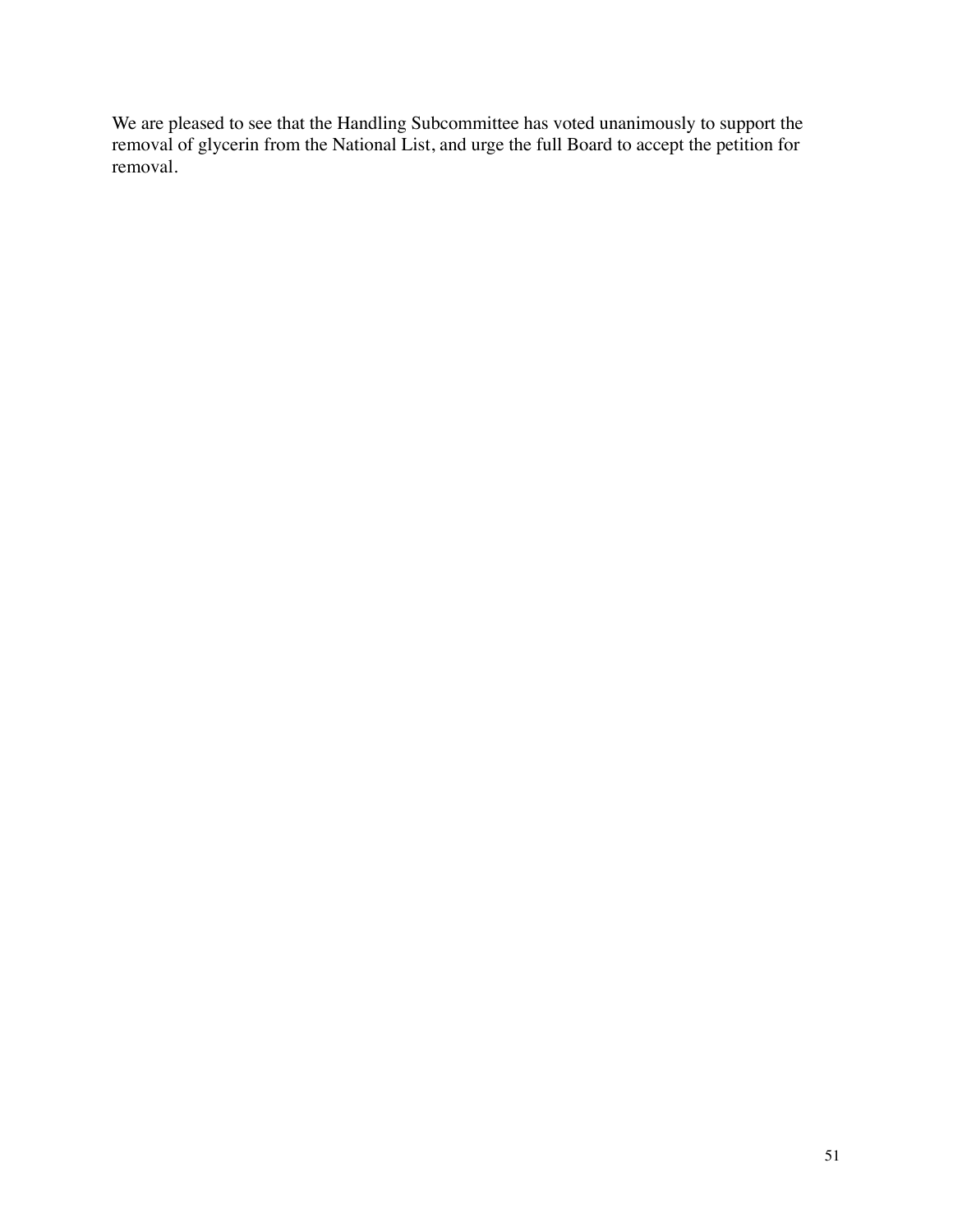

# **Comments of Consumers Union To The National Organic Standards Board On Handling Subcommittee Sunset Review: Gellan Gum**

#### **Docket No. AMS-NOP-13-0049**

October 1, 2013

Ms. Michelle Arsenault, Special Assistant National Organic Standards Board USDA-AMS-NOP 1400 Independence Ave, SW. Washington, DC 20250

Thank you for the opportunity to submit comments to the National Organic Standards Board on the Handling Subcommittee's request for comments on gellan gum, which is up for sunset review.

These comments were prepared by Consumers Reports' Food Safety and Sustainability Center. Consumer Reports is the world's largest independent product-testing organization. Using its more than 50 labs, auto test center, and survey research center, the nonprofit rates thousands of products and services annually. Founded in 1936, Consumer Reports has over 8 million subscribers to its magazine, Website and other publications. Its advocacy division, Consumers Union, works for health reform, food and product safety, financial reform, and other consumer issues in Washington, D.C., the states, and in the marketplace.

#### **Summary**

Consumers Union is concerned with the possible use of excluded methods and "other ingredients" to manufacture the ingredient gellan gum, and urges careful review by the Board to ensure that the gellan gum currently used in organic foods is fully compliant with all requirements in the organic law and regulations. If excluded methods are found to be used anywhere in the process, we would oppose relisting gellan gum.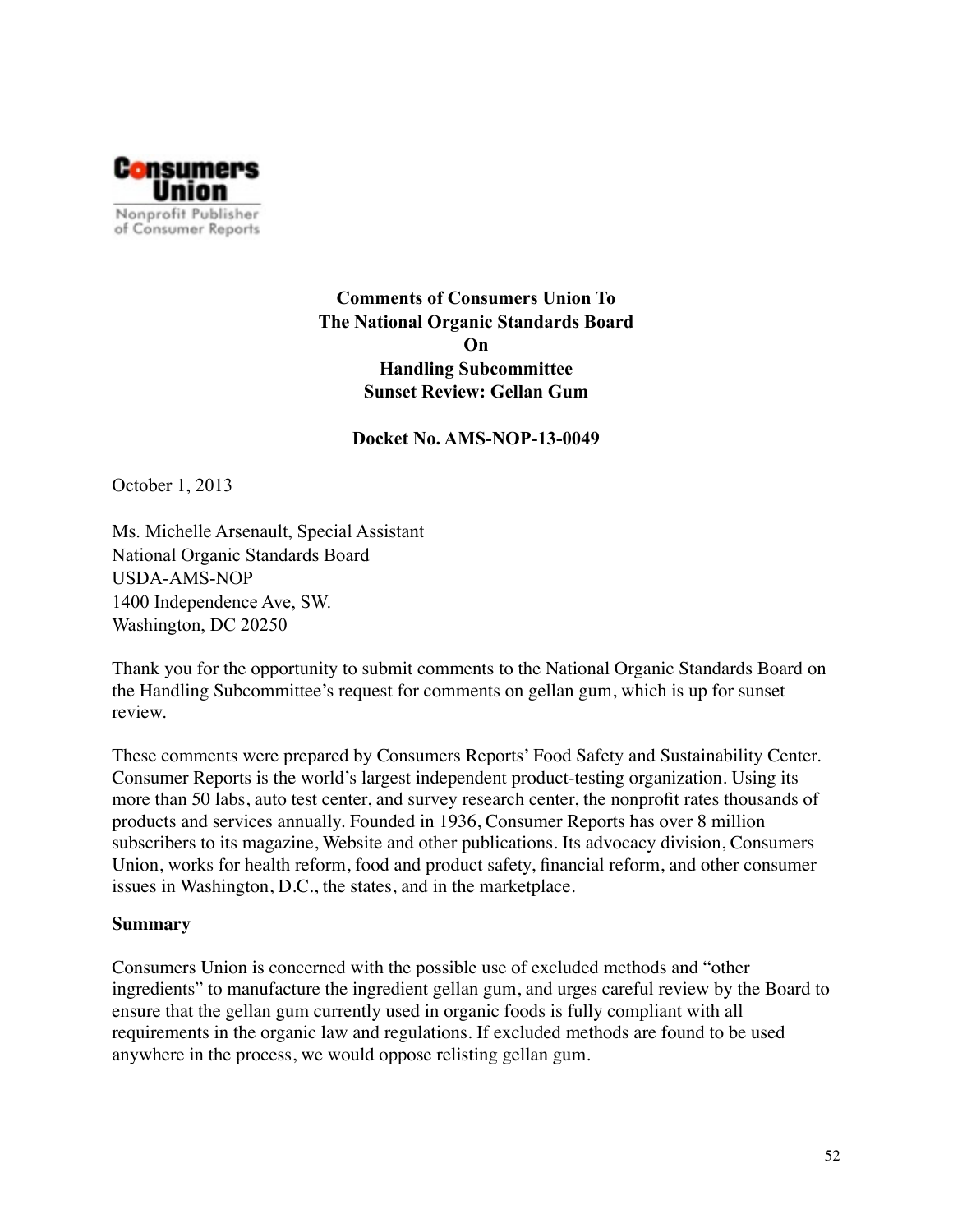#### **Background**

Gellan gum is produced by microbial fermentation of *Sphingomonas elodea*, which was discovered by a Merck scientist in 1977.<sup>19</sup> Merck deposited the new species with the American Type Culture Collection in November 1978, and it was given Accession No. 31461. It is now known in the scientific literature as *Sphingomonas paucimobilis* ATCC 31461. The microorganism was patented in 1982<sup>20</sup> by Merck, which developed gellan gum commercially under its CP Kelco division. It was first used in food in Japan in 1988.21

Merck sold CP Kelco to Monsanto in 1995, which in turn sold the company in 2000 to its current owner, Huber Company.

CP Kelco petitioned gellan gum for inclusion on the National List in 2004. A Technical Review (TR) was developed by ICF International and submitted to the NOSB in February 2006.

In CP Kelco's petition, the entire section 5, "Sources and Detailed Description of Manufacturing Procedures" is redacted as Confidential Business Information (CBI). The TR provided little information regarding the manufacturing process, and provided no information regarding processing aids other than the mention of isopropyl alcohol as a solvent. It appears the Board did not have any of this information prior to their two votes on gellan gum. The first vote, at the March 2007 NOSB meeting, resulted in the rejection of the petition.<sup>22</sup>

CP Kelco then enlisted the services of William J. Friedman of the law firm Covington and Burling in an apparent attempt reverse the decision. Friedman wrote a letter on April 19, 2007 to the National Organic Program on behalf of CP Kelco, attempting to convince the NOP that a 6-4 with one abstention was a supermajority and that the motion passed. He wrote a second letter in May 2007 to request a "stay of final determination on Gellan Gum pending reconsideration by NOSB." Friedman argued that "The result of the vote strongly suggests board members may have voted under the misperception that a negative vote was a vote to evaluate whether the material was properly classified by the petitioner, the TAP reviewers and the handling committee." Friedman then suggested that "the NOP exercise its authority under 7 USC 6517 to stay the final disposition on the petition on gellan gum pending a reconsideration by the NOSB at its next meeting."

<sup>&</sup>lt;sup>19</sup> ATCC 31461. Available online at http://www.atcc.org/products/all/31461.aspx. Last accessed on September 25, 2013.

<sup>&</sup>lt;sup>20</sup> Food Polysacchardes and their applications. edited by Alistair M. Stephen, Glyn O. Phillips and Peter Williams. CRC Press, Taylor and Francis Group. Published in 2006. Chapter "Bacterial Polysaccharides by VJ Morris. page 424.

<sup>&</sup>lt;sup>21</sup> Food Polysacchardes and their applications. edited by Alistair M. Stephen, Glyn O. Phillips and Peter Williams. CRC Press, Taylor and Francis Group. Published in 2006. Chapter "Bacterial Polysaccharides by VJ Morris. page 424.

<sup>&</sup>lt;sup>22</sup> NOSB Transcript Spring 2007 Day 3 page 292.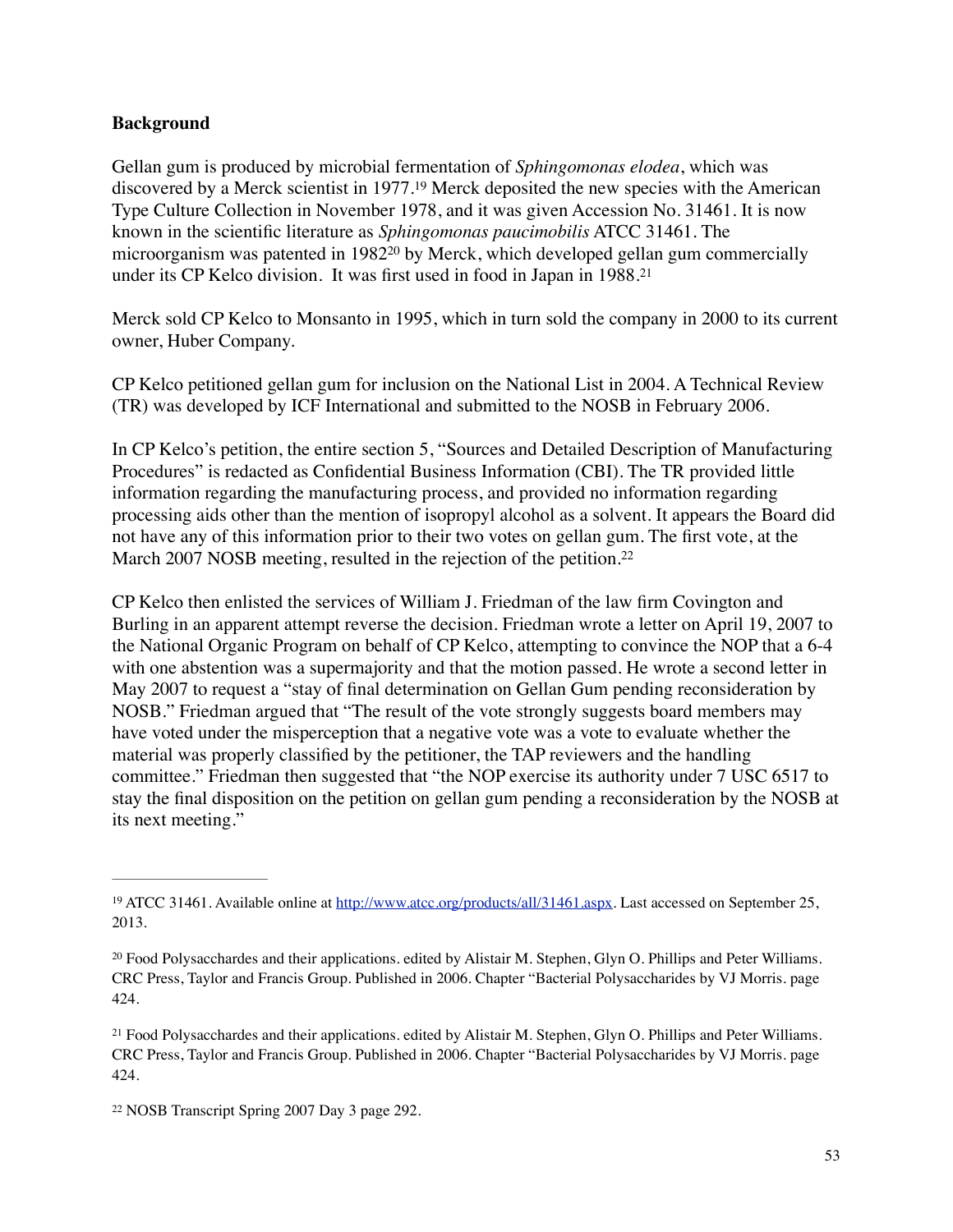It is clear from the transcript that there was no confusion - the four board members who voted against gellan gum would not have been confused, as Friedman suggested to the NOP. Prior to the vote, the Board Chair stated: "Can you restate the motion, Julie, at this point?" Board member Ms. Weisman then stated: "The motion is for the listing of gellan gum on 205.605B."

Yet the NOP agreed with Friedman and put Gellan Gum back on the agenda for the Fall 2007 meeting for reconsideration. The Board voted 13-2 to reconsider the motion and then voted 15-0 to list Gellan Gum on the National List.

# **Concerns**

# **1. Other ingredients and processing aids**

The 2006 TR mentions only one processing aid - isopropyl alcohol - and no other ingredients or processing aids.

Several articles in the scientific literature mention experimentation with various processing aids to optimize gellan gum production. One article discusses the use of various nonionic surfactants to optimize gellan gum production from the bacterial cultures. The study found "Triton X-100" to maximize gellan yield.<sup>23</sup> Triton X-100 (CAS  $# 9002-93-1$ ) is a surfactant trademarked by Dow Chemical Company and it is also known as 4-(1,1,3,3-Tetramethylbutyl)phenyl-polyethylene glycol or Polyethylene glycol tert-octylphenyl ether.

Since OFPA prohibits such ingredients and processing aids in organic food production, but the current *modus operandi* has been to allow any ingredient or processing aid in the production of materials on the National List, we urge the NOSB to address this issue. We believe the possible use of "Triton X-100" is a perfect example of why the NOSB and NOP should clarify to certifiers that OFPA criteria apply to all ingredients, and that "ingredients of ingredients" are not exempt.

# **2. Excluded methods**

The 2006 TR by ICF International never addresses the question of excluded methods. Two issues must be considered: the use of excluded methods to "improve" the productivity of the bacterium, and the use of genetically engineered crops in the fermentation media, which includes corn steep liquor.

# **A. Excluded methods to "improve" the productivity of the bacterium**

It is likely that scientists are using excluded methods to "improve" the productivity of the bacterium in an effort to increase gellan gum yields. It is unclear whether genetically engineered varieties are used for commercial gellan gum production, but several articles in scientific journals

<sup>&</sup>lt;sup>23</sup> Arockiasamy S and Banik RM (2008) Optimization of gellan gum production by Sphingomonas paucimobilis ATCC 31461 with nonionic surfactants using central composite design. Journal of Bioscience and Bioengineering 105(3): 204-10. Available online: http://www.ncbi.nlm.nih.gov/pubmed/18397769.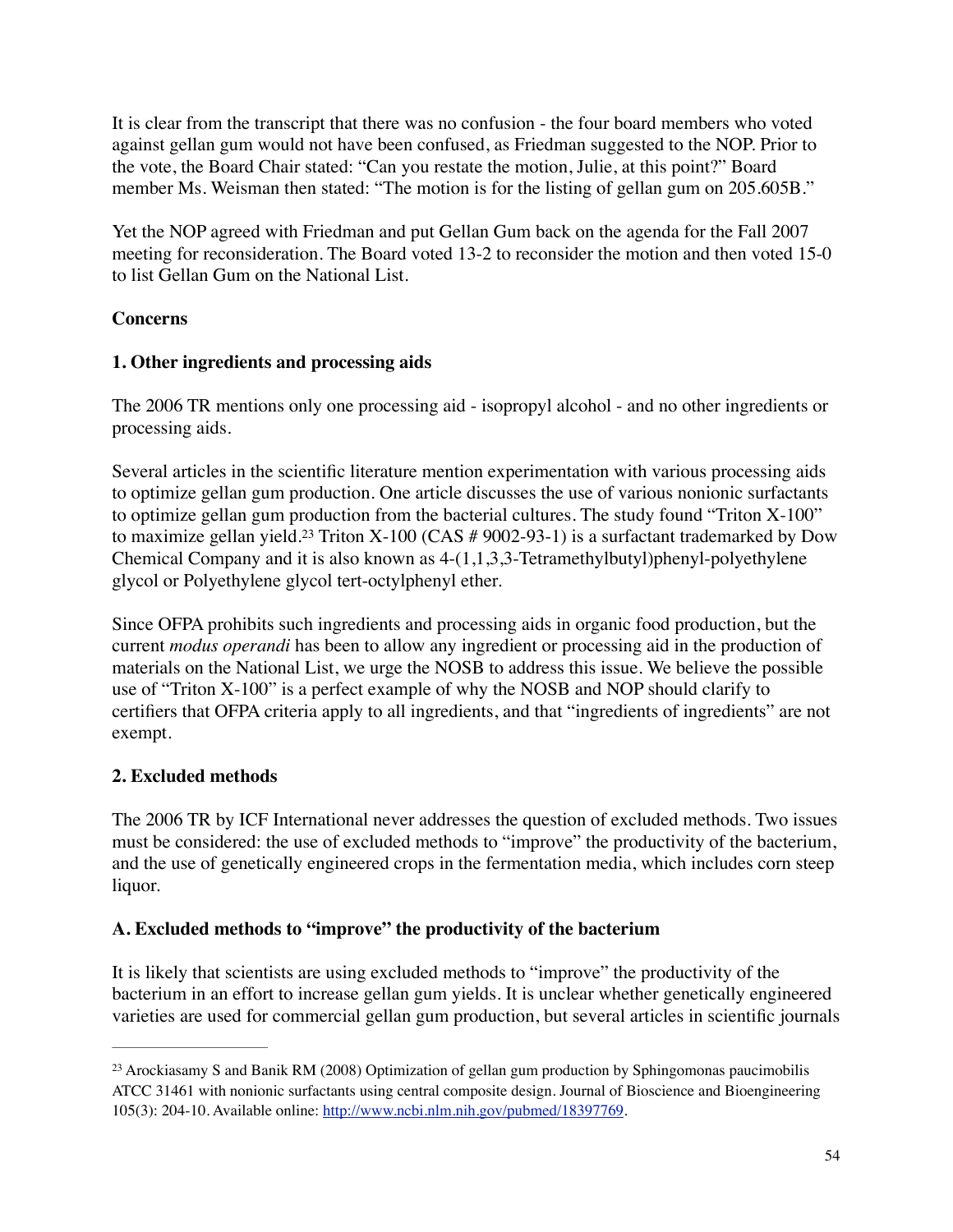suggest that the Board should consider the possibility and ensure that gellan gum from non-GE strains remains available.

Excerpts from a 2000 study published in the journal *Applied and Environmental Microbiology*<sup>24</sup> are worth quoting in their entirety, as it suggests that scientists were actively seeking to use excluded methods, including recombinant DNA technology, to "improve" the bacterium used for commercial gellan gum production:

*"The industrial strain Sphingomonas paucimobilis ATCC 31461 (formerly Pseudomonas elodea) synthesizes in high yields from different carbon sources and from cheese whey a new gelling agent, gellan gum. The commercial utility of gellan has been a stimulus for the study of its biosynthesis.*

*The cloning and functional analysis of genes essential for gellan synthesis are indispensable in attempting the genetic and environmental manipulation of its biosynthetic pathway in order to develop new polysaccharides with distinct structural and physical properties.* 

*The objective of the present work was to identify the PGM gene from S. paucimobilis ATCC 31461 (pgmG gene) to be used as a target in the metabolic engineering of the gellan pathway.*

*The next step in this work will be the characterization of gellan gum biosynthesis after pgmG disruption in S. paucimobilis ATCC 31461, whether the gene is nonessential and the respective deletion mutant can be obtained, or in recombinant strains in which the expression of this gene is increased."*

A 2002 study in the *Journal of Industrial Microbiology and Biotechnology* states: "Many Gramnegative bacteria synthesize and excrete extracellular polysaccharides (EPS), which may have diverse biological roles, as virulence factors in plant and animal pathogens, signalling molecules in bacteria-plant interaction and contributing to cell protection from environmental aggression. **Some of these EPS are potential or accepted products of biotechnology. This is the case of the commercial gelling agent gellan, produced by large-scale submerged fermentation of Sphingomonas paucimobilis ATCC 31461** with a typical yield of gellan from glucose of 40-50%. It has approval in the US and EU for food use as a gelling, stabilizing and suspending agent, either alone or in combination with other hydrocolloids"(emphasis added).25

A 2007 article in the journal *Food Technology and Biotechnology* states: "The most exciting prospects for gellan modification and increasing production yield are found in genetic engineering" but the article also suggests that "a better knowledge of the poorly understood steps

<sup>&</sup>lt;sup>24</sup> Videira PA, Cortes LL et al (2000) Identification of the pgmG Gene, Encoding a bifunctional protein with phosphoglucomutase and phosphomannomutase activities, in the gellan gum-producing strain Sphingomonas paucimobilis ATCC 31461. *Applied Environmental Microbiology* 66(5)" 2252-2258 Available online: http:// www.ncbi.nlm.nih.gov/pmc/articles/PMC101485/. Last accessed on September 25, 2013.

Sa-Correia I, Fialho AM, Videira P et al (2002) Gellan gum biosynthesis in Sphingomonas paucimobilis ATCC 25 31461: Genes, enzymes and exopolysaccharide production engineering. *Journal of Industrial Microbiology and Biotechnology* 29:170-179.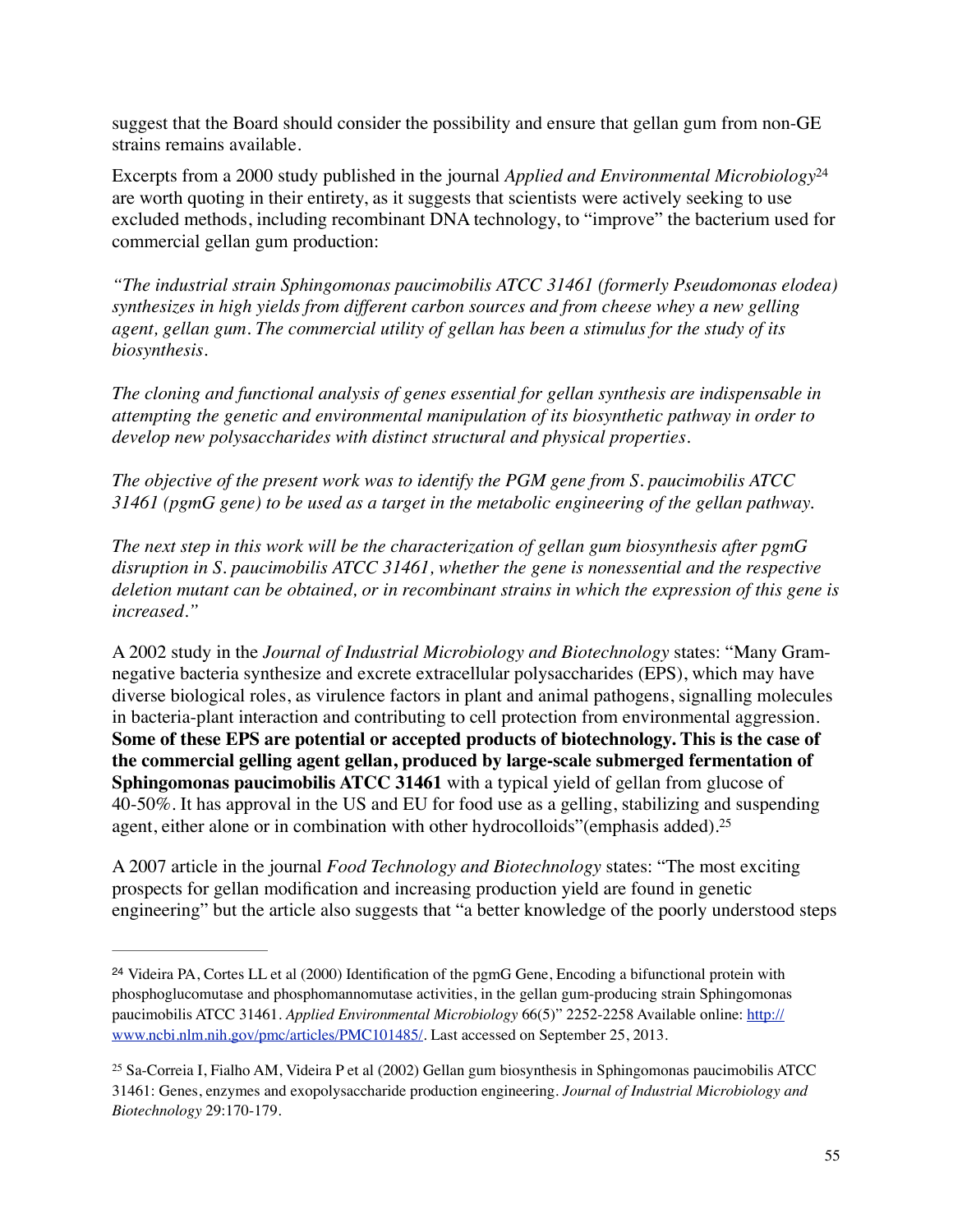and of the regulations and bottlenecks of the pathway is crucial for the eventual success of the metabolic engineering of gellan production."26

A 2011 study in the *Journal of Applied Microbiology* found VHb gene expression led to "enhanced cell growth" of the Sphingomonas elodea bacterium and a 20% improvement in gellan production.<sup>27</sup> What is VHb? Another study, in the *Journal of Biological Chemistry*, explains: "It has been demonstrated through genetic engineering that the intracellular expression of VHb in various heterologous hosts often results in the enhancement of cell density, oxidative metabolism, engineered product formation, and bioremediation, especially under oxygenlimiting conditions."28

## **B. Excluded methods in the fermentation process**

According to the 1982 patent for the bacterium *Sphingomonas elodea*, the organism is fermented in a medium containing "the usual media," which may include: "corn steep liquor, glucose, fructose, maltose, soybean meal, cottonseed flour."<sup>29</sup> In commercial production today, these fermentation media would likely be sourced from organisms produced using excluded methods.

A more recent discussion of the fermentation media in the journal *Applied Environmental Microbiology* states:

"According to previous studies, *S. paucimobilis* ATCC 31461 can utilize glucose as well as other carbon sources, including corn syrup, lactose, and cheese whey, to synthesize gellan gum, while mutant strains of *S. paucimobilis* ATCC 31461 can utilize glucose, corn syrup, and soybean pomace to produce gellan gum. Organic nitrogen sources, such as urea, peptone, and soybean pomace, and inorganic nitrogen sources, such as NaNO3, NH4NO3, and NH4Cl, also support gellan gum production by *S. paucimobilis*."30

We urge the NOSB to verify that gellan gum currently used in organic foods is fermented in non-GE media, and that such non-GE sources of gellan gum are available, before relisting the material on the National List.

## **3. Human Health and Safety**

<sup>29</sup> US Patent 4,326,053

<sup>30</sup> Wang X, Ping X, Yuan Y et al 2006 Modeling for gellan gum production by Sphingomonas paucimobilis ATCC 31461 in a simplified medium. Applied Environmental Microbiology 75(2): 3367-3374.

<sup>&</sup>lt;sup>26</sup> Bajaj IB, Survase SA, Saudagar PS et al (2007) Gellan Gum: Fermentative Production, Downstream Processing and Applications. Food Technology and Biotechnology 45(5): 341-354.

Wu, X.C., Chen, Y.M., Li, Y.D., Li, O., Zhu, L., Qian, C.D., Tao, X.L. and Teng, Y. (2011) Constitutive expression 27 of *Vitreoscilla* haemoglobin in *Sphingomonas elodea* to improve gellan gum production. *Journal of Applied Microbiology* 110: 422–430.

<sup>&</sup>lt;sup>28</sup> Ramandeep, Hwang KW, Raje M et al (2001) Vitreoscilla Hemoglobin intracellular localization and binding to membranes. *The Journal of Biological Chemistry* 276: 24781-24789. Available online: http://www.jbc.org/content/276/27/24781.abstract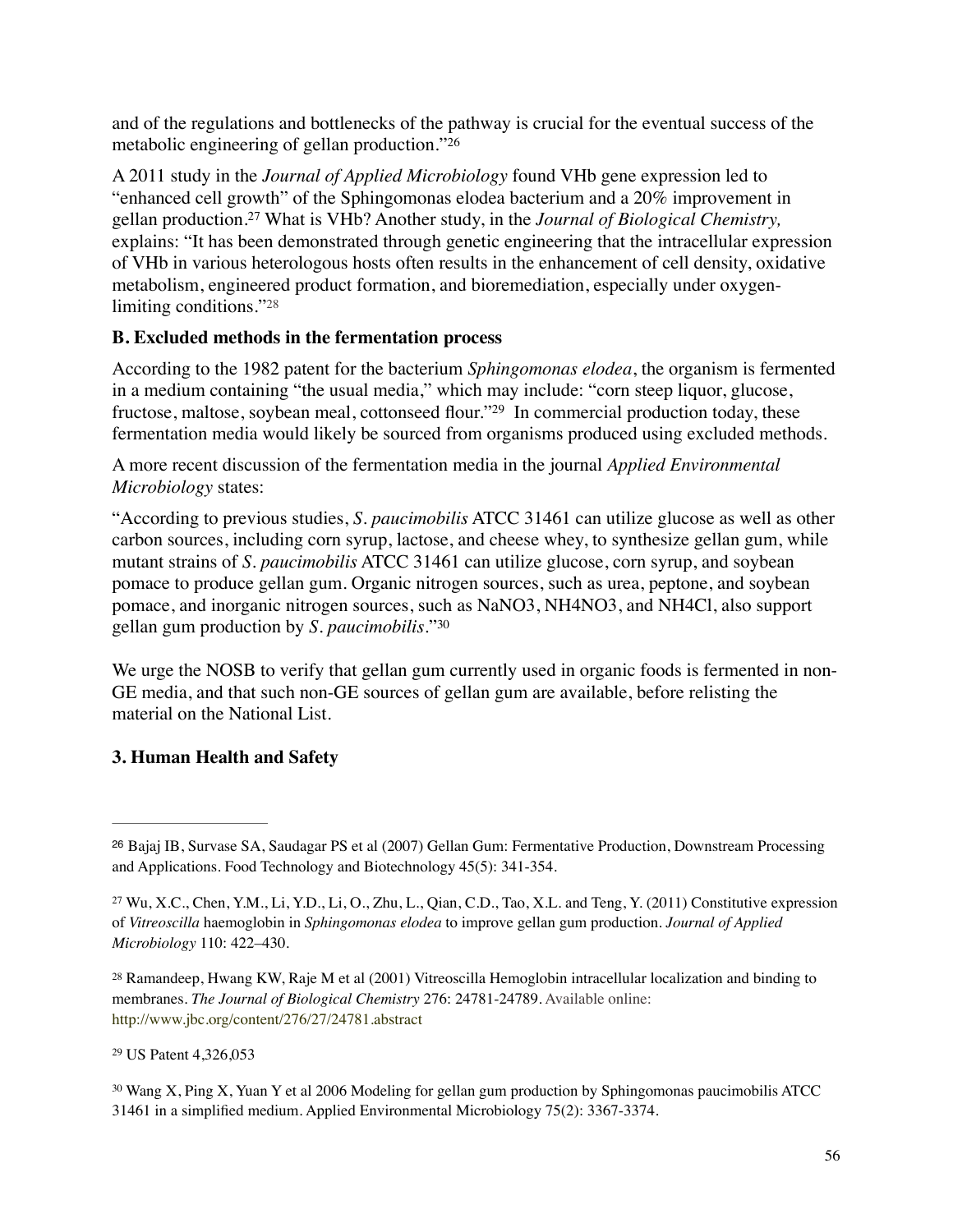The 2006 TR lists only one study for safety and tolerance with humans, and it had 5 male and 5 female volunteers. The study found changes in fecal bile acid from consumption of gellan gum. 31 The scientific literature to date shows that only one tolerance study with humans has been conducted. We are concerned that only one human tolerance study has been conducted for a food ingredient that is entirely new to the human food system, from a fermented bacterium that was only recently discovered.

Animal studies support the need for further research and testing. In the World Health Organization/Food and Agriculture Organization Joint Expert Committee on Food Additives (JECFA) review in 1990, the following excerpts are worth noting:

- Male and female Sprague-Dawley rats (20/sex/group) were fed dietary levels of Gellan Gum ranging from 0-6% for 13 weeks. Although the **animals on this study experienced symptoms of a sialodacryoadenitis viral infection**, all animals survived treatment and there were no adverse effects associated with the feeding of gellan gum (emphasis added).<sup>32</sup>

- Survival of male treated rats was poor when compared to controls whereas female treated rats exhibited better survival than their concurrent controls."33

These animal studies were not made readily available to the NOSB in 2007. The 2006 TR did not review any animal safety studies, and the NOSB did not discuss any safety concerns during the Spring or Fall 2007 meeting.

We encourage the NOSB to practice the Precautionary Principle and demand more safety and tolerance studies before allowing a material on the National List. In the case of gellan gum, which has been listed, we urge removal of the material until more data is available.

## **Conflict of interest**

We identified gellan gum as an ingredient in organic almond milk by Whole Foods Market's 365 brand. We believe Board member Joe Dickson, who is an employee of Whole Foods Market, should declare his conflict of interest and recuse himself.

<sup>&</sup>lt;sup>31</sup> World Health Organization and Food and Agriculture Organization Joint Expert Committee on Food Additives. 1990 Review of Gellan Gum. Available online at http://www.inchem.org/documents/jecfa/jecmono/v28je17.htm. Last accessed on September 21, 2013.

<sup>32</sup> ibid

<sup>33</sup> http://www.inchem.org/documents/jecfa/jecmono/v28je17.htm. Section (2.2.3.2)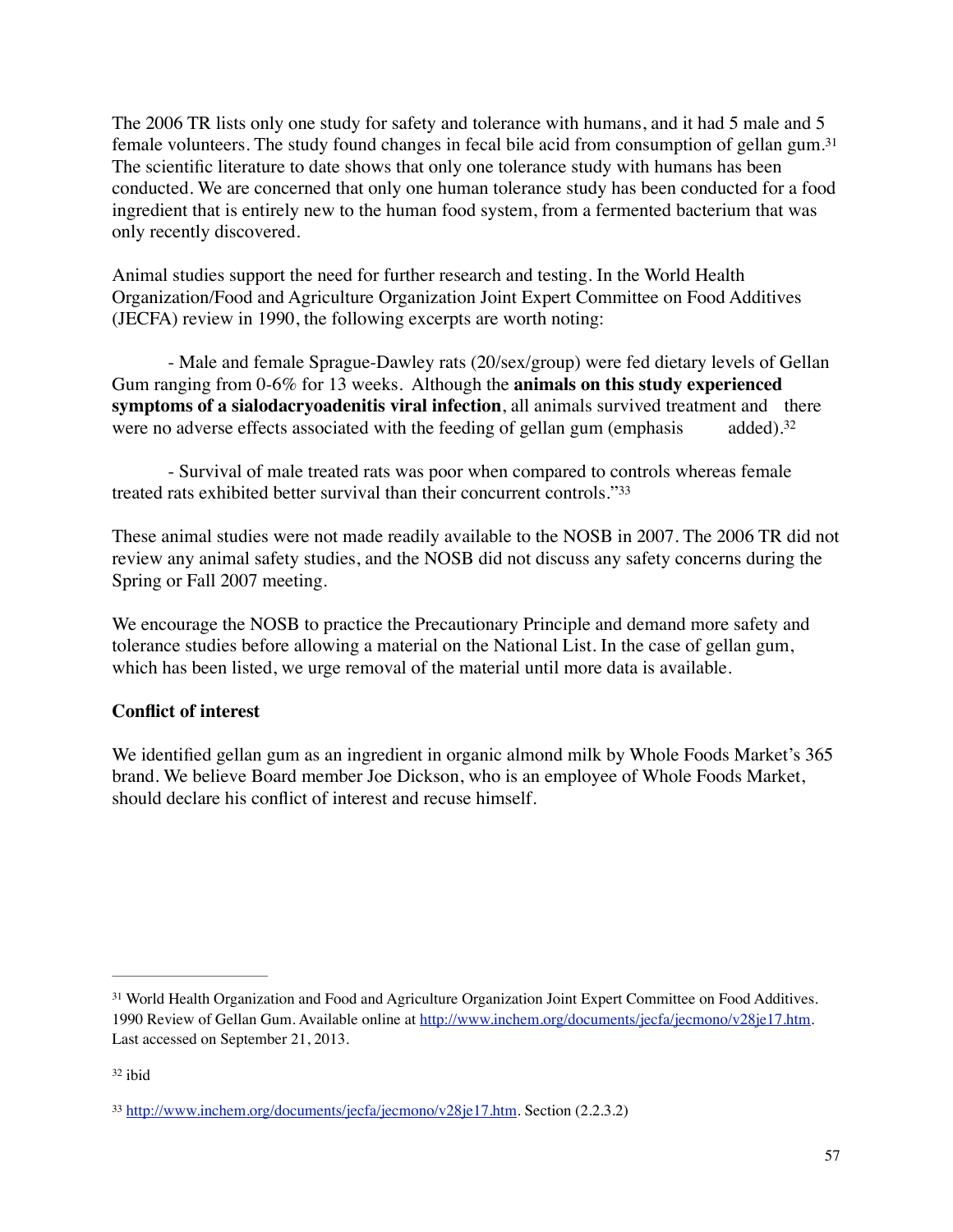

**Comments of Consumers Union To The National Organic Standards Board On Handling Subcommittee Discussion Document: PGME** 

**Docket No. AMS-NOP-13-0049** 

October 1, 2013

Ms. Michelle Arsenault, Special Assistant National Organic Standards Board USDA-AMS-NOP 1400 Independence Ave, SW. Washington, DC 20250

Thank you for the opportunity to submit comments to the National Organic Standards Board on the Handling Subcommittee's discussion document on PGME.

These comments were prepared by Consumers Reports' Food Safety and Sustainability Center. Consumer Reports is the world's largest independent product-testing organization. Using its more than 50 labs, auto test center, and survey research center, the nonprofit rates thousands of products and services annually. Founded in 1936, Consumer Reports has over 8 million subscribers to its magazine, Website and other publications. Its advocacy division, Consumers Union, works for health reform, food and product safety, financial reform, and other consumer issues in Washington, D.C., the states, and in the marketplace.

The Handling Subcommittee requests feedback from the public on whether to remove PGME from the agenda. The Handling Subcommittee is considering sending a request to the NOP to notify the petitioner that PGME is not eligible for petition to 205.605(b) because it is not used in direct contact with organic foods.

Consumers Union believes that PGME needs to be petitioned, reviewed and approved before it can be allowed in organic feed production. According to the Technical Evaluation Report (TR), PGME is synthesized from butanol, propylene oxide and ethylene oxide. It is a synthetic made from toxic starting materials, and should be prohibited in organic production unless added to the National List.

We disagree with the Handling Subcommittee's suggestion that it should be removed from the agenda because "when used as a boiler additive, PGME is not required to be on the National List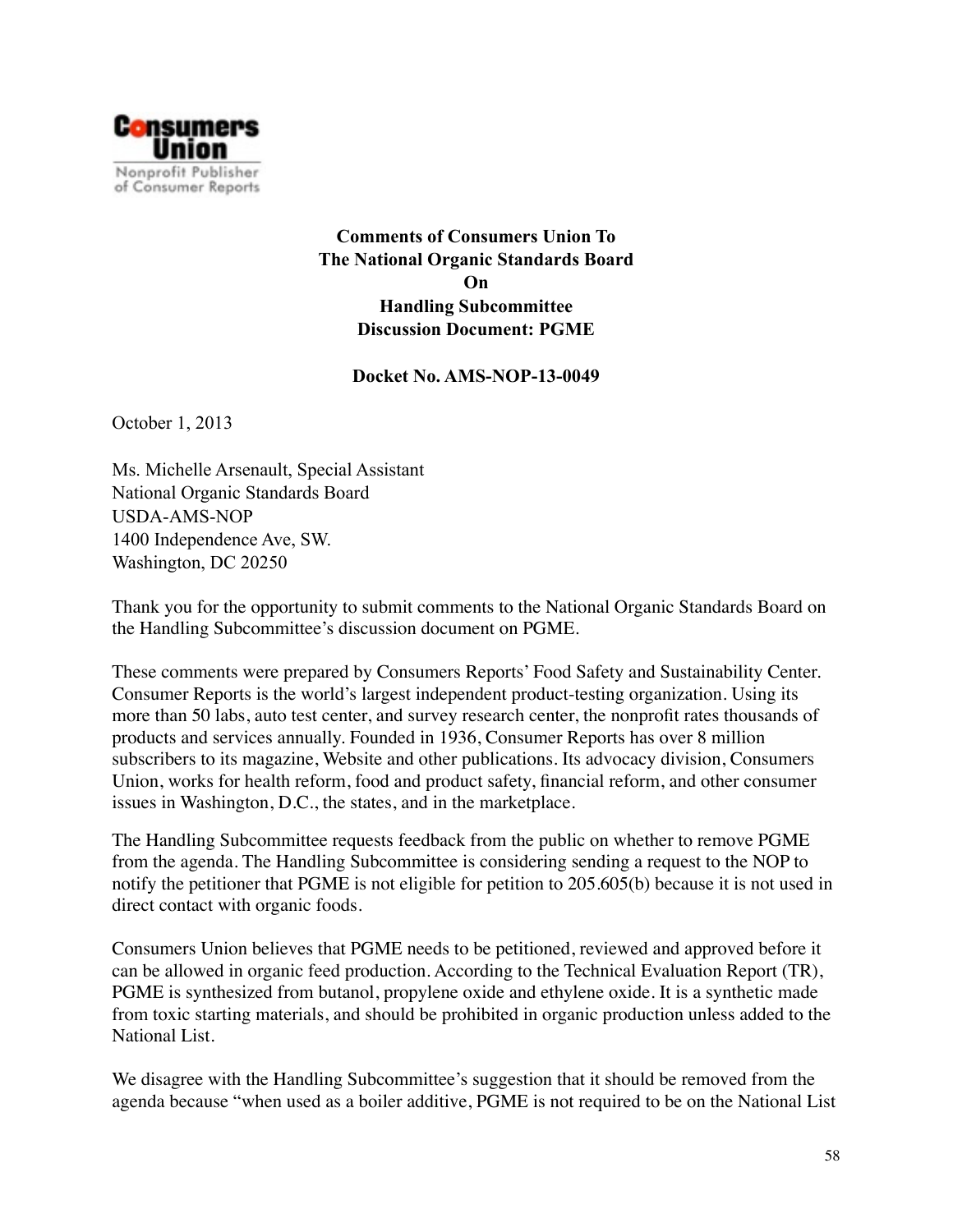because it has no contact with organic products." Organic certification is systems-based, and all synthetic inputs used in the process, from field to fork, regardless of "contact with organic products" or residues in the final product, must be approved for use.

We agree with the Handling Subcommittee that PGME may not be appropriate for 205.605, but suggest that the petitioner be instructed to petition PGME for 605.603 - "Synthetic substances allowed for use in organic livestock production," since it would be used as a boiler water additive only for the production of livestock feed. It may be necessary to create a new subsection under 603, since currently no category exists for "feed processing aids."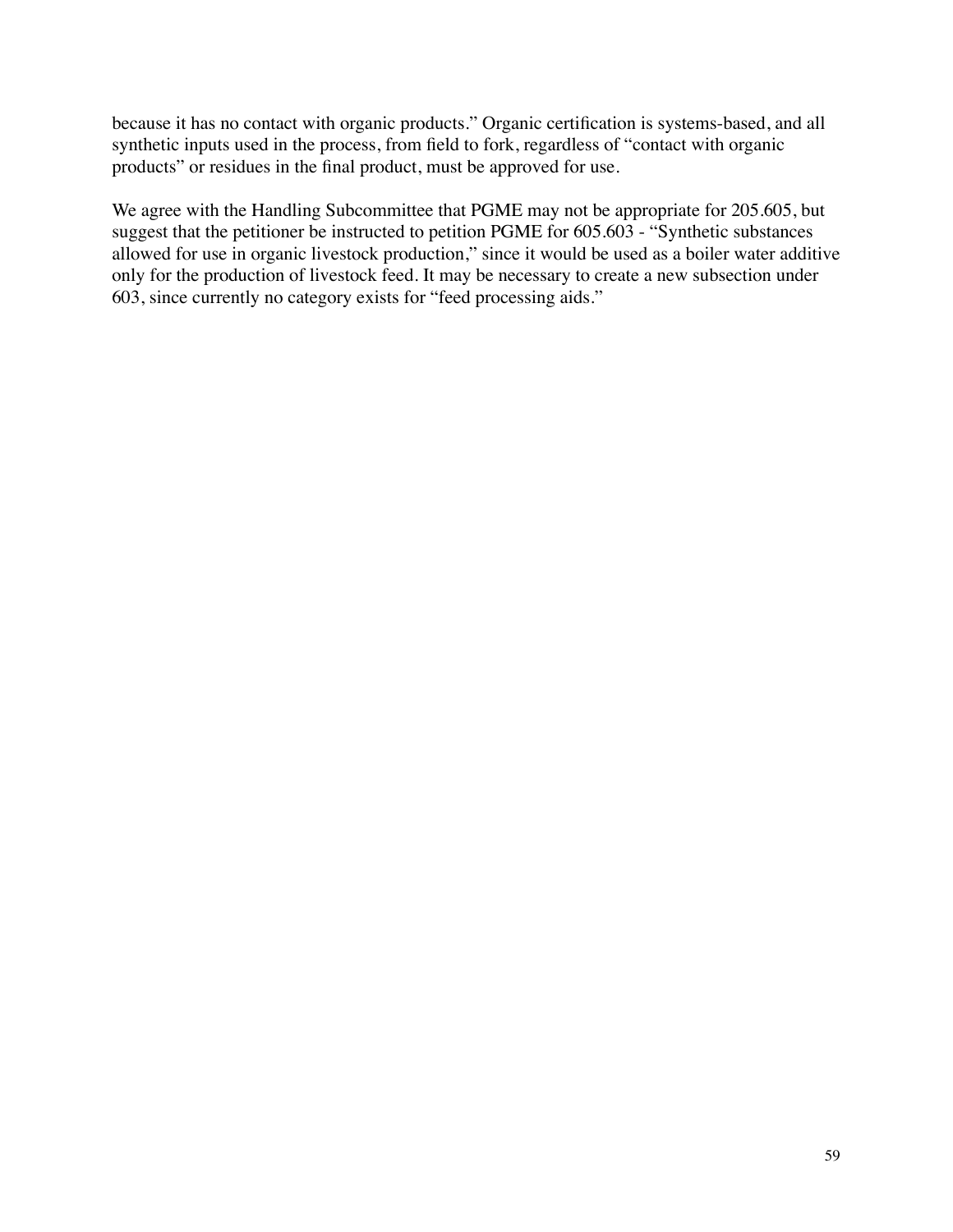

# **Comments of Consumers Union To The National Organic Standards Board Handling Subcommittee Sunset Review: Tragacanth Gum**

#### **Docket No. AMS-NOP-13-0049**

October 1, 2013

Ms. Michelle Arsenault, Special Assistant National Organic Standards Board USDA-AMS-NOP 1400 Independence Ave, SW. Washington, DC 20250

Thank you for the opportunity to submit comments to the National Organic Standards Board on the Handling Subcommittee's request for comments on tragacanth gum, which is up for sunset review.

These comments were prepared by Consumers Reports' Food Safety and Sustainability Center. Consumer Reports is the world's largest independent product-testing organization. Using its more than 50 labs, auto test center, and survey research center, the nonprofit rates thousands of products and services annually. Founded in 1936, Consumer Reports has over 8 million subscribers to its magazine, Website and other publications. Its advocacy division, Consumers Union, works for health reform, food and product safety, financial reform, and other consumer issues in Washington, D.C., the states, and in the marketplace.

#### **Summary**

Consumers Union supports the sunset of tragacanth gum. Under the new sunset policy, we urge the Handling Subcommittee to draft a proposal to remove tragacanth gum from the National List.

In the original petition to add tragacanth gum to the National List, the petitioner wrote that tragacanth gum and gum arabic are nearly identical. An organic version of gum arabic is now available. We support the development of organic alternatives to materials on the National List, and the removal of tragacanth from the National would reward and further encourage the development of organic alternatives.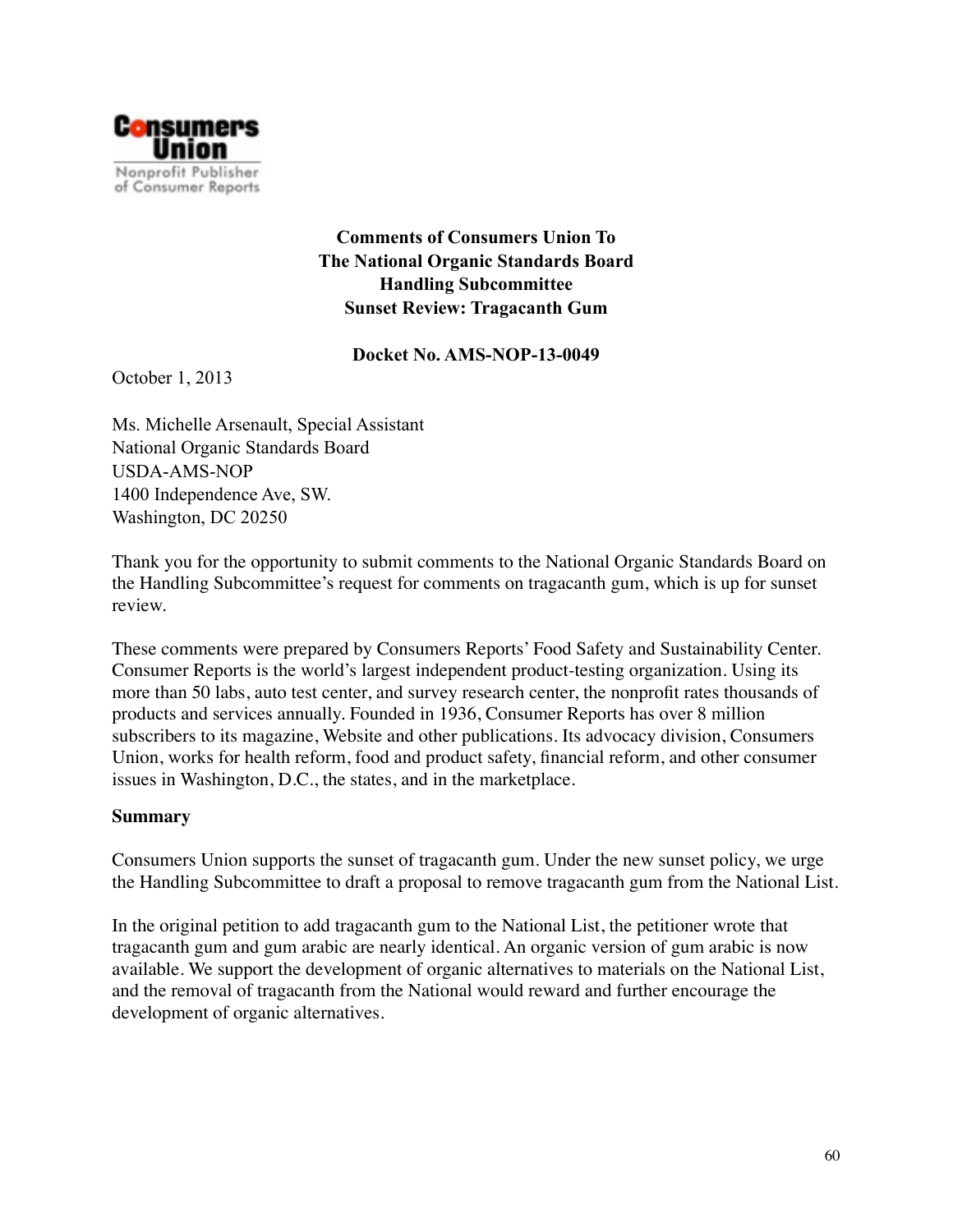## **Background**

Tragacanth gum is a gum made from small shrubs that grow in the highlands and deserts of the Middle East. The majority of tragacanth gum on the world market is exported by Iran, which supplies the highest quality gum. Turkey is the second largest producer, followed by Afghanistan and Syria (as of 2003).34

#### **Consumers Union supports sunset of tragacanth gum**

While an organic version of tragacanth gum has not been developed, there has been an organic version of a gum that is very similar to tragacanth: gum arabic. In the original petition to add tragacanth to the National List, the petitioner wrote: "One of the attached abstracts is from *Applied Microbiology and Biotechnology* which clearly states that from growth, to harvesting, to processing, to functionality, the two gums (Arabic and Tragacanth) are almost the same."35

At least one supplier of organic gum arabic has been identified: TIC Gums.<sup>36</sup> The Sunset provision in OFPA aims to encourage suppliers to develop organic versions, especially of materials on 606. Since the petitioner of tragacanth stated that tragacanth and arabic are "almost the same," including in "functionality," we urge the NOSB to remove tragacanth from 606 and thereby reward the development of certified organic gum arabic.

#### **Human Health Concerns**

Since no TR was performed for this material (which is not unusual for 606 materials), we would like to share some of the concerns that we identified in the scientific literature regarding tragacanth gum.

**Allergies**: Several articles, as well as the World Health Organization/Food and Agriculture Organization Joint Expert Committee on Food Additives, raise the concern that tragacanth may trigger severe allergic reactions in sensitive individuals.<sup>37</sup> While we do not believe that allergenicity in itself is a reason to prohibit an agricultural product from organic products - we certainly wouldn't want to see a prohibition against organic peanut butter because some individuals are allergic to peanuts - we do believe that the Board should consider the

<sup>&</sup>lt;sup>34</sup> Verbeken D, Dierckx S and Dewettinck K (2003) Exudate gums: occurrence, production and applications. *Applied Microbiology and Biotechnology* 63: 10-21

<sup>&</sup>lt;sup>35</sup> Petition to add Tragacanth Gum to the National List. August 31, 2007.

Available from TIC Gums. See online: http://www.ticgums.com/products.html? <sup>36</sup> page=shop.product\_details&flypage=flypage.tpl&product\_id=128&category\_id=40

<sup>&</sup>lt;sup>37</sup> Gelfand 1943 in JECFA Food Additives Series No. 5 (1973). Available online at: http://www.inchem.org/ documents/jecfa/jecmono/v05je59.htm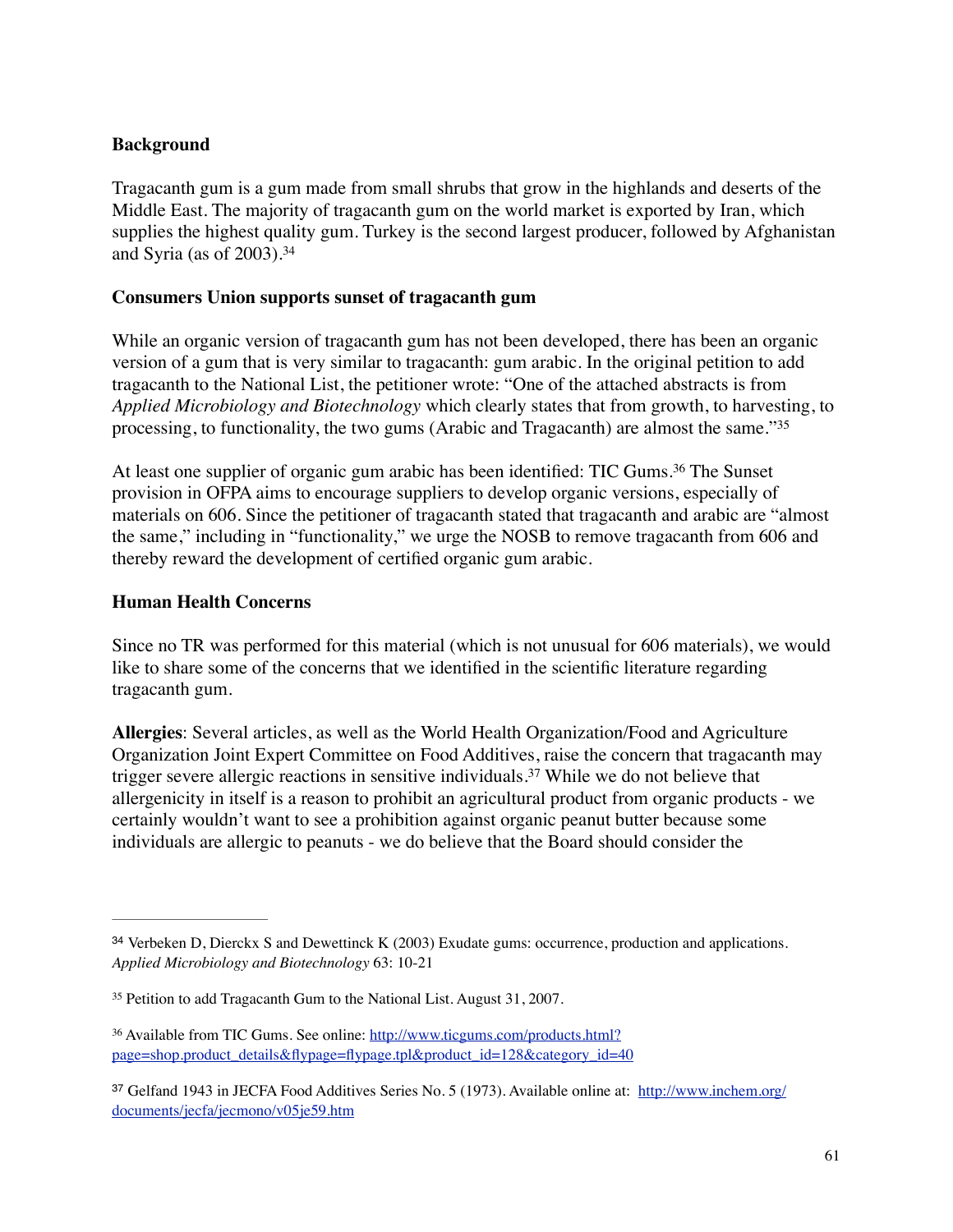appropriateness of including obscure ingredients that some people may not be aware they are allergic to.38

**Toxicological Safety Concerns**: An article in *Applied Microbiology and Biotechnology* mentioned that the supply of tragacanth gum has dwindled over the years, citing "serious doubts about the toxicological safety of the gum, which led to concerns about its use in the food industry" as one of the reasons.39

We located the articles that raised these concerns. In a mice study, the scientists found: "Single or small numbers of tiny nodules were observed on the luminal surface of the forestomach in 4 males of the 5.0% group, 2 males of the 2.5% group, and 1 male each from the 1.25 and 0.625% groups. Histopathologically, they were diagnosed as squamous-cell hyperplasia."

In a follow up study, squamous-cell hyperplasias in 2 out of 10 mice found at 24 weeks had disappeared by 48 weeks. The scientists concluded that "the oral toxicity of tragacanth gum to B6C3F1 mice [was] negligible."40 Unfortunately, no other scientists appear to have followed up on these initial findings.

Another study which administered tragacanth gum at dietary levels of 0%, 1.25% and 5% in B6C3F1 mice found that the mean body weights of females in the 5% and 1.25% groups were lower than those controls after 11 and 16 weeks, respectively. A detailed histopathology revealed the development of squamous cell hyperplasias, papillomas and one carcinoma in the forestomach. The scientists performing this study were the same that performed the previous study, and they did not follow up on this study either, nor did other teams of scientists.<sup>41</sup>

We bring these studies to your attention but urge the Board to sunset tragacanth for the reason that an organic alternative with similar functionalities - certified organic gum arabic - now exists.

Taylor SL and Hefle SL (2001) Ingredient and labeling issues associated with allergenic foods. *Allergy* 56(67): 38 64-9.

Verbeken D, Dierckx S and Dewettinck K (2003) Exudate gums: occurrence, production and applications. *Applied* <sup>39</sup> *Microbiology and Biotechnology* 63: 10-21. Page 15

<sup>&</sup>lt;sup>40</sup> Hagiwara A, Tanaka H, Tiwawech D et al (1991) Oral toxicity study of tragacanth gum in B6C3F1 mice: development of squamous-cell hyperplasia in the forestomach and its reversibility. *Journal of Toxicology and Environmental Health* 34(2): 207-18.

<sup>&</sup>lt;sup>41</sup> Hagiwara A, Boonyaphiphat P, Kawabe M et al (1992) Lack of carcinogenicity of tragacanth gum in B6C3F1 mice. *Food and Chemical Toxicology* 30(8): 673-9.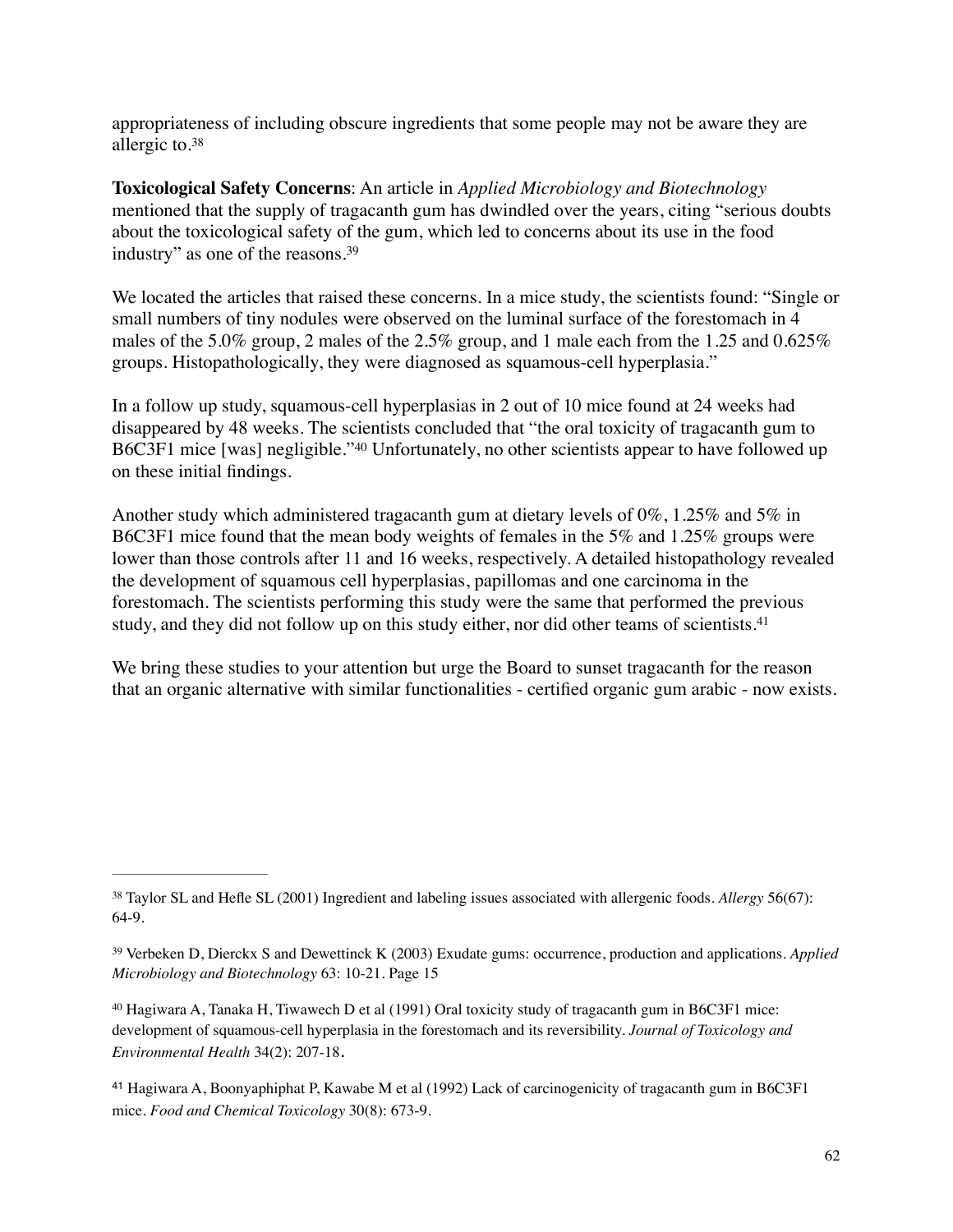

#### **Comments of Consumers Union To The National Organic Standards Board On Sunset**

#### **Docket No. AMS-NOP-13-0049**

October 1, 2013

Ms. Michelle Arsenault, Special Assistant National Organic Standards Board USDA-AMS-NOP 1400 Independence Ave, SW. Washington, DC 20250

Consumers Union wishes to comment on the recent decision by the USDA to change the process for relisting materials on the National List (Sunset). No public comment period was provided for the changes to this policy, which had been in place since 2005. We object to both the process and the substance of the policy change.

Under OFPA and prior to the NOP's September 16, 2013 announcement, there was a controlled process for listing materials on the National List. Otherwise prohibited materials received exemptions for a five-year period, in order to encourage the development of natural (or organic) alternatives. The exemptions were required by law to expire, known as "sunset," unless they were reinstated by a two-thirds "decisive" majority vote of the National Organic Standards Board (NOSB) and include a public review. This is no longer the case.

In light of this recent policy change, we urge extra caution by NOSB members during materials review. Any material approved for listing on the National List is much more likely to remain on the National List in perpetuity, since the new policy requires a two-third vote to remove, rather than a two-thirds vote to relist, and only after the Subcommittee votes to propose a removal.

We are especially concerned that the NOP's new policy charges subcommittees with the task of proposing to remove a material from the National List. If a subcommittee decides not to propose a material's removal, the full NOSB does not have the opportunity to vote during the sunset process. Had oxytetracycline been a sunset vote (rather than a petition to extend an expiration date), this means that the full Board would not have voted on its removal, since the Crops Subcommittee voted by a one-vote margin against the immediate phase-out of oxytetracycline. Any time a Subcommittee determines that the material should be relisted, there will be no proposal to remove and therefore no opportunity for the full Board to review and vote.